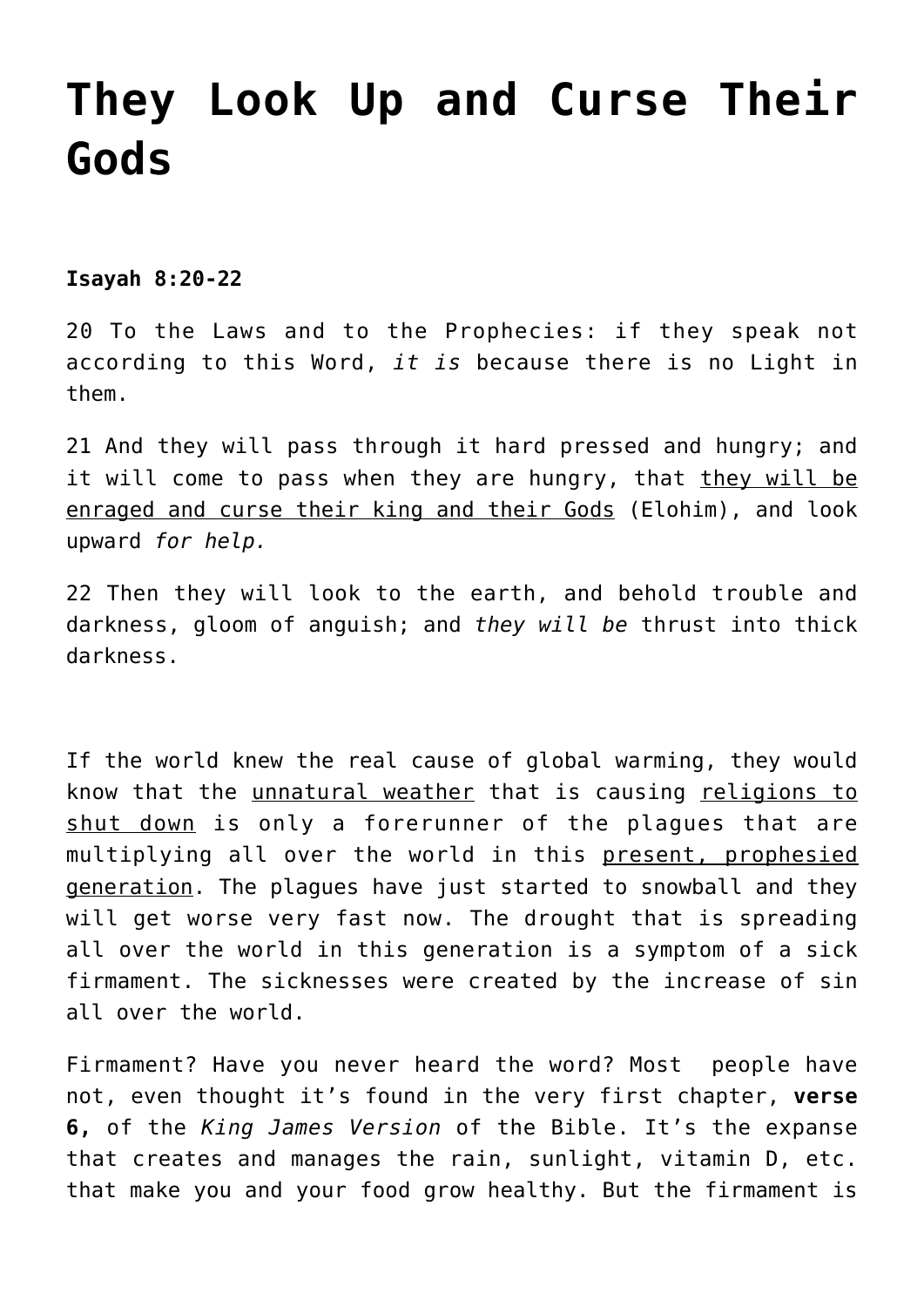now sick from sin done on earth; the results of which are now reaching high into the heaven and causing all kinds of problems for the firmament.

## **Revelation 18:3-5—**

3 For all nations have drunk of the wine of the wrath of her fornication, and the kings of the earth have committed fornication with her, and the merchants of the earth have grown rich through the abundance of her delicacies.

4 And I heard another voice from heaven, saying: Come out of her, My People, so that you do not partake in her sins, and so that you do not receive of her plagues,

5 For her sins have reached unto heaven, and Yahweh has remembered her iniquities!

Sin is?

# **I Yahchanan 3:4, 7-8—**

4 Whoever commits sin, transgresses also the Laws; for sin is the transgression of the Laws.

7 Little children, let no man deceive you; he who practices Righteousness is Righteous, just as He is Righteous.

8 He who commits sin is of the devil, for the devil has sinned from the beginning. For this purpose the Son of Yahweh was manifested; that He might destroy the works of the devil.

Notice the words in **verse 7**: …let no man deceive you, he who practices (Righteousness) Yahweh's Laws (**verse 4**) is Righteous.

# **Revelation 22:12-14—**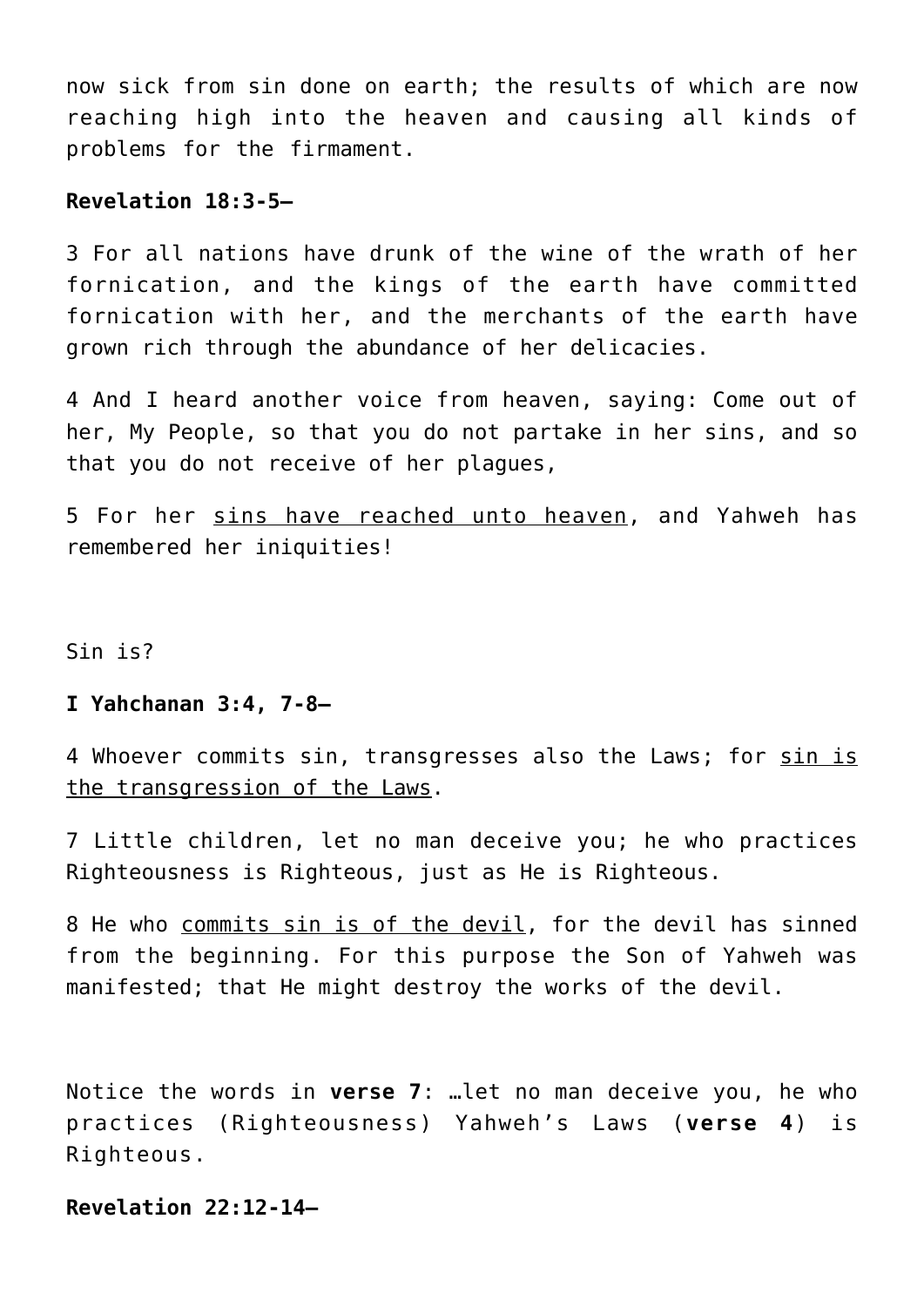12 And behold, I come quickly, and My Reward *is* with Me, to give every man according as his work will be.

13 I am the First and the Last, the Beginning and the End.

14 Blessed *are* those who keep His Laws, that they may have right to the Tree of Life, and may enter in through the gates into the City.

Keep this in mind all your life, because Satan deceives.

#### **Revelation 12:9—**

And the great dragon was cast out, that old serpent, called the devil, and Satan, who deceives the whole world. She was cast out into the earth, and her angels were cast out with her.

Sin is the real cause of global warming, and this article shows how. Sin works to cause the plagues, such as unnatural weather patterns, and global warming that we see in this generation already in progress and getting worse.

The sins are taught by Gods through religious imposters who teach all nations to be evil, like the Gods, which brings plagues.

#### **Genesis 3:5—**

For He knows that in the day you eat of it, your eyes will be opened, and you will be as Gods (elohim), knowing Righteousness and evil.

I have brought warning after warning via television, radio, and written publications showing the real cause of global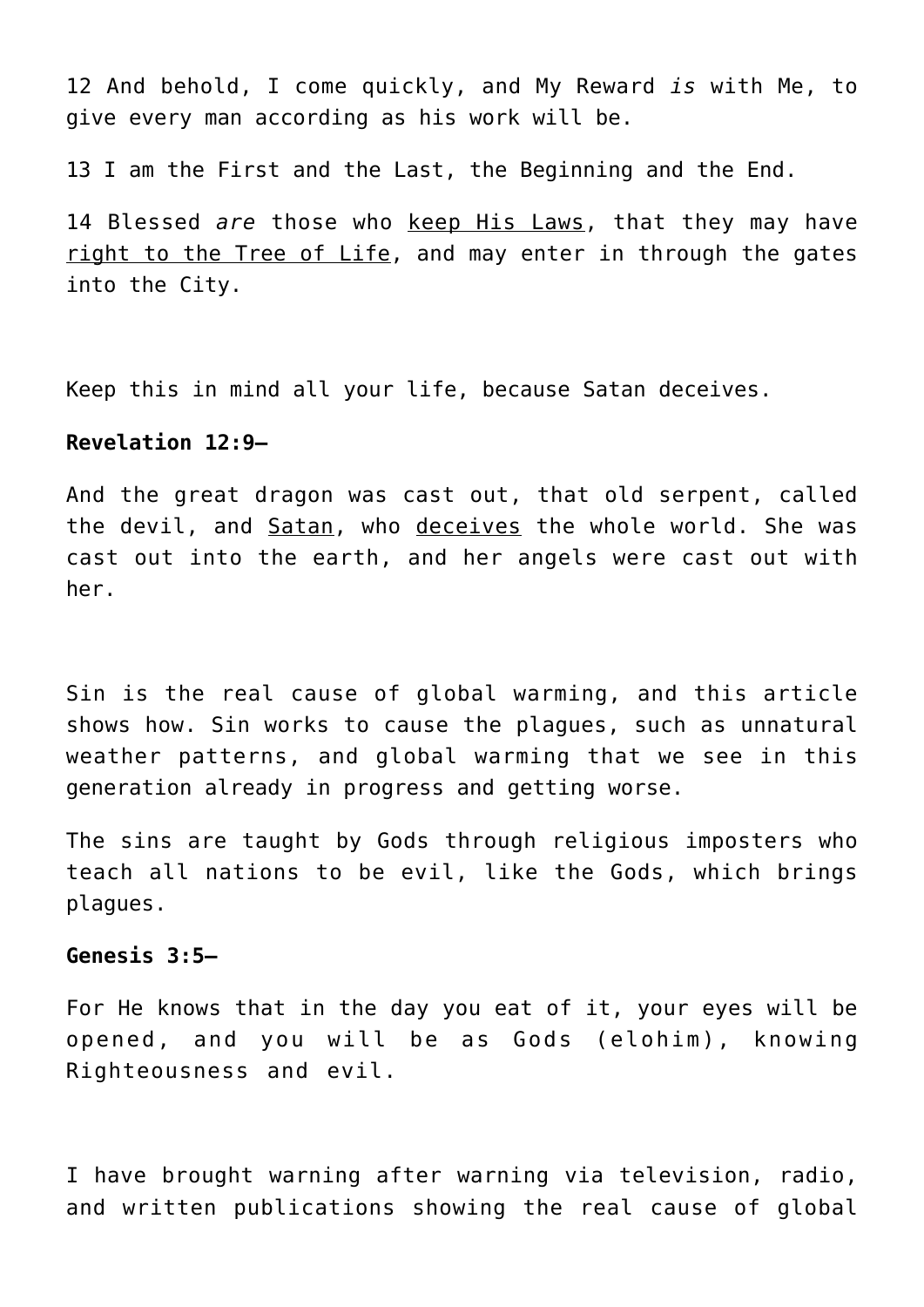warming but only a few people have actually repented, compared to the vast number who continue down the sinful path that are causing the plagues. Sins are physical acts that cause physical problems, as you will see in this article. The problems are more than the world can handle and they'll still get worse.

The Savior, Yahshua Messiah, shows that we will be able to see these things–hatred among the peoples and nations and war in and around the great River Euphrates that will actually kill a third part of men in that location. Yes! All of this was prophesied for this generation. The wars that are taking place there, with that specific location being named, were prophesied of around 96 CE for this present generation. The very spot on Earth where nuclear wars would start and the date they started are given in the Prophecies. These clear facts should leave no doubt that these Prophecies were inspired by a Higher Power.

The article, *The Real Cause of Global Warming,* found in the 6/2007 & 11/2012 issues of *The Prophetic Word* magazine, contains scientific evidence that proves the Inspired Writings of Yahweh's Prophets in The Book of Yahweh. They stated that the plague of global warming would come in this present, prophesied generation.

# **They Will Curse The Gods They Now Worship**

 $\pmb{\times}$ 

**Pastors organize day of prayer, fasting for rain**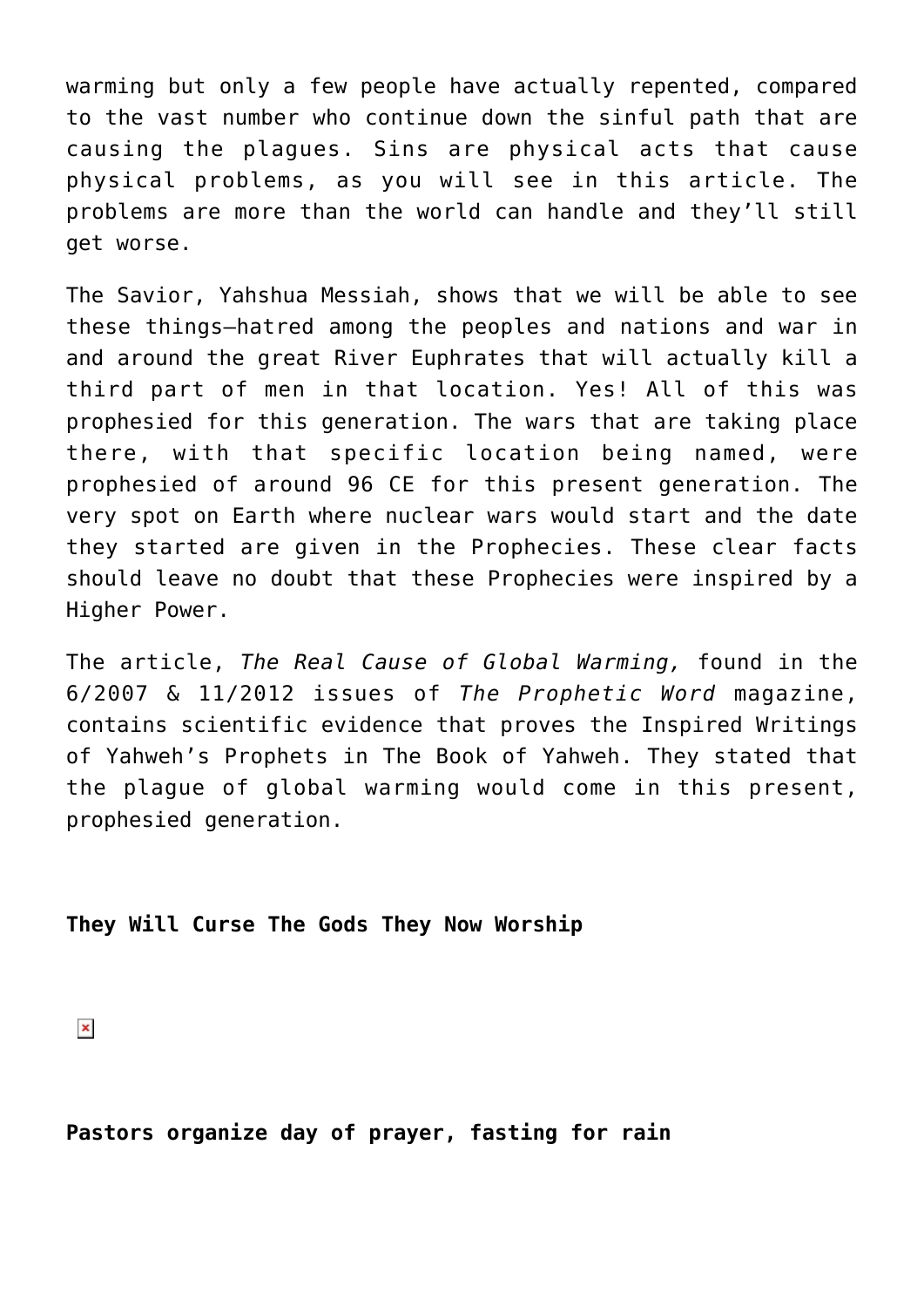AUSTIN (KXAN) — A group of Austin area pastors is asking people to pray and fast for rain.

The half-dozen pastors, led by Will Davis, Jr. and Trey Kent, are bringing people together for a second time to pray and fast to ask God to fill Lake Travis and bring rain to Central Texas in light of the historic drought. The group is asking people across Central Texas to pray and fast in the name of rain on May 22. They will

hold a special service that day at 7 p.m. at Hyde Park Baptist Church on 3901 Speedway to commemorate the event.

"Rain represents the presence of God, and the favor of God," said Will Davis, Jr., Austin Christian Fellowship senior pastor. "We can't make it rain. All we can do is ask and humble ourselves and see if God will come through…"

The group of pastors is just the latest to voice its concerns on the dire drought in Central Texas. The Texas state climatologist said the current drought already could become the worst in Texas history by next year.

kxan.com

The land is so dry, you can't raise a crop. After churches in Abilene, TX put "pray for rain" signs in front of their churches, the church leaders and their followers prayed for rain and they got four million dollars in hail damage. Notice the following article:

## **Damage Estimate in Texas Hailstorm Pegged at \$400M**

The June 12 hail storm in Abilene, Texas, is expected to hit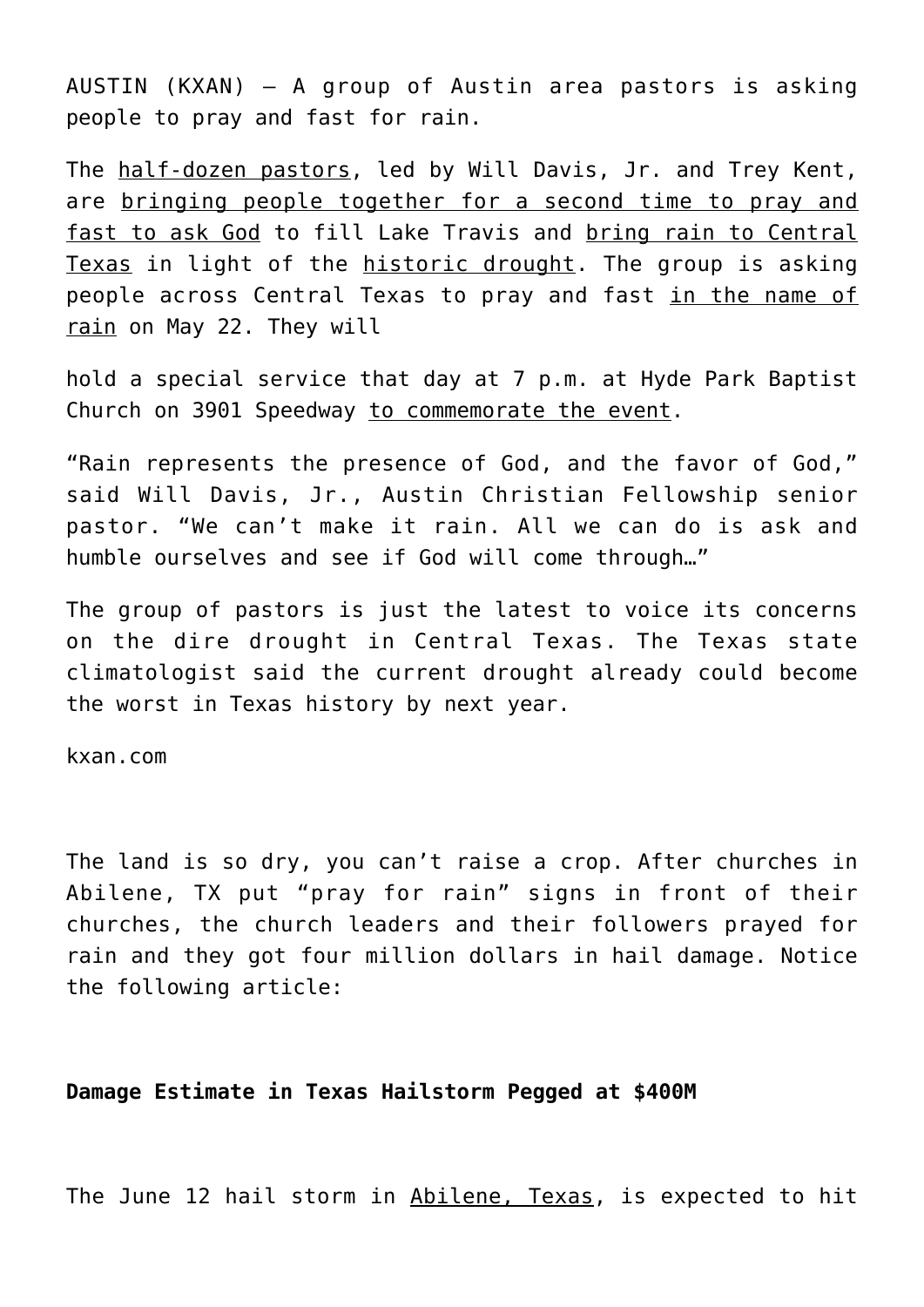\$400 million in insured losses to vehicles, homes and commercial property, the Insurance Council of Texas reports.

It was the second catastrophic hailstorm this city in west Texas has experienced in the past three years.

Abilene was hit by softball size hail on Easter Sunday in 2011, according to Mark Hanna, a spokesman for the Insurance Council of Texas.

insurancejournal.com

Abilene, TX is home to three major Christian universities who worship Gods, and are like the Gods. Were their prayers answered? The United States is mostly Christian, which means they worship Gods (**Genesis 3:5**). This nation is also home to many other religions. Are any of them getting any results from their Gods concerning rain in due season?

The problems facing society are global. They're not just in the USA. Are there any Gods (**Genesis 3:**5) that can help? If so, why are all problems increasing? All the world is like the Gods.

#### **Genesis 3:5**

For He knows that in the day you eat of it, your eyes will be opened, and you will be as Gods (elohim), knowing Righteousness and evil.

Did you notice, just like the Gods? Did you notice the word evil, like the Gods? What could be the results of evil? Anyone have any ideas?

It doesn't rain in drops anymore; the water comes in sheets and floods, removing everything in its path.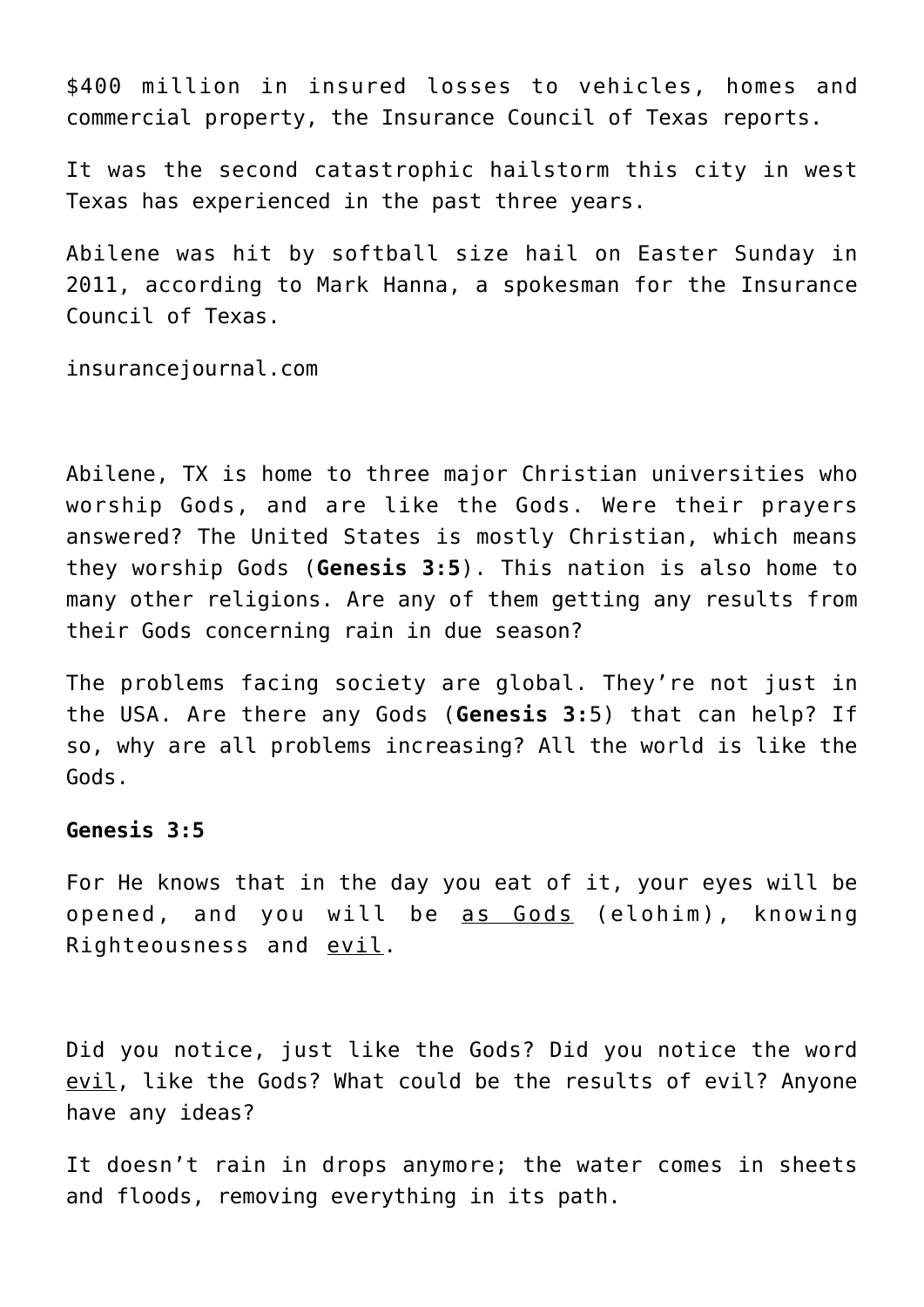### **Earth's New Normal: Wild Weather 2014**

Posted: 01/04/2014 11:58 pm EST Updated: 03/07/2014 5:59 am **FST** 

 $\pmb{\times}$ 

…human-induced effects of global warming are irrefutable and deadly.

As humans ramp-up the destruction of nature … the amount of melting ice at both poles continues to erode at an astounding rate.

In the Northern Hemisphere less Arctic ice cover in September means that a warming Arctic Ocean is easily able to infuse its latent heat into the Arctic atmosphere. As this occurs an all-hell-break-loose scenario is felt elsewhere – particularly on the eastern half on the North American continent and in the U.K.

 $\pmb{\times}$ 

# **A warming Arctic is loosing its ice cover quickly.**

The Arctic is warming at least two times faster than the rest of our planet. It's not just the loss of the white surface, which reflects solar radiation back to space and helps keep Earth at a habitable temperature range for our species that is a concern.

A warming Arctic Ocean of 1.8 degrees (F) has caused the upper atmosphere to change, dramatically. The polar jet stream is a powerful upper atmosphere, sinuous river of air, which normally hugs the North Pole tightly, but since it has been super-charged with Arctic Ocean heat it's migrating with regularity – southward.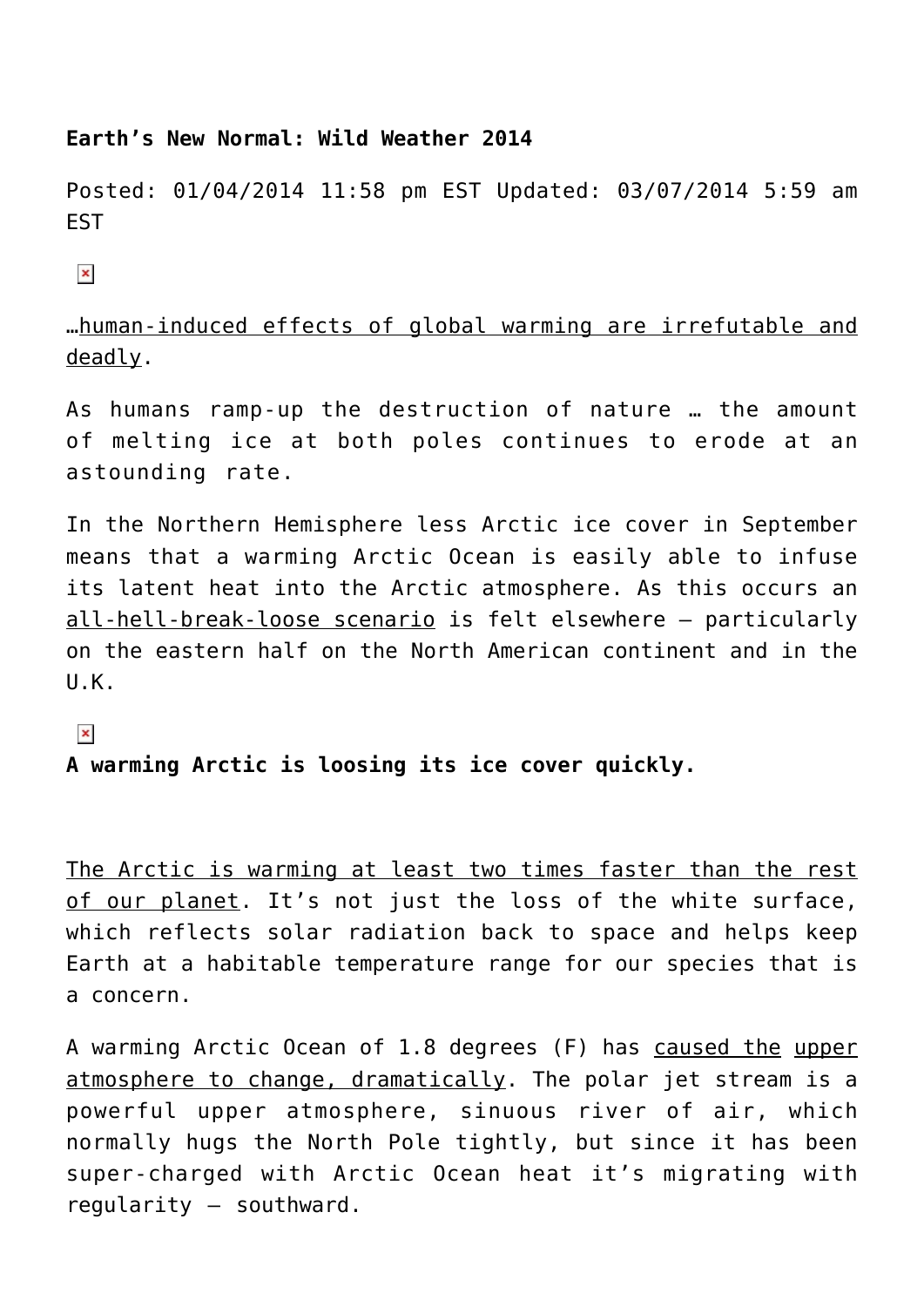A meandering polar jet stream spells epic wild weather.

# $\pmb{\times}$

**A meandering polar jet stream opens the deep-freezer door and pours frigid polar air onto the U.S. during the first week of January 2014.**

# $\pmb{\times}$

**The first blizzard of 2014 brought feet of snow across the Northeast and teeth-chattering temperatures across the Northern Plains.**

The meandering polar jet stream is wreaking havoc on the other side of the Atlantic in the U.K. where the Brits have been lashed and pummeled, again by walls of 30-foot waves in concert with king tides (the highest of the year) and colossal hailstones leaving a horrible wake of destruction including destroyed roads, rail lines and floods that with regularity are breaching the defenses. That destruction may be tame compared to the 50-foot waves predicted for Monday (January 6, 2014).

# $\pmb{\times}$

**The British coast was battered by 30-foot waves on January 1, 2014.**

In the Southern Hemisphere, Australia is broiling and enveloped by yet another drought fraught with bushfires. 2013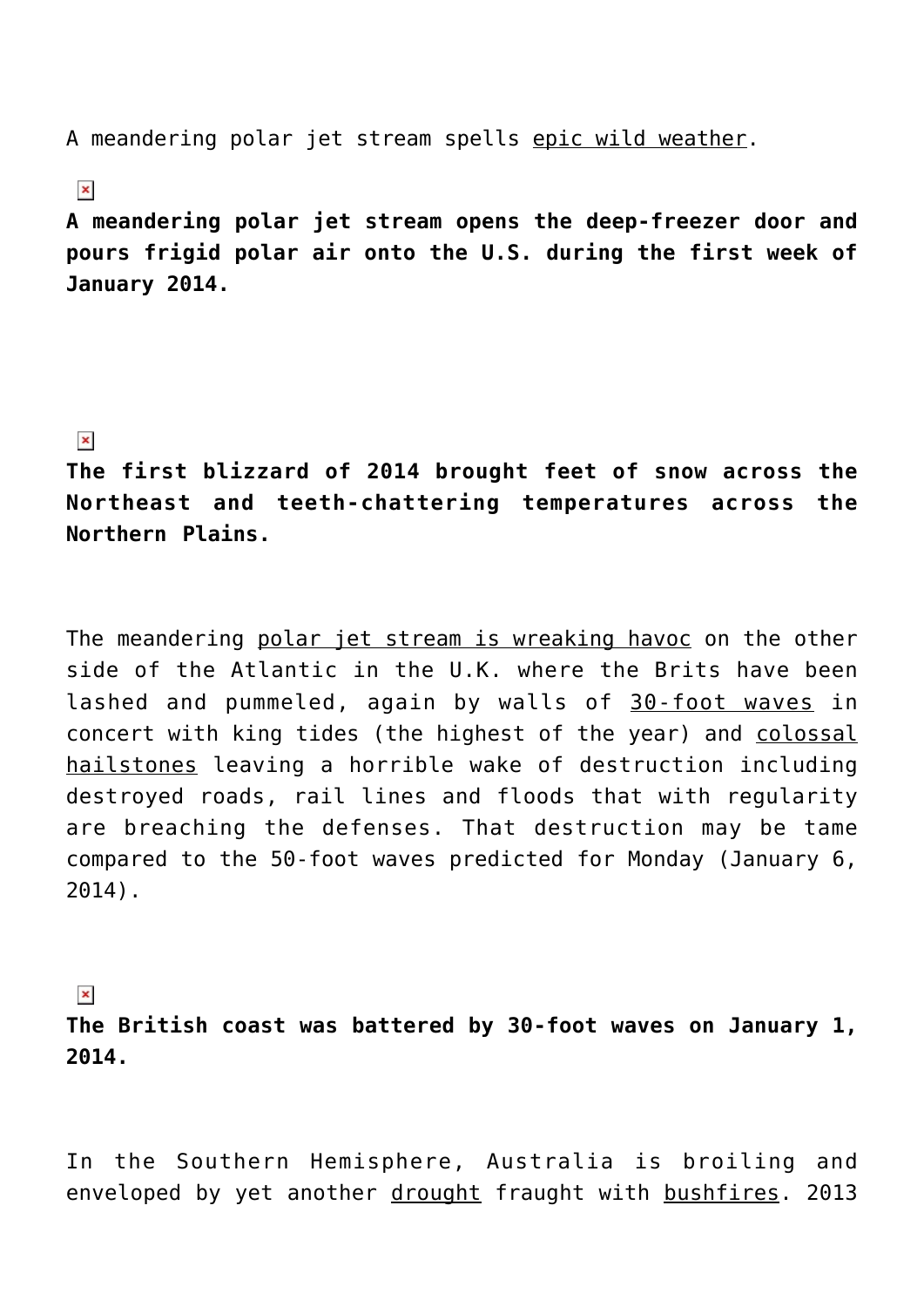was their hottest year ever recorded.

 $\pmb{\times}$ 

**Australia experienced the hottest spring on record and on January 2, 2014 South Australian temperature were in excess of 120 degrees (F).**

Temperatures of 120 degrees (F) occurred January 2, 2014 in South Australia whilst New South Wales is enduring its worstever drought. And in tropical Queensland a sweltering heat wave has temperatures there reaching 117 degrees (F). Elderly people with chronic illness, especially diabetes and obese people are at terrible risk. In addition, all pets left outside in these inferno-like temperatures stand little chance of survival.

While most North American early January (2014) temperatures resemble the inside of deep freezer – California, on the other hand, is warm and bone-dry. A high-pressure system has stalled over the Eastern North Pacific Ocean diverting the moisture carried by the jet stream northward toward British Columbia and Alaska. As of January 1, 2014 California reached its driest mark since record keeping began in 1849. In Los Angeles where I live we average 14.93 inches of precipitation annually – this year we received 3.60 inches. San Francisco received a meager 3.38 inches of rainfall in 2013; its normal is 20.65 inches.

 $\pmb{\times}$ 

**A strong ridge has developed off the California coast preventing the storms carrying moisture that normally falls as snow onto the Sierra Nevada's, which supplies about 85% of the the water for the eighth mightiest economy on the globe.**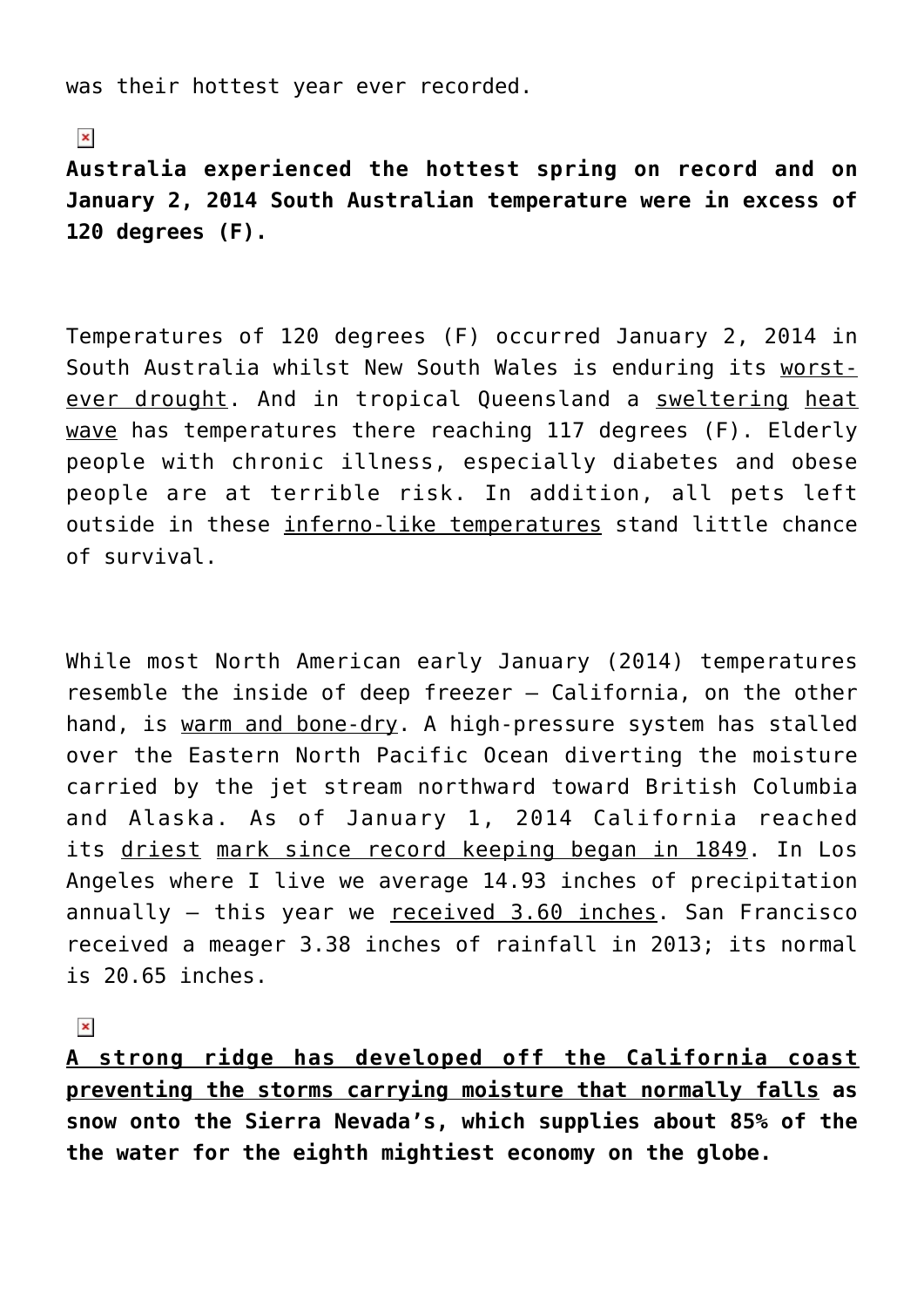Currently 85 percent of California is experiencing a severe drought; this is very serious because without water the nations leading agricultural producer at \$16 billion annually (including the world's largest almond crop at \$3 billion, alone) is in dire straights. The drought is predicted to cost farmers at least \$1 billion.

 $\pmb{\times}$ 

**Droughts are plaguing a warming world and livestock as well as vegetation have no chance of survival without the life blood of Earth — fresh water.**

California's reservoirs are at less than 40 percent capacity. The Sierra snowpack is running 23-34 percent while Oregon's Cascades are even lower between 18 and 22 percent. Californian forests are tinder-dry and without winter snowfall and the spring melt-waters to recharge soil moisture preparing the trees for a hot, dry summer we can expect hellacious firestorms later this year.

 $\pmb{\times}$ 

**When Californian forests are parched they burn during the normally dry summers, but this year (2014) without winter moisture the wildfires can begin early in the springtime.**

we can expect more brutal wild weather with its massive price tag of devastation to continue.

Huffingtonpost.com

The lakes would be dry if they were not running toilet water back into them for use as drinking water.

**Don't freak out, but you may be drinking recycled toilet**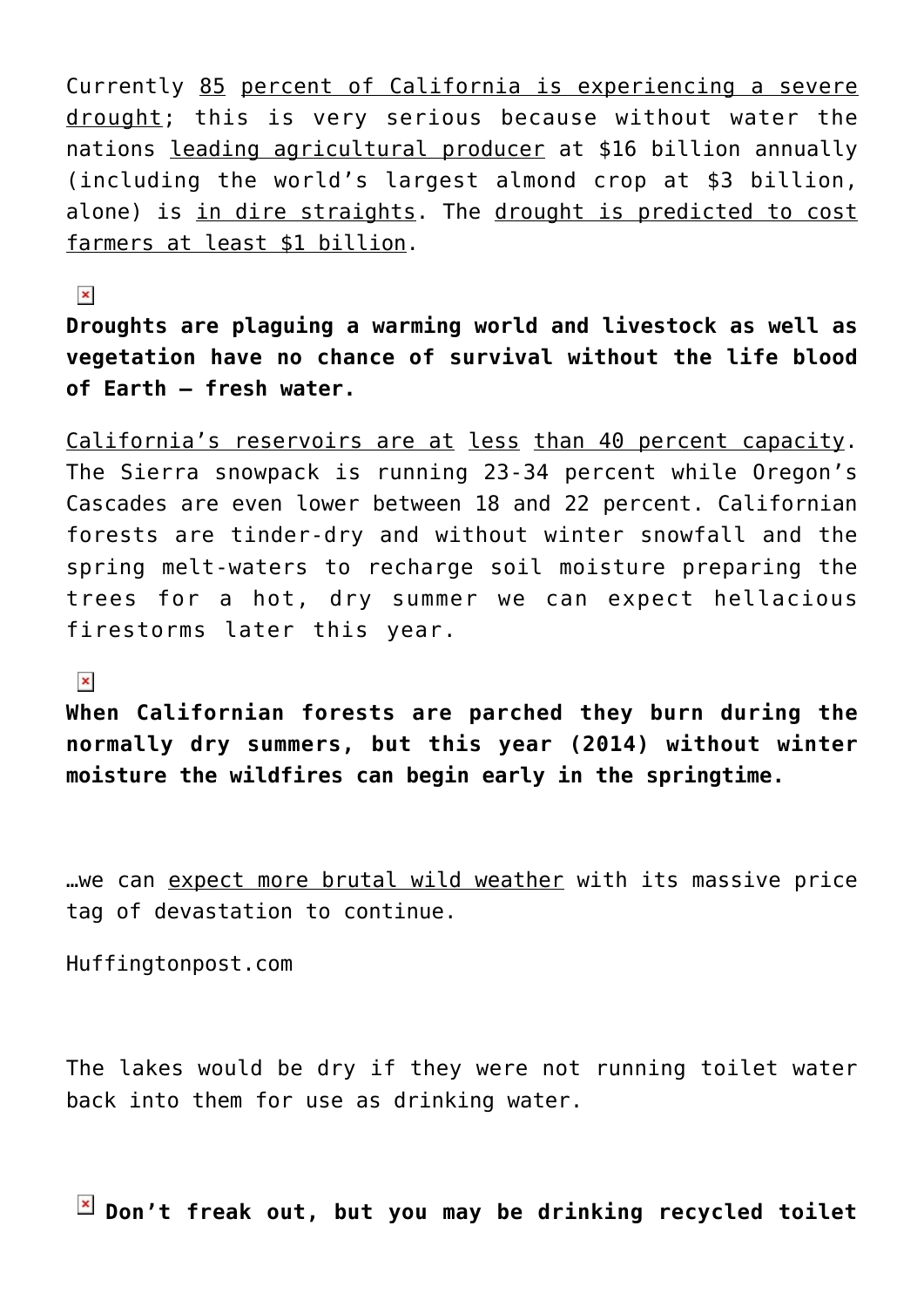### **water**

Residents in Wichita Falls, Texas, recently told NPR that they're skeeved out about their old toilet water being turned into drinking water. (The recycled wastewater gets purified in what some disparagingly refer to as "toilet to tap.") Surprise: You may've been drinking that for years without knowing it!

Back in 2009, Reuters reported that Disneyland drinking fountains were circulating "a small quantity of water that once flowed through a sewer." In fact, more than 2 million Orange County residents drink purified wastewater, due to this drought thing you may have heard about. Same for El Paso. One Washington, D.C., suburb gets about 5 percent of its drinking water from recycled sewage and has been using the process since the '70s.

Plus, the water is, you know, CLEANED between your toilet and your mouth. According to NPR, it's chlorinated, filtered, and subjected to reverse osmosis. Everything from viruses to pharmaceuticals and chemicals are filtered out. One resident of the O.C. even did a taste test comparing bottled water to former toilet water, and he couldn't tell them apart — something cats have been telling us for years.

Considering that the global population is booming, climate change means increasing drought, and some people don't have access to clean drinking water at ALL, this really ain't so bad. If 5 million Singapore residents can get used to it, so can we!

grist.org

The prayers of the religions mean nothing? Pope Benedict said the Lord was asleep, meaning dead, I think. Does anyone have any idea who **Lord** is? Lord is not the Creator Yahweh..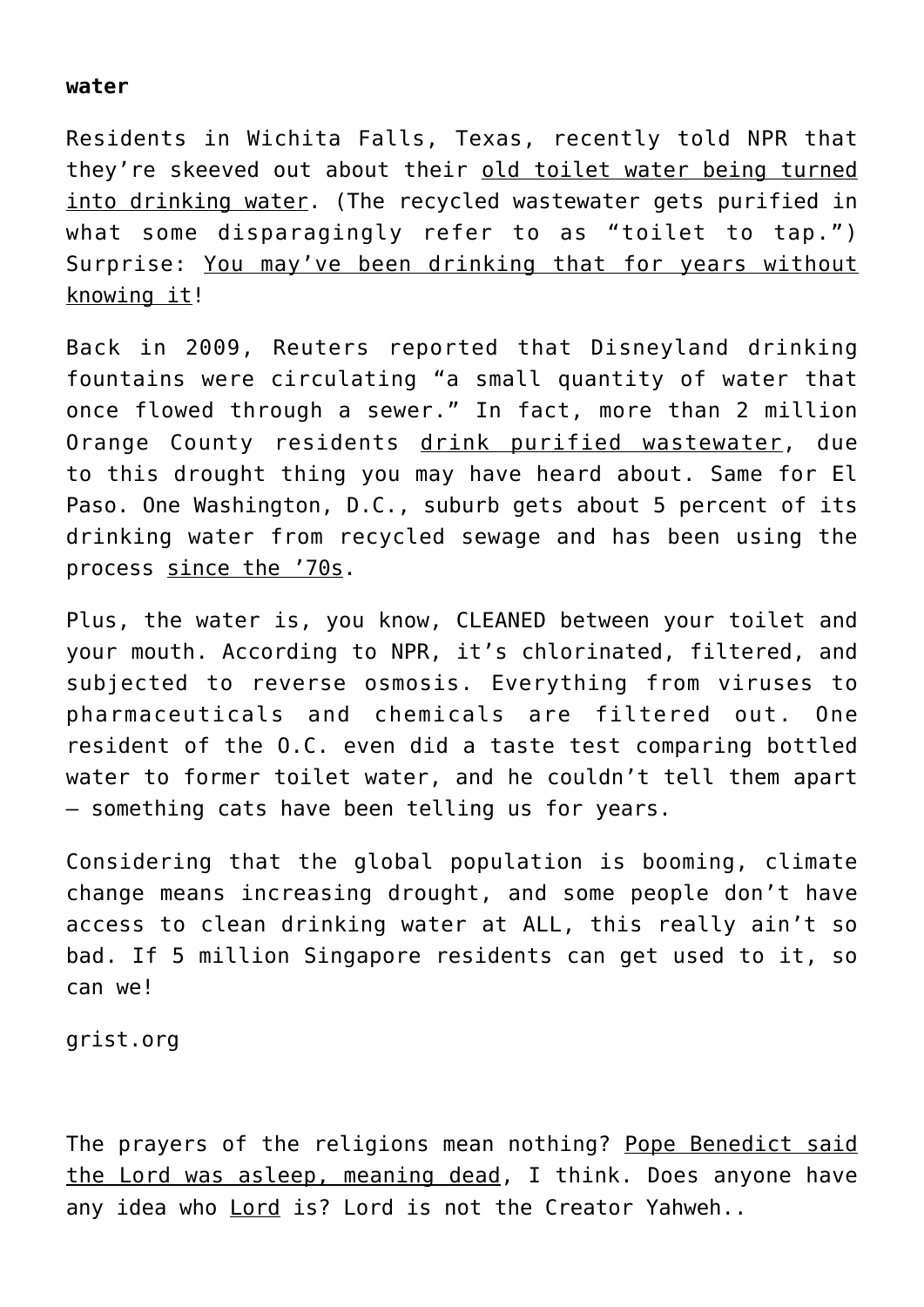**'The Lord seemed to sleep' at times: Pope Benedict XVI acknowledges tough tenure as pontiff on personal level on last address as leader of Catholic Church**

In his final general audience, Benedict recalled moments of 'joy and light' during his time as pope, as a crowd of 100,000 thanked him and bid him farewell.

Pope Benedict made a stunningly personal proclamation of faith at the conclusion of his tempestuous tenure, admitting there were times when he felt God had left him.

"The Lord seemed to sleep" at points during his eight-year tenure, Benedict told more than 100,000 people packing St. Peter's Square for his final public address as pontiff Wednesday.

NYDailyNews.com

Scripture says the same, the Lords are asleep.

#### **Ecclesiastes 9:5**

For the living know that they will die; but the dead do not know anything; they have no further reward, and even the memory of them is forgotten.

If the Lords, whoever they may be, (I'll show you later) are dead and know nothing, could that be the reason they don't answer prayers? Notice the following article.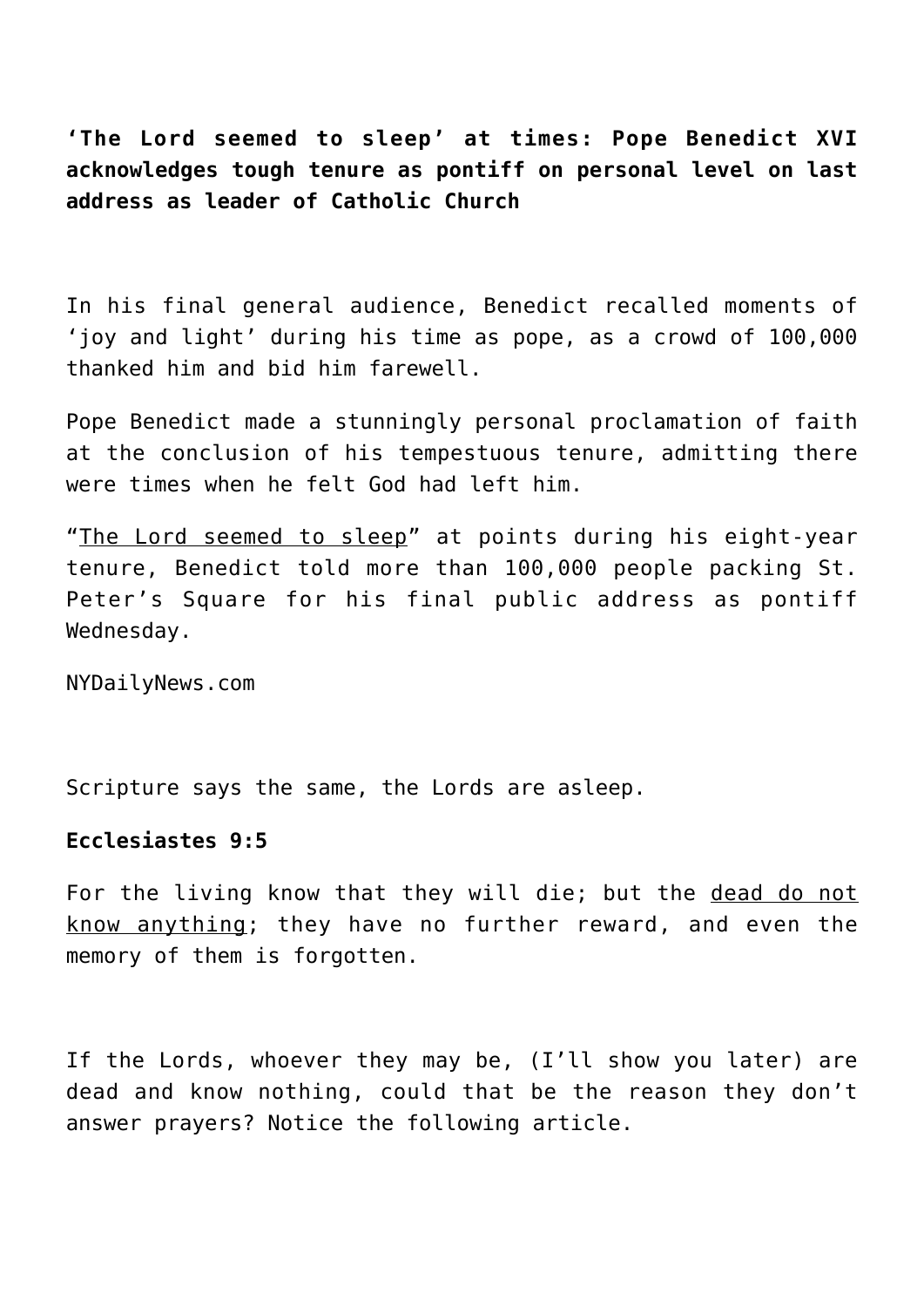Boston (AP) The churches, synagogues, and mosques are saying attendance is down because of the horrible winter weather that God is causing, that means the people are not giving us their money and we can't pay the bills because of the acts of God.

Cindy Kohlmann, who works with Presbyterian churches in Greater Boston and Northern New England says donations are drying up while costs for heating and fighting the horrible weather that God sent has put a financial strain on the churches forcing about 60 Presbyterian congregations in the region to close. The churches are now requesting \$300,000 from the national churches disaster relief fund to help cover their bills.

At the most holy redeemer Catholic Church in Boston, the Priest says he will hold collections at Sunday Masses to try to gather more donations for snow expenses.

Executive director at the Islamic Council of New England (looks like God is showing no partiality, all religions are suffering the same) says the mosque is hoping to make up its financial woes during the annual fundraiser months.

Many community programs and activities are suffering, from cultural events and lectures to addiction support groups, financial literacy classes and free medical clinics.

No religion is left untouched and they are all asking how on earth can our houses of worship pay the bills after all these acts of God.

#### **The Church on the Seven Hills Has Other Problems**

Vatican City (Reuters) The Vatican on Friday condemned the leaking of documents that show power struggles within the "Holy See". Is God to blame?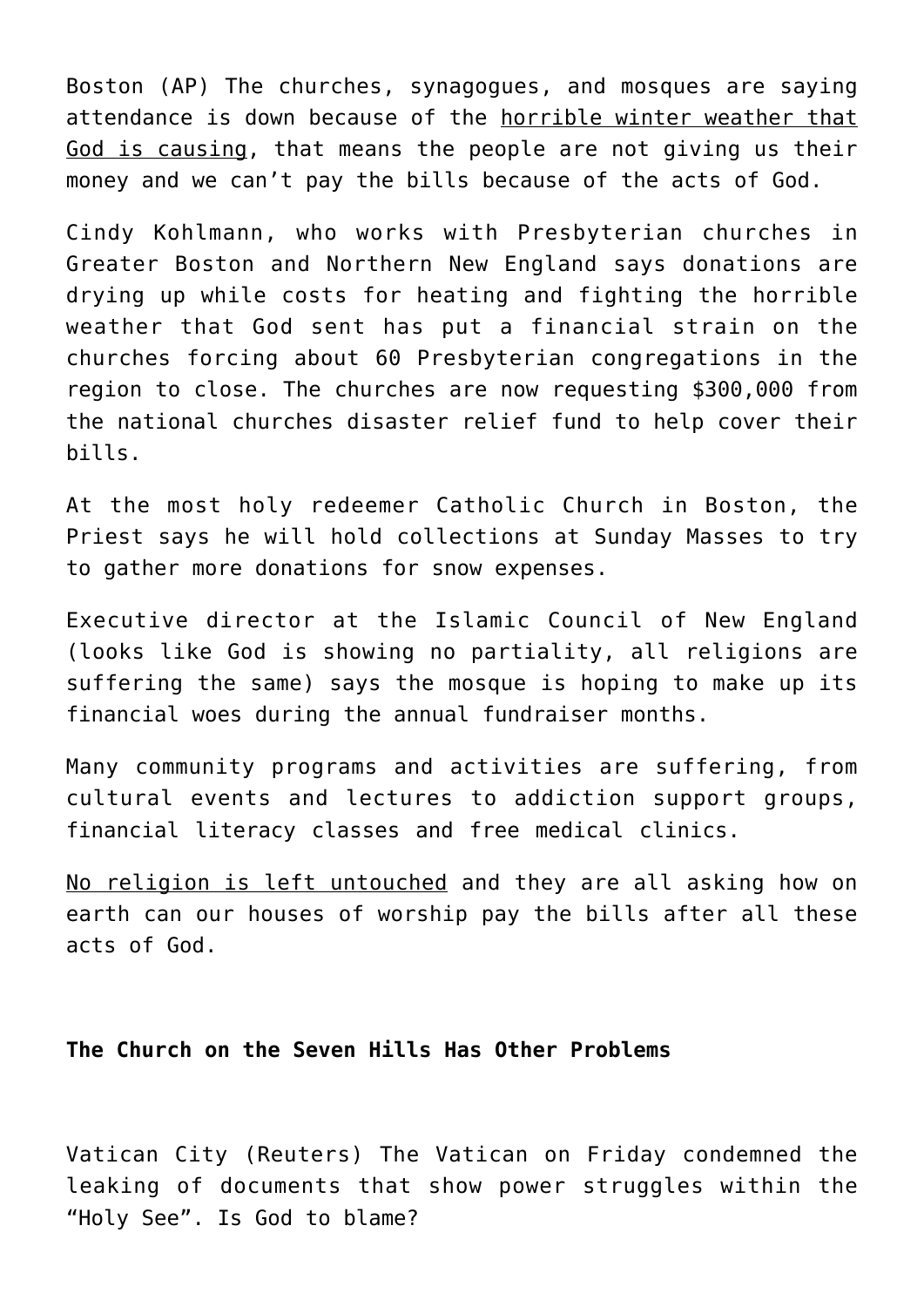This calls to mind **Genesis 3:5**, evil like the Gods; not Righteous as Yahweh, the Creator, asks us to be.

# **Now, Warns NASA, for Decades to Come, We are Facing Mega Droughts**

Did you know that your bible shows that this generation will suffer the worst of everything? Yes, in *The Book of Yahweh,* Yahshua Messiah named them all. He said these things would be in the same generation that would see the building of the nuclear bomb.

Yahshua is the True Name of the Savior. His Name was replaced with the names of two Gods–Hesus Krishna, translated Jesus Christ–by the Roman Catholic Church. The same ones who took *The Book of Yahweh* with them to Rome along with all the artifacts from the temple when they destroyed the temple in 70 CE. The Names of Yahshua Messiah and Yahweh, the Creator, were replaced before they would allow the bible to be printed or seen by those they called common-people. Of course, the "common" people were held in ignorance. They were not allowed to see or gain the Great Wisdom of Yahweh, contained in *The Book of Yahweh* for over 1500 years.

#### **Who is God and who is the Lord?**

**The First Council of Nicaea and the "missing records"**

Thus, the first ecclesiastical gathering in history was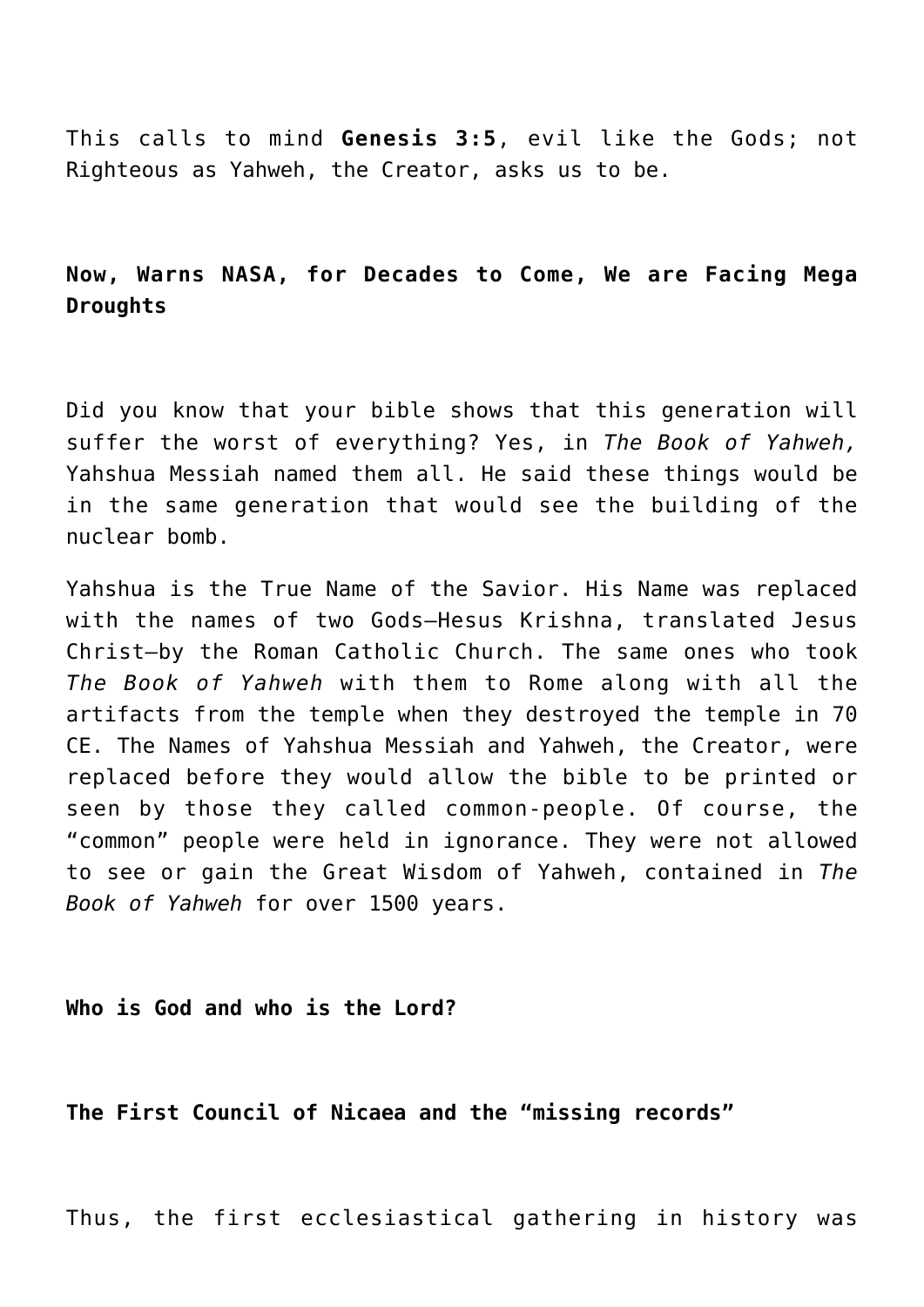summoned and is today known as the Council of Nicaea. It was a bizarre event that provided many details of early clerical thinking and presents a clear picture of the intellectual climate prevailing at the time. It was at this gathering that Christianity was born and the ramifications of decisions made at the time are difficult to calculate. About four years prior to chairing the Council, Constantine had been initiated into the religious order of Sol Invictus, one of the two thriving cults that regarded the Sun as the one and only Supreme God (the other was Mithraism). Because of his Sun worship, he instructed Eusebius to convene the first of three sittings on the summer solstice, 21 June 325 (*Catholic Encyclopedia, New Edition*, vol. i, p. 792), and it was "held in a hall of Osius's palace" (Ecclesiastical History Bishop Louis Dupin, Paris, 1986, vol. i, p. 598).

From his extensive research into Church councils, Dr Watson concluded that "the clergy at the Council of Nicaea were all under the power of the devil and the convention was composed of the lowest rabble and patronised the vilest abominations" (*An Apology for Christianity*, op. cit.). It was that infantile body of men who were responsible for the commencement of a new religion and the theological creation of Jesus Christ.

Constantine's intention at Nicaea was to create an entirely new god for his empire who would unite all religious factions under one deity. Presbyters were asked to debate and decide who their new god would be. …the names of 53 gods were tabled for discussion. "As yet, no God had been selected by the council, and so they balloted in order to determine that matter… For one year and five months the balloting lasted…" (*God's Book of Eskra*, Prof. S.L. MacGuire's translation, Salisbury, 1922, chapter xlviii, paragraphs 36, 41).

At the end of that time, Constantine returned to the gathering to discover that the presbyters had not agreed on a new deity but had balloted down to a short list of five prospects: Caesar, Krishna, Mithra, Horus and Zeus (*Historia*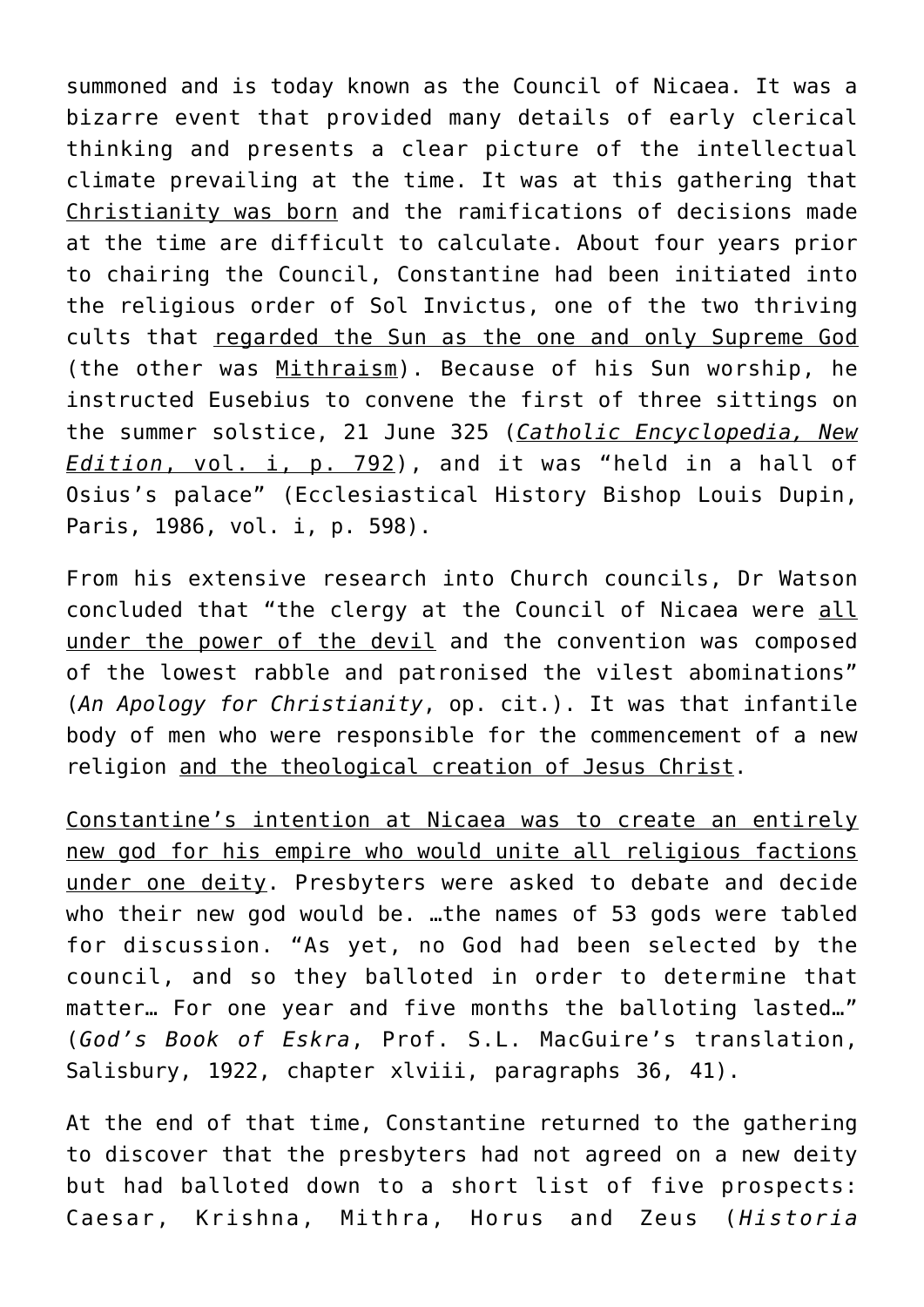*Ecclesiastica,* Eusebius, c. 325). Constantine was the ruling spirit at Nicaea and he ultimately decided upon a new god for them. To involve British factions, he ruled that the name of the Druid god, Hesus, be joined with the Eastern Saviour-god, Krishna (Krishna is Sanskrit for Christ), and thus Hesus Krishna would be the official name of the new Roman god. A vote was taken and it was with a majority show of hands (161 votes to 157) that both divinities become one God. Following long-standing heathen custom, Constantine used the official gathering and the Roman apotheosis decree to legally deify two deities as one, and did so by democratic consent. A new god was proclaimed and "officially" ratified by Constantine (*Acta Concilii Nicaeni,* 1618). That purely political act of deification effectively and legally placed Hesus and Krishna among the Roman gods as one individual composite. That abstraction lent Earthly existence to amalgamated doctrines of the Empire's new religion; and because there was no letter "J" in alphabets until around the sixteenth century, the name subsequently evolved into "Jesus Christ".

*Nexus Magazine, Volume 14, Number 4*

*The Book of Yahweh* was taken to Rome when they had their Roman army destroy the temple (House of Yahweh) around 70 CE. It was not allowed to be seen or read for over 1500 years, carrying a death penalty for anyone who did so.

#### **Isayah 34:16**

Search out The Book Of Yahweh, and read. Not one of these will be neglected. For it is written: Yahweh is their Shepherd; they shall not want; for His Mouth has commanded it, and His Spirit has gathered them.

The **authorized** by the pope versions were commanded by the pope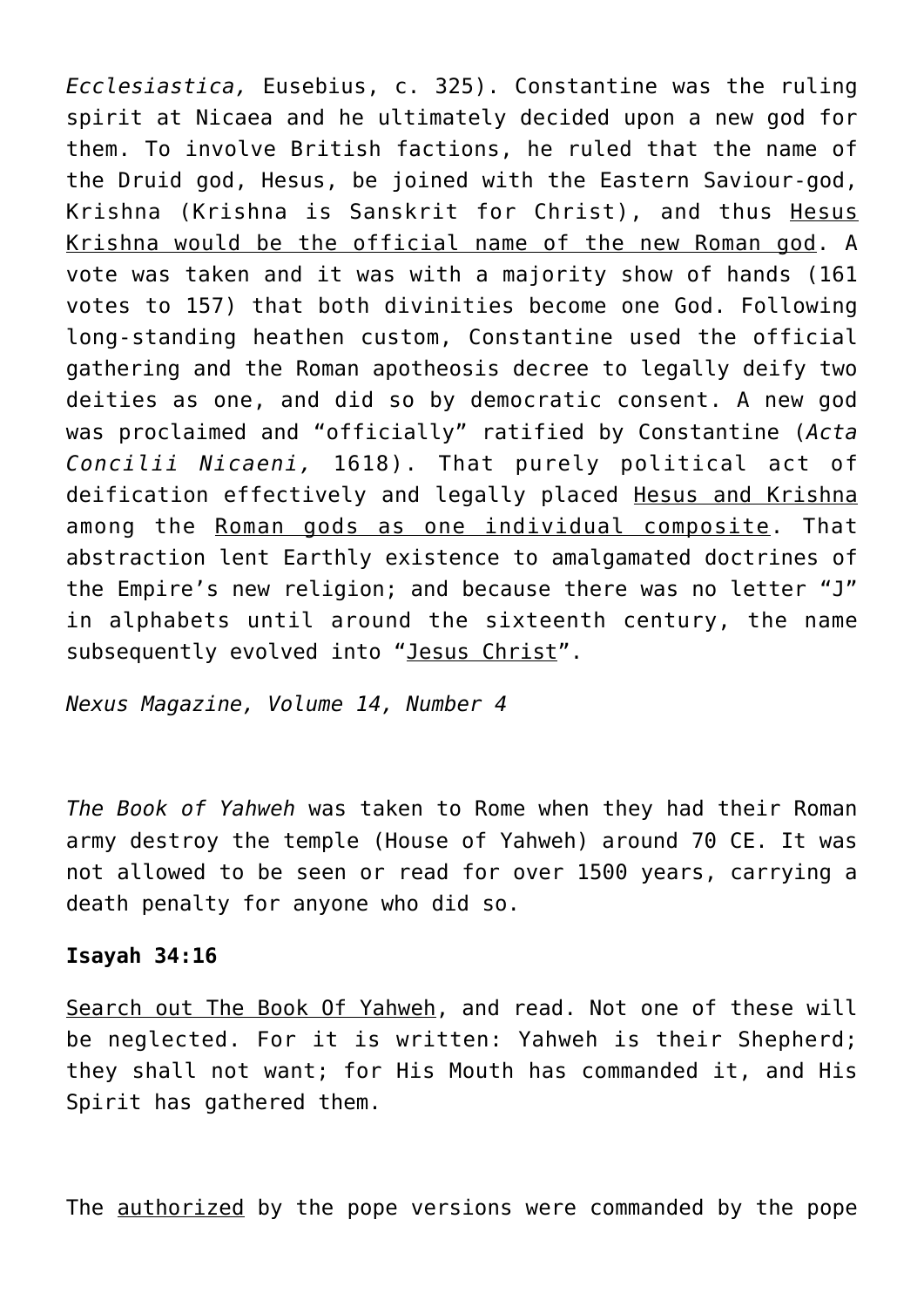to read, Book of the Lord instead of *Book of Yahweh*.

# **English Bible History**

The first hand-written English language Bible manuscripts were produced in the **1380's** AD by **John Wycliffe**, an Oxford professor, scholar, and theologian. Wycliffe, (also spelled "Wycliff" & "Wyclif"), was well-known throughout Europe for his opposition to the teaching of the organized Church, which he believed to be contrary to the Bible. With the help of his followers, called the Lollards, and his assistant Purvey, and many other faithful scribes, Wycliffe produced dozens of English language manuscript copies of the scriptures. They were translated out of the Latin Vulgate, which was the only source text available to Wycliffe. The Pope was so infuriated by his teachings and his translation of the Bible into English, that 44 years after Wycliffe had died, he ordered the bones to be dug-up, crushed, and scattered in the river!

One of Wycliffe's followers, **John Hus**, actively promoted Wycliffe's ideas: that people should be permitted to read the Bible in their own language, and they should oppose the tyranny of the Roman church that threatened anyone possessing a non-Latin Bible with execution. Hus was burned at the stake in **1415**, with Wycliffe's manuscript Bibles used as kindling for the fire. …in **1517**, **Martin Luther** nailed his famous 95 Theses of Contention (a list of 95 issues of heretical theology and crimes of the Roman Catholic Church) into the church door at Wittenberg. Martin Luther went on to be the first person to translate and publish the Bible in the commonly-spoken dialect of the German people; a translation more appealing than previous German Biblical translations.

In the 1490's another Oxford professor, and the personal physician to King Henry the 7th and 8th, **Thomas Linacre**,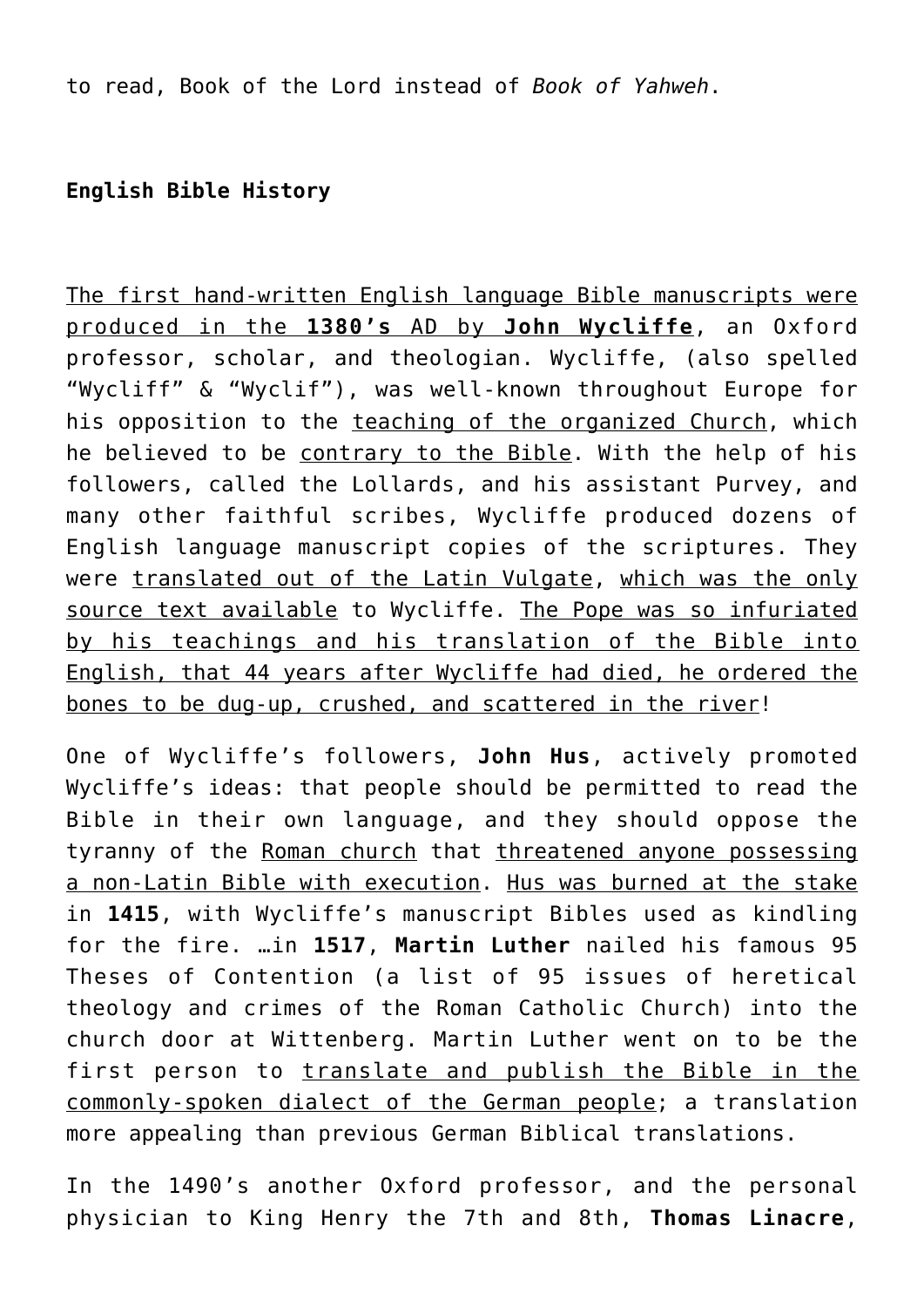decided to learn Greek. After reading the Gospels in Greek, and comparing it to the Latin Vulgate, he wrote in his diary, "Either this (the original Greek) is not the Gospel… or we are not Christians." The Latin had become so corrupt that it no longer even preserved the message of the Gospel… yet the Church still threatened to kill anyone who read the scripture in any language other than Latin… though Latin was not an original language of the scriptures.

In 1496, **John Colet**, another Oxford professor and the son of the Mayor of London, started reading the New Testament in Greek and translating it into English for his students at Oxford, and later for the public at Saint Paul's Cathedral in London. The people were so hungry to hear the Word of God in a language they could understand, that within six months there were 20,000 people packed in the church and at least that many outside trying to get in!

In considering the experiences of Linacre and Colet, the great scholar **Erasmus** was so moved to correct the corrupt Latin Vulgate, that in **1516**, with the help of printer **John Froben**, he published a Greek-Latin Parallel New Testament. The Latin part was not the corrupt Vulgate, but his own fresh rendering of the text from the more accurate and reliable Greek, which he had managed to collate from a half-dozen partial old Greek New Testament manuscripts he had acquired. This milestone was the first non-Latin Vulgate text of the scripture to be produced in a millennium… and the first ever to come off a printing press. The 1516 Greek-Latin New Testament of Erasmus further focused attention on just how corrupt and inaccurate the Latin Vulgate had become, and how important it was to go back and use the original Greek (New Testament) and original Hebrew (Old Testament) languages to maintain accuracy... and to translate them faithfully into the languages of the common people, whether that be English, German, or any other tongue. No sympathy for this "*illegal activity*" was to be found from Rome… even as the words of Pope Leo X's declaration that "the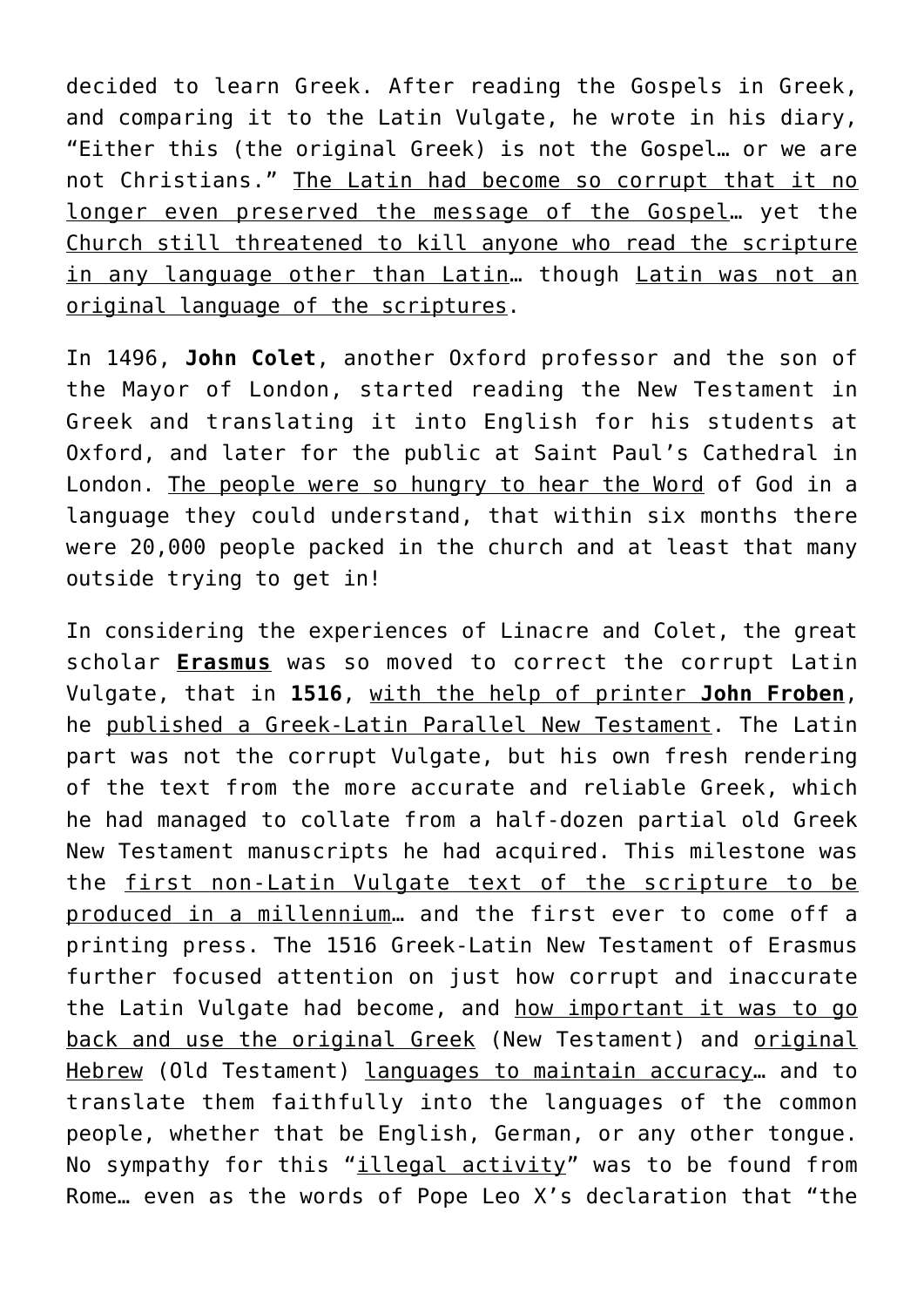fable of Christ was quite profitable to him" continued through the years to infuriate the people of God.

**William Tyndale** was the Captain of the Army of Reformers, and was their spiritual leader. Tyndale holds the distinction of being the first man to ever print the New Testament in the English language. … in **1525-1526** the Tyndale New Testament became the first printed edition of the scripture in the English language.

They were burned as soon as the Bishop could confiscate them, but copies trickled through and actually ended up in the bedroom of King Henry VIII. The more the King and Bishop resisted its distribution, the more fascinated the public at large became. The church declared it contained thousands of errors as they torched hundreds of New Testaments confiscated by the clergy, while in fact, they burned them because they could find no errors at all. One risked death by burning if caught in mere possession of Tyndale's forbidden books.

Having God's Word available to the public in the language of the common man, English, would have meant disaster to the church. No longer would they control access to the scriptures. If people were able to read the Bible in their own tongue, the church's income and power would crumble. They could not possibly continue to get away with selling indulgences (the forgiveness of sins) or selling the release of loved ones from a church-manufactured "Purgatory". People would begin to challenge the church's authority if the church were exposed as frauds and thieves. The contradictions between what God's Word said, and what the priests taught, would open the public's eyes and the truth would set them free from the grip of fear that the institutional church held. The veneration of churchcanonized Saints and Mary would be called into question. The availability of the scriptures in English was the biggest threat imaginable to the wicked church. Neither side would give up without a fight.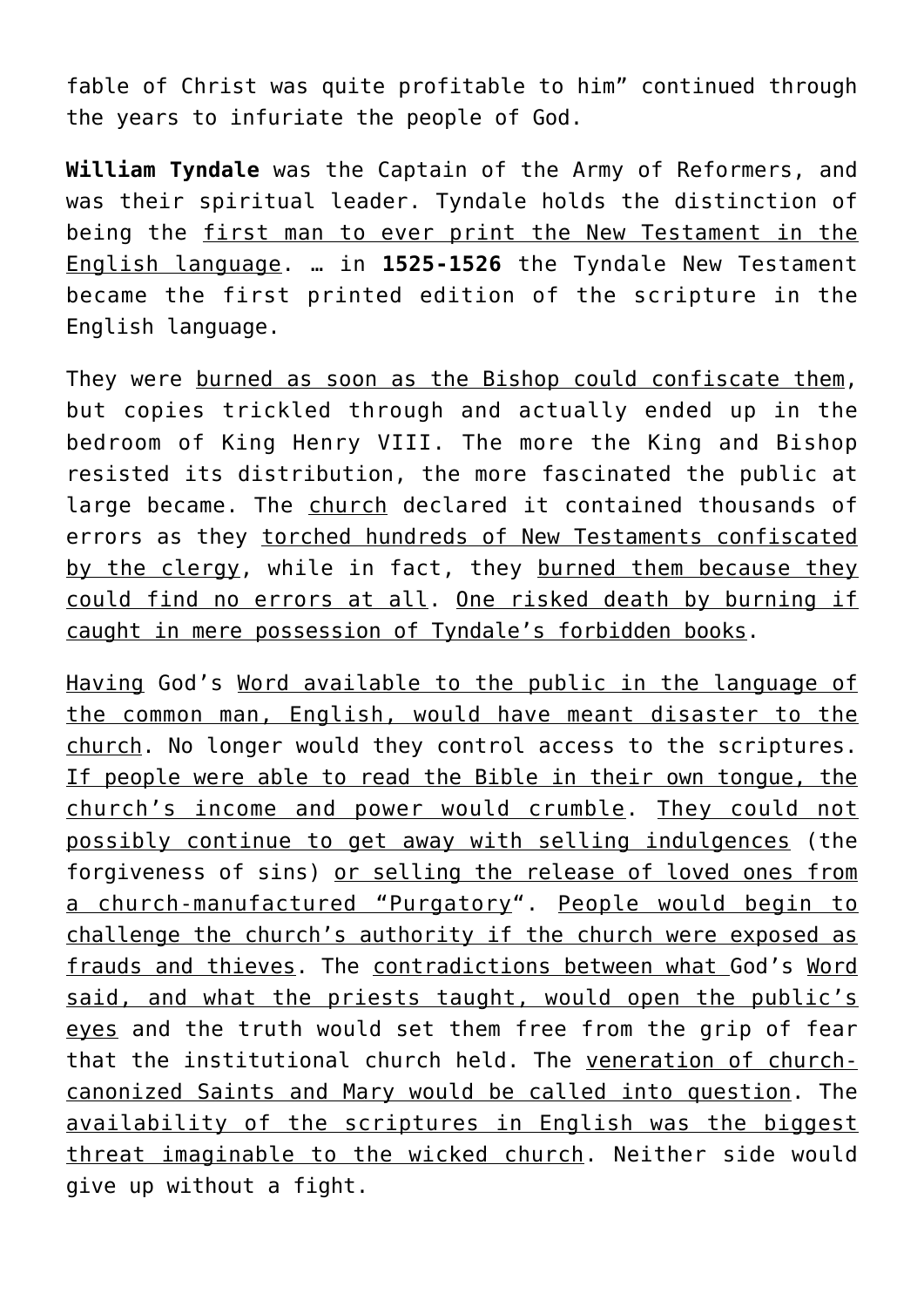Ironically, Tyndale's biggest customer was the King's men, who would buy up every copy available to burn them… and Tyndale used their money to print even more! In the end, Tyndale was caught: betrayed by an Englishman that he had befriended. Tyndale was incarcerated for 500 days before he was strangled and burned at the stake in **1536**. Myles Coverdale and John "Thomas Matthew" Rogers had remained loyal disciples the last six years of Tyndale's life, and they carried the English Bible project forward and even accelerated it. Coverdale finished translating the Old Testament, and in **1535** he printed the first complete Bible in the English language, making use of Luther's German text and the Latin as sources. Thus, the first complete English Bible was printed on **October 4, 1535**, and is known as the Coverdale Bible.

In **1539**, **Thomas Cranmer**, the Archbishop of Canterbury, hired Myles Coverdale at the bequest of King Henry VIII to publish the "Great Bible". It became the first English Bible authorized for public use, as it was distributed to every church, chained to the pulpit, and a reader was even provided so that the illiterate could hear the Word of God in plain English.

In the 1550's, the Church at Geneva, Switzerland, was very sympathetic to the reformer refugees and was one of only a few safe havens for a desperate people. the great Reformer of the Scottish Church, the Church of Geneva determined to produce a Bible that would educate their families while they continued in exile.

The New Testament was completed in **1557**, and the complete Bible was first published in **1560**. It became known as the Geneva Bible.

The Geneva Bible was the first Bible to add numbered verses to the chapters, so that referencing specific passages would be easier. Every chapter was also accompanied by extensive marginal notes and references so thorough and complete that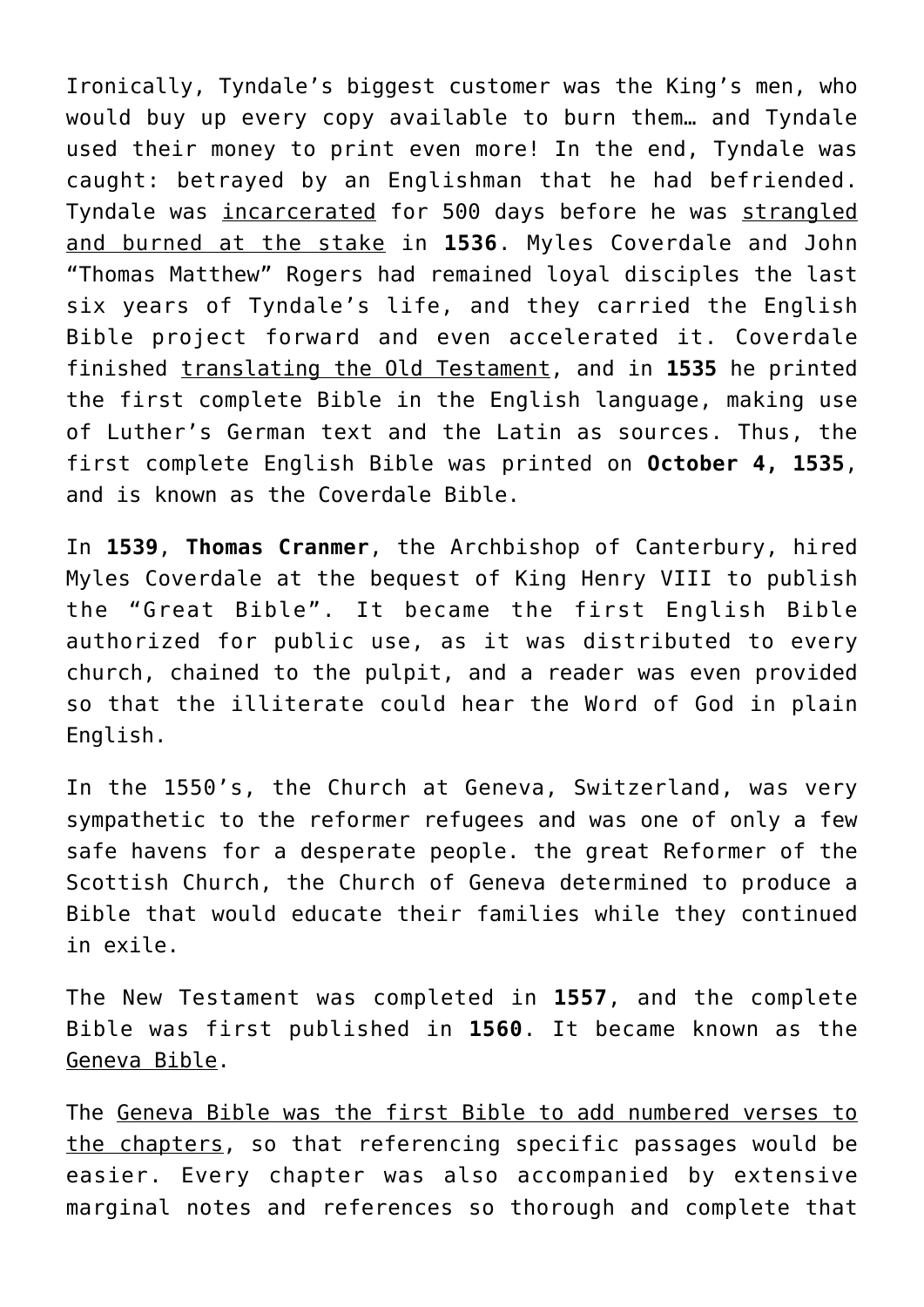the Geneva Bible is also considered the first English "Study Bible". The Geneva Bible became the Bible of choice for over 100 years of English speaking Christians. Between **1560** and **1644** at least 144 editions of this Bible were published. Examination of the **1611** King James Bible shows clearly that its translators were influenced much more by the Geneva Bible, than by any other source. The Geneva Bible itself retains over **90%** of William Tyndale's original English translation. The Geneva in fact, remained more popular than the King James Version until **decades** after its original release in **1611**! Strangely, the famous Geneva Bible has been out-of-print since 1644…

In **1568**, a revision of the Great Bible known as the Bishop's Bible was introduced. Despite 19 editions being printed between **1568** and **1606**, this Bible, referred to as the "rough draft of the King James Version", never gained much of a foothold of popularity among the people. The Geneva may have simply been too much to compete with.

In **1582**, the Church of Rome surrendered their fight for "Latin only" and decided that if the Bible was to be available in English, they would at least have an official Roman Catholic English translation. And so, using the corrupt and inaccurate Latin Vulgate as the only source text, they went on to publish an English Bible with all the distortions and corruptions that Erasmus had revealed and warned of 75 years earlier. Because it was translated at the Roman Catholic College in the city of Rheims, it was known as the Rheims New Testament (also spelled Rhemes). The Douay Old Testament was translated by the Church of Rome in **1609** at the College in the city of Douay (also spelled Doway & Douai). The combined product is commonly referred to as the "Doway/Rheims" Version.

The Protestant clergy approached the new King (James I of England) in **1604** and announced their desire for a new translation to replace the Bishop's Bible first printed in **1568**. They knew that the Geneva Version had won the hearts of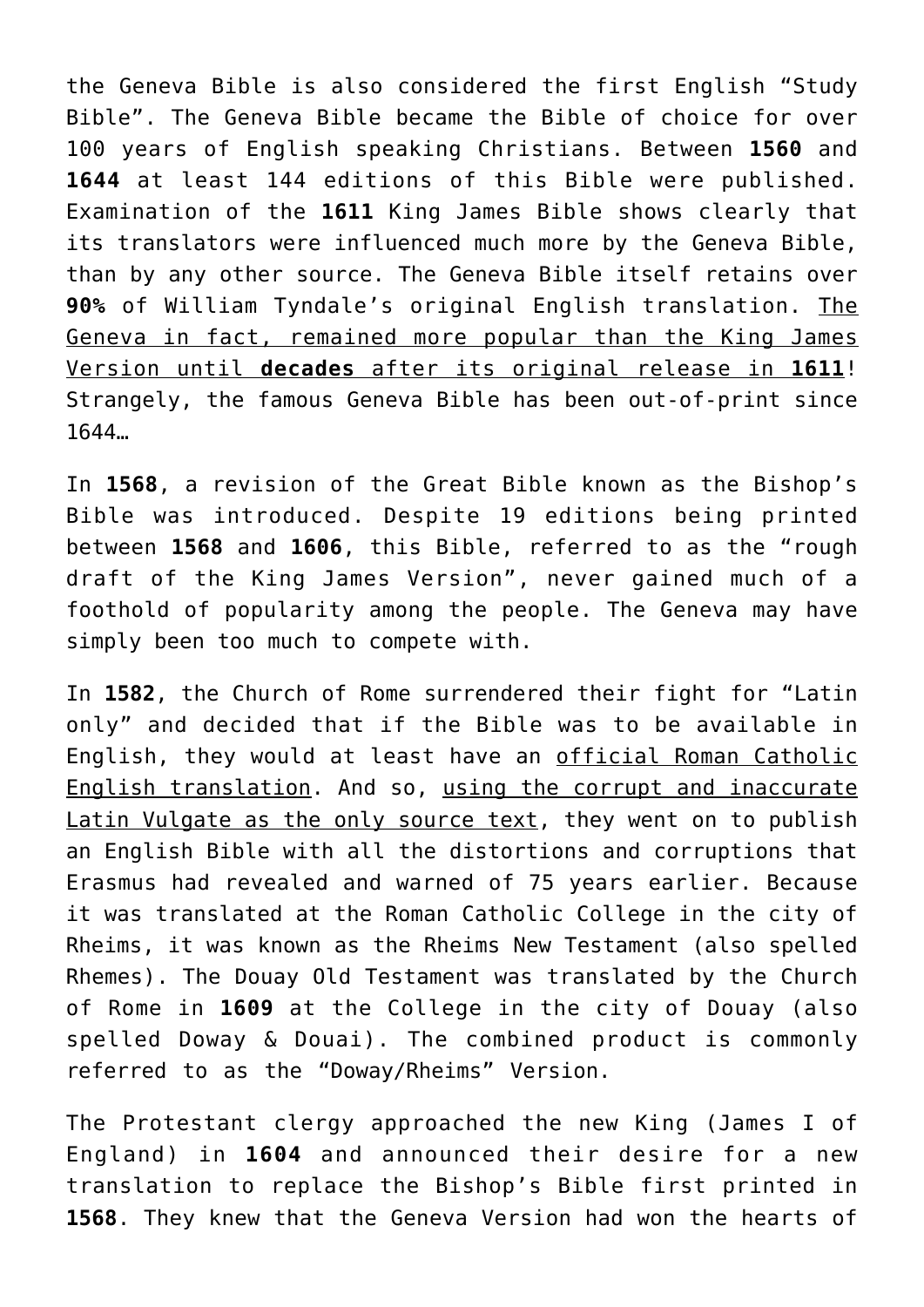the people because of its excellent scholarship, accuracy, and exhaustive commentary. However, they did not want the controversial marginal notes (proclaiming the Pope an Anti-Christ, etc.)

This "translation to end all translations" (for a while at least) was the result of the combined effort of about fifty scholars. From **1605** to **1606** the scholars engaged in private research. From **1607** to **1609** the work was assembled. In **1610** the work went to press, and in **1611** the first of the huge (16 inch tall) pulpit folios known today as "The 1611 King James Bible" came off the printing press.

…for over 250 years…until the appearance of the English Revised Version of **1881-1885**…the King James Version reigned without much of a rival. One little-known fact, is that for the past 200 years, all King James Bibles published in America are actually the **1769** Baskerville spelling and wording revision of the **1611**. The original "1611" preface is deceivingly included by the publishers, and no mention of the fact that it is really the 1769 version is to be found…

…the first English language Bible to be printed in America by **Robert Aitken** in **1782** was a King James Version.

*Greatsite.com*

# **Salvation**

Think of how strange it is that the world trusts the Roman Catholic Church for Salvation; yet, the popes say they can't get a prayer answered by the Lord, whom they forced the whole world into worshipping. Does that seem sensible? The Pope is supposed to get Salvation, but he can't get prayers answered by any of the many Gods he worships. Are all of his Gods and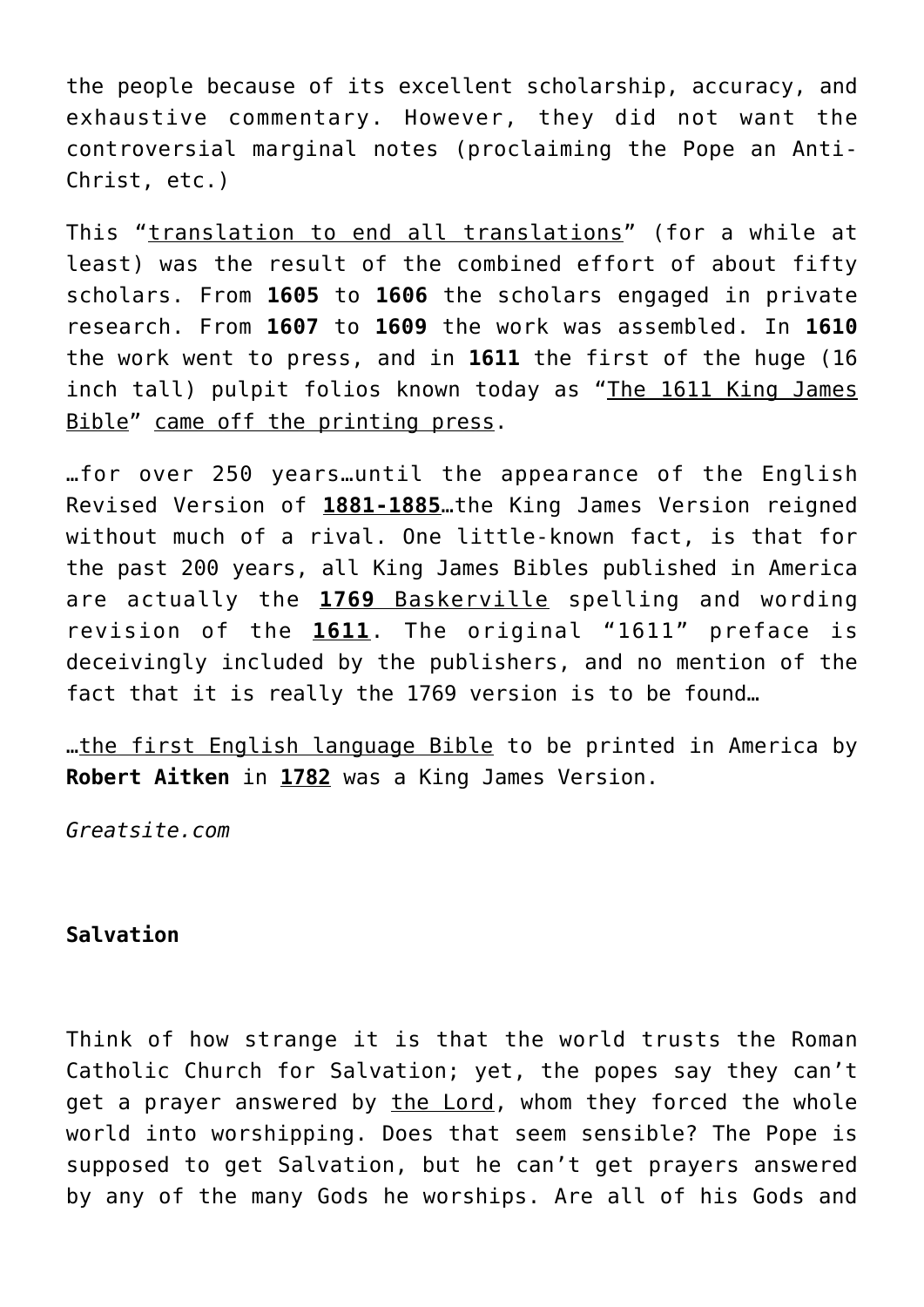Lords asleep/dead?

The fact is, none of them ever believed Yahweh's Prophets and they spent all the time of their reign trying to destroy all forms of Righteousness. Righteousness is the very thing that puts one in contact with the Creator, Yahweh.

Righteousness? Remember:

## **I Yahchanan 3:4, 7-8, 10—**

4 Whoever commits sin, transgresses also the Laws; for sin is the transgression of the Laws.

7 Little children, let no man deceive you; he who practices Righteousness is Righteous, just as He is Righteous.

8 He who commits sin is of the devil, for the devil has sinned from the beginning. For this purpose the Son of Yahweh was manifested; that He might destroy the works of the devil.

10 In this the Children of Yahweh and the children of the devil are manifest. Whoever does not practice Righteousness is not of Yahweh, and he does not love his neighbor!

#### **Luke 24:25**

Then He said to them: O fools, and slow of heart to believe all that the Prophets have spoken!

# **Ecclesiastes 9:5**

For the living know that they will die; but the dead do not know anything; they have no further reward, and even the memory of them is forgotten.

Praying to a dead God or Lord may hinder one's prayers from getting answered, don't you think? Satan said to Eve, "be evil like the Gods". As Scripture shows, this means fulfill your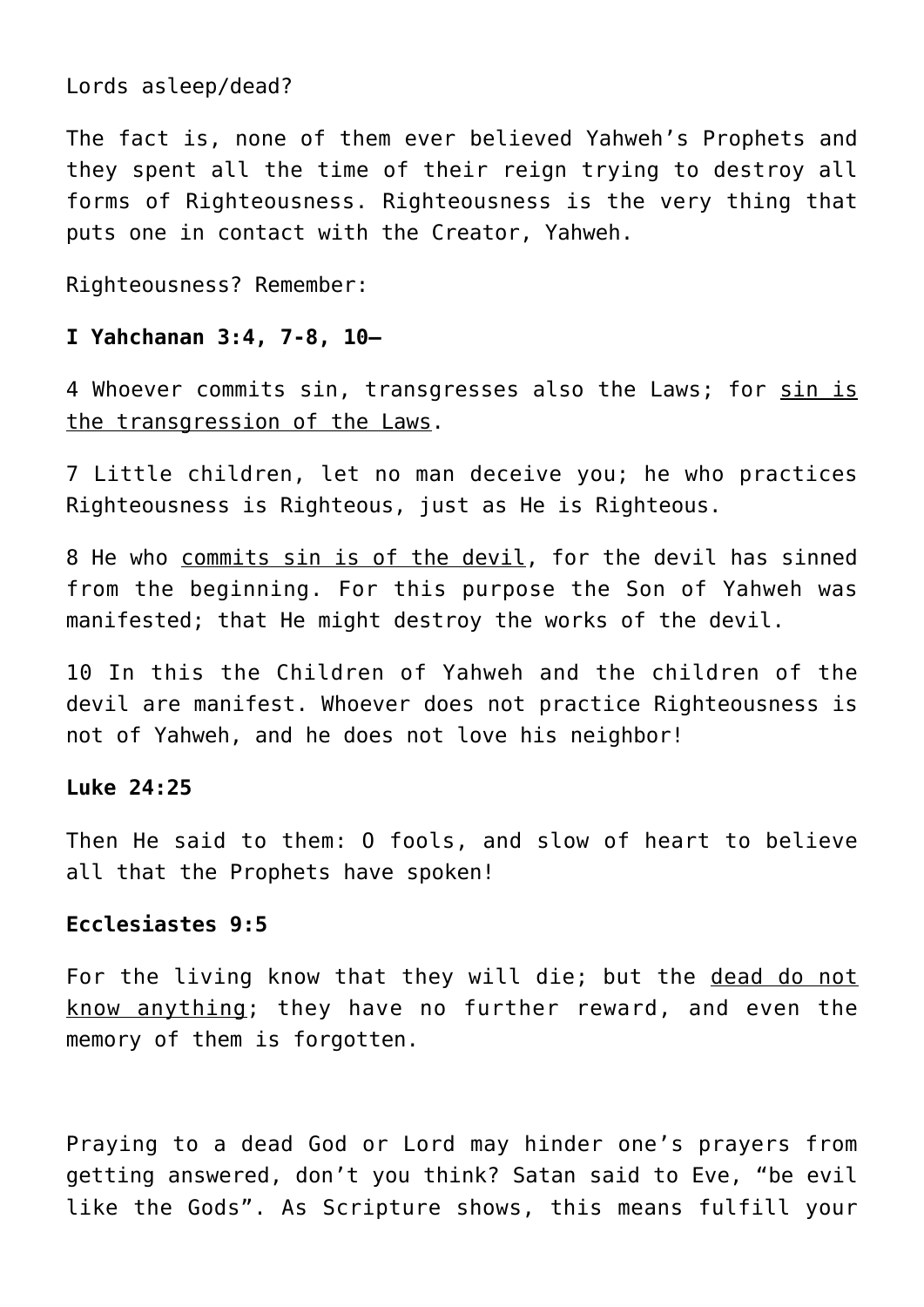evil lusts whether it's raping and sodomizing children or each other, taking land (even The House of Yahweh called the temple) by force and violence, or murdering those who oppose your ideology. That's just to name a few.

Fulfilling lusts such as eating unclean foods, fornication, adultery, homosexuality, bestiality, and sodomy bring instant sickness and disease to the body that can result in a short or long period of time until death. Since the practice of being evil like the Gods is sin, and sin is the breaking of Yahweh Laws, which cuts you off from Yahweh, the only Powerful Being Who cares for and has plans for mankind, your prayers are never answered. The Gods have no power or desire to help mankind.

You need to study the following Scriptures.

#### **Luke 24:25**

Then He said to them: O fools, and slow of heart to believe all that the Prophets have spoken!

#### **Isayah 45:18**

For this is what Yahweh, Who created the heavens, Who is *the* Father, Who formed the earth and made it, Who has established it, Who did not create it in vain, Who formed it to be inhabited, says: I *am* Yahweh, and *there is* no other source of power!

The Savior says we are fools if we do not believe all that the Prophets have spoken. The Prophets say that Yahweh is the Only Source of Power (**Isayah 45:18**). Why is the world still praying to evil Gods (**Genesis 3:5**) who care nothing about anyone except themselves? Do you know that they have made every dead pope and rabbi a God?

The cause of sickness, disease and war is the fact that all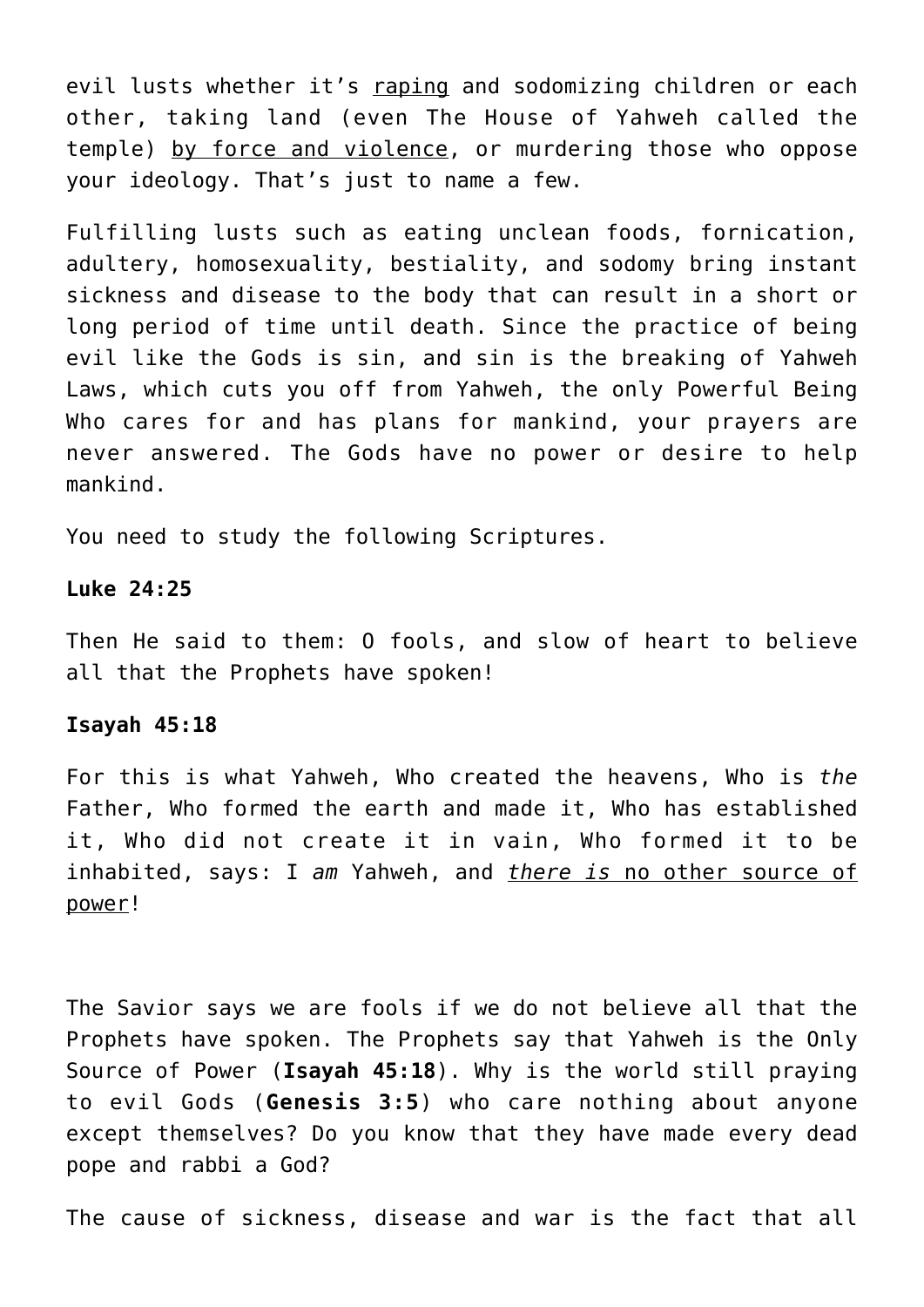the world has followed Satan in the way of the Gods, instead of obeying Yahweh's Perfect Laws of Righteousness, Health, Peace, Rejoicing, Salvation and Eternal Life. Notice and believe the cause of trying to get answers to your prayers from the Gods, instead of Yahweh. Yahweh inspired His Prophets to write for you the Way to Health, Joy, Rejoicing, Peace and Salvation–Eternal Life. Then Yahweh warned mankind of what the end result of sin would bring–sickness, disease, war and death–for not choosing and rejecting that Way. Nuclear wars are next in this generation.

#### **The Warning From The Heavenly Father**

If you will notice as you read the following Scriptures, you will see today's headline news spoken by the Savior, Yahshua Messiah, for this present, prophesied generation.

#### **Mattithyah 24:3-7**

3 Now as He sat on the Mount of Olives, the Disciples came to Him privately, saying; Tell us, when will these things be? What *will be* the sign of Your coming and The End of the Ages?

4 Yahshua answered, and said to them: Be on guard, so that no man deceives you;

5 For many will come against My Name, saying: I am anointed *to preach salvation!—*and will deceive many.

6 And you will hear of wars and rumors of wars. See that you are not troubled; for all *these* things must come to pass. But The End is not yet.

7 For nation will rise against nation, and kingdom against kingdom, and there will be famines, and pestilences; *disease epidemics,* and earthquakes; *environmental disasters,* in place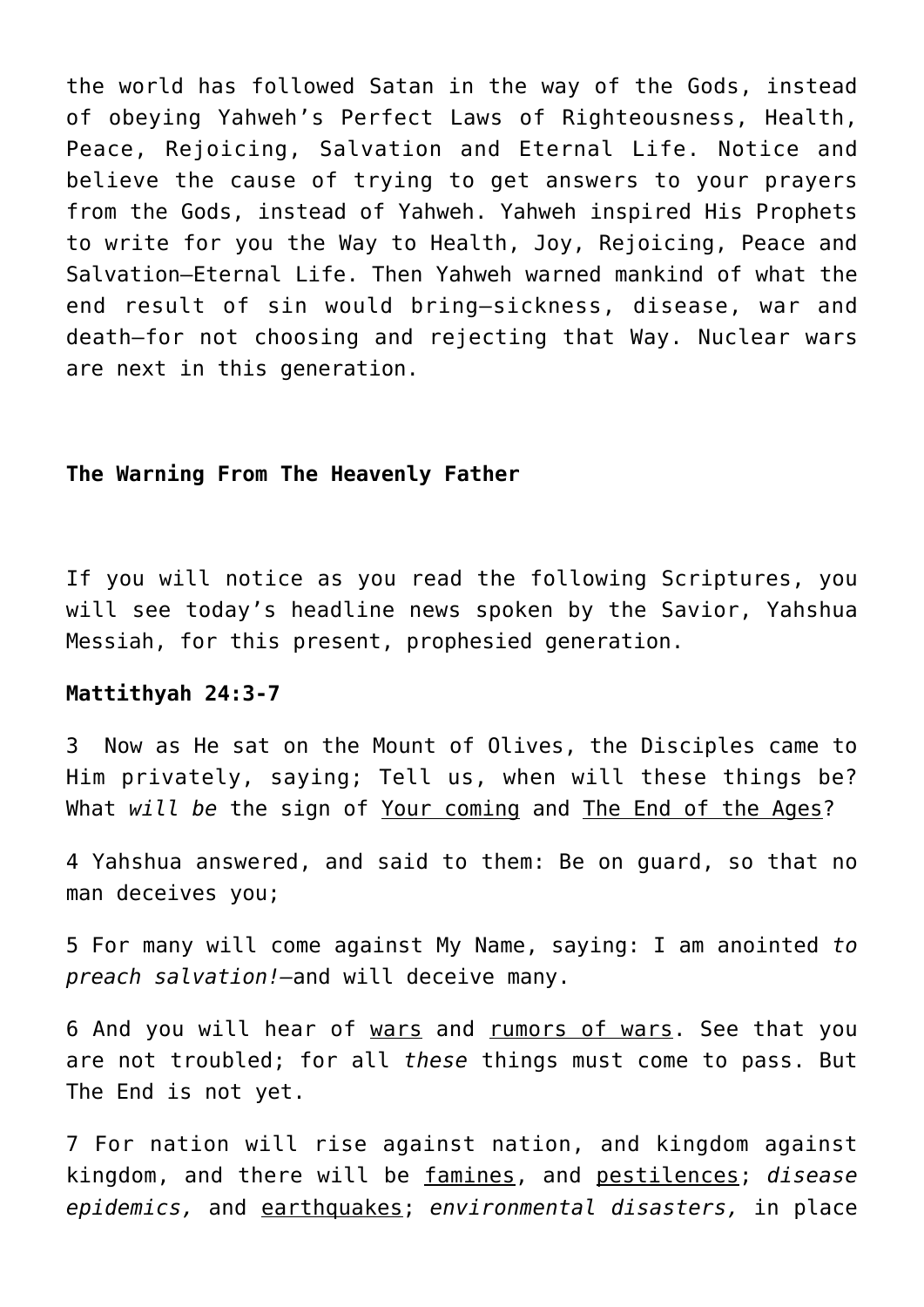after place.

In **verse 7**, these disease epidemics are for our present, prophesied generation, so are nuclear wars.

## **Mattithyah 24:29**

Immediately, *but* after the *Great* Tribulation of those days will the sun be darkened, and the moon will not give her light, and the stars will fall from heaven, and the powers of the heavens will be shaken.

**Verse 29** shows the nuclear bombs that can darken the sun, which only became available to mankind in this generation that started in 1934. Before the nuclear bomb could be invented there had to first come an increase in knowledge, which was prophesied.

#### **Daniyl 12:1-4**

1 And at that time, one who is like Yahweh will stand up *at* Abel; Yisrayl, the Great Priest, who stands *at* Abel to teach Yahweh's Just, Perfect Laws to the children of Your People; and there will be a time of trouble, such as never was since there was a nation to that same time. And at that time, Your People will be delivered, everyone who will be found written in The Book *of Life*.

2 And many of those who sleep in the dust of the earth will awake; some to Everlasting Life, and some to shame *and* everlasting contempt.

3 And those who are wise will shine as the brightness of the heavens; and those who turn many to Righteousness, as the stars forever and ever.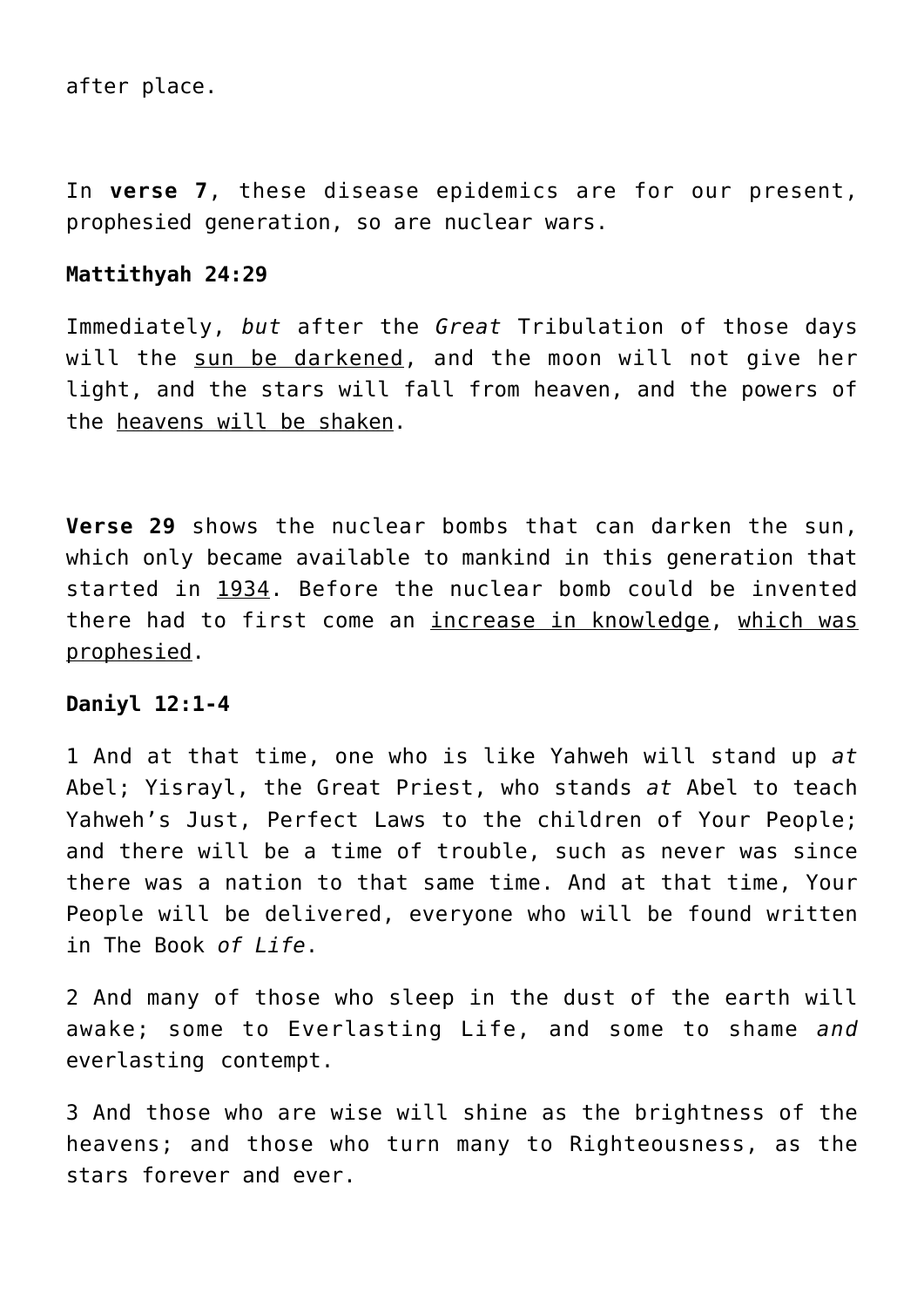4 But you, O Daniyl, shut up the words, and seal the book to the time of The End; many will run to and fro, and knowledge will be increased.

Did you notice, at the time of The End knowledge will be increased? The Savior called this time period, that generation.

#### **Mattithyah 24:33-34—**

33 In the same way, when you see all these things, know that *His coming and The End of the Ages* are near, at the very door.

34 Truly I say to you: That generation will not pass *away,* until all these things are fulfilled.

This increase in knowledge started in 1934 with the computer. Notice, the beginning of the increase in knowledge in this generation started in 1934.

# **The Evolution of the Modern Computer (1934 to 1950): An Open Source Graphical History**

For the record. I believe that The Manchester Mk I Prototype was the first Computer in a modern sense. But the text file is not intended to prove this or any other machine was first. It is only intended to record the known dates and influences for computing machines designed between 1934 and 1950. I Believe that the graph is complex enough to support many interpretations.

virtualtravelog.net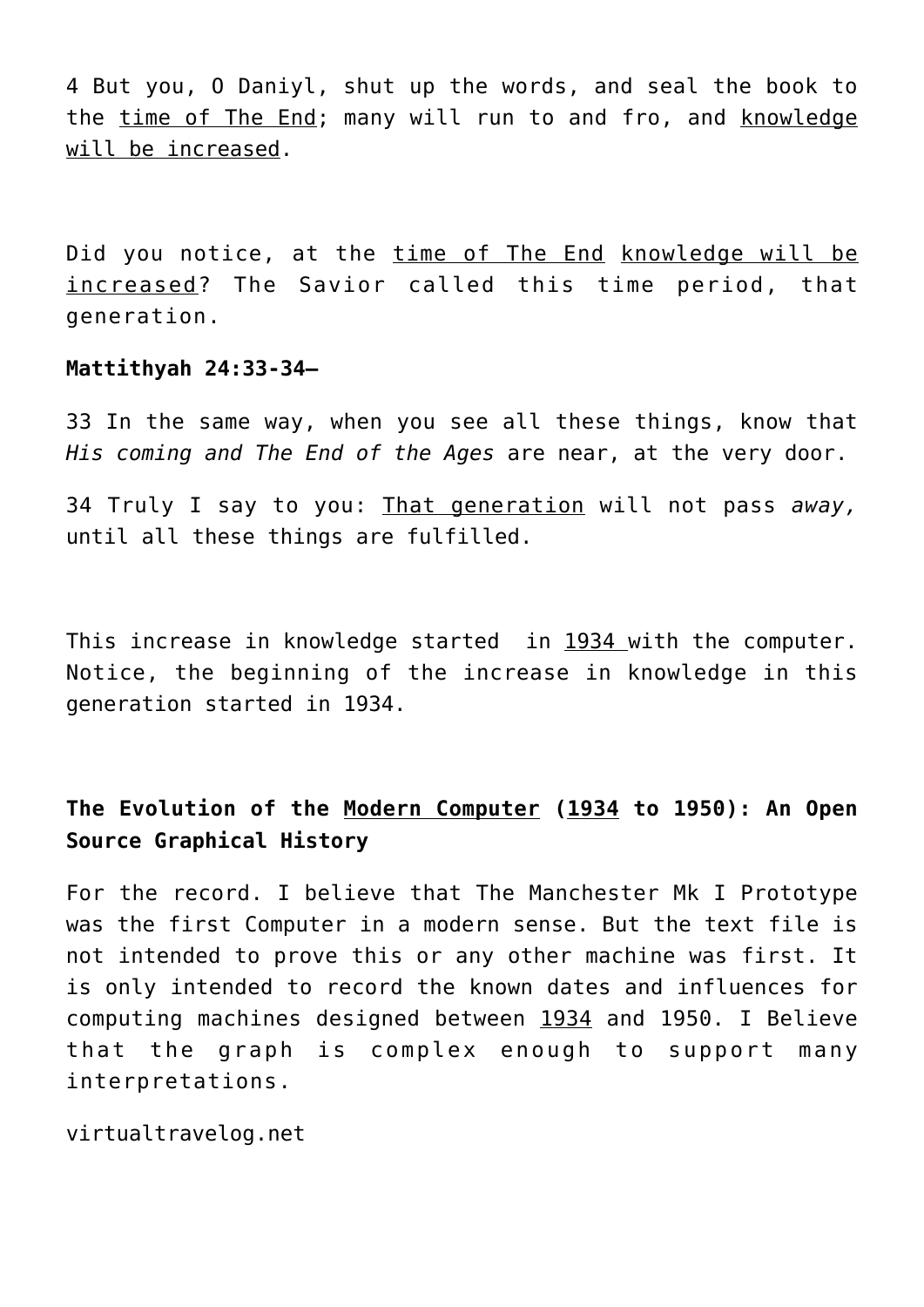The bombs that can darken the sun, shown in **Mattithyah 24:29**, also started in 1934.

# **Leo Szilard – Patenting the Atomic Bomb**

Hungarian physicist, Leo Szilard was the first person to conceive of the nuclear chain reaction and the atomic bomb. He was noted for his contributions to the fields of thermodynamics, biophysics, nuclear physics, and the development of atomic energy.

Leo Szilard was part of the group of scientists that invented the atomic bomb as part of the Manhattan Project.

# **Leo Szilard – Nuclear Chain Reaction Patent:**

On July 4, 1934 Leo Szilard filed the first patent application for the method of producing a nuclear chain reaction aka nuclear explosion. His British patent included a description of a "neutron induced chain reactions to create explosions", and the concept of critical mass. The patent was given to the British War Office as part of the war effort.

*nuclearweaponarchive.org*

The following article, and essay from *Discover Magazine*, February, 1984, deals directly with the consequences of nuclear war that the Savior, Yahshua Messiah, said would be in this present, prophesied generation.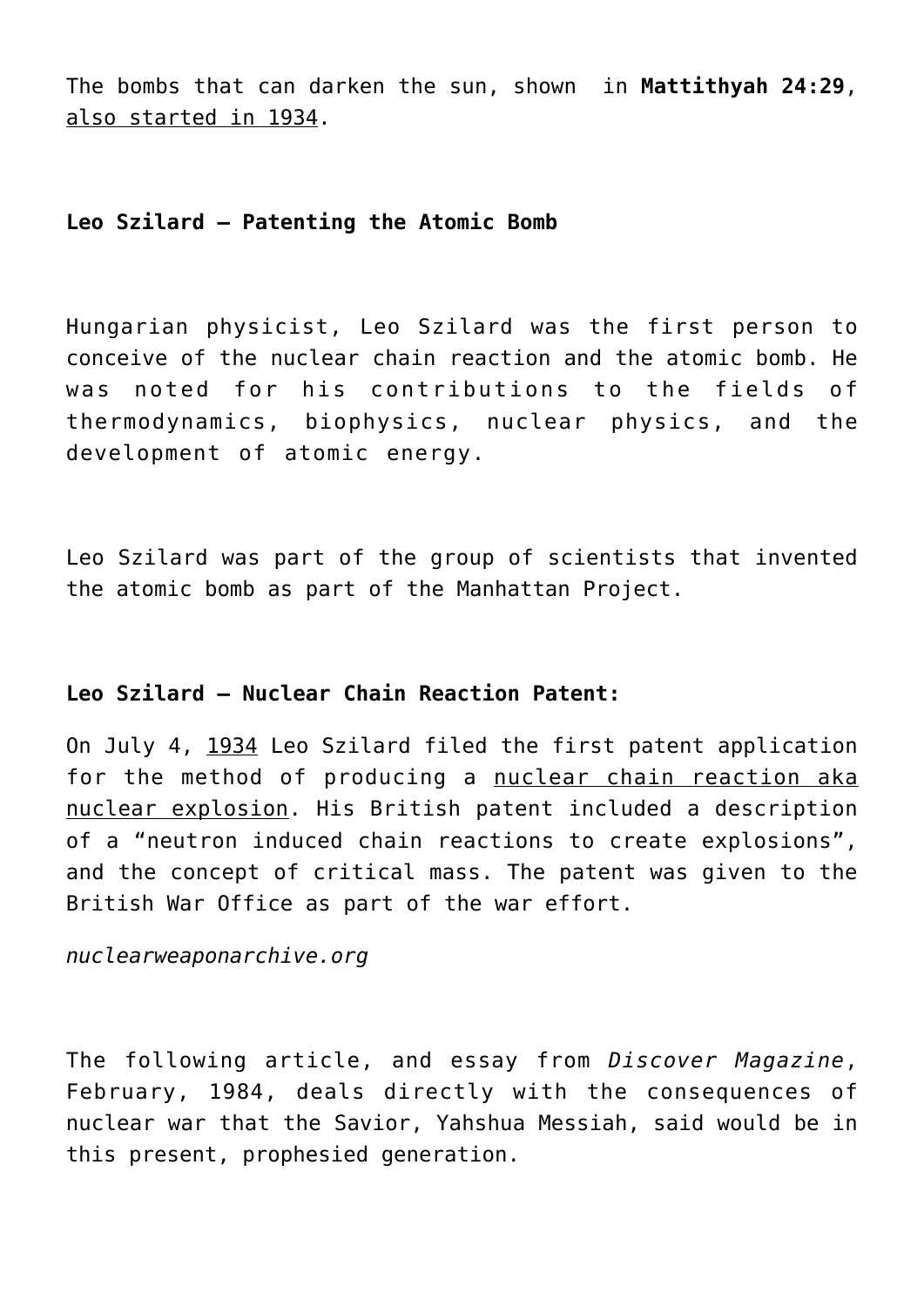*Dr. Thomas was one of the four American scientists who, at the invitation of Senators Edward Kennedy and Mark Hatfield, met in Washington in December for a three-hour open discussion with four Soviet counterparts. The subject of their discussion: the nuclear winter (DISCOVER, January).*

Two scientific reports have recently been published, dealing with the probable effects of nuclear war upon the earth's climate and the life of the planet. The first discovery is already widely known within the scientific community of climatologists, geophysicists, and biologists here and abroad, and has been confirmed in detail by scientists in the Soviet Union. Computer models demonstrate that a nuclear war involving the exchange of less than one third of the total American and Soviet arsenal will change the climate of the entire Northern Hemisphere, shifting it abruptly from its present seasonal state to a long, sunless, frozen night. This will be followed after some months by a settling of nuclear soot and dust, then by a new malignant kind of sunlight, with all of its ultraviolet band, capable of blinding most terrestrial animals, no longer shielded from the earth by the ozonosphere. In the same research, new calculations of the extent and intensity of radioactive fallout predict the exposure of large land areas to much more intense levels of radiation than expected. The report is referred to as TTAPS, an acronym derived from the investigators' names: Turco, Toon, Ackerman, Pollack, and Sagan.

The second piece of work, by Paul Ehrlich and 19 other distinguished biologists, demonstrates that the predictions of TTAPS mean nothing less than the extinction of much of the earth's biosphere, very possibly involving the Southern Hemisphere as well as the Northern.

Taken together, the two papers change everything in the world about the prospect of thermonuclear warfare. They have already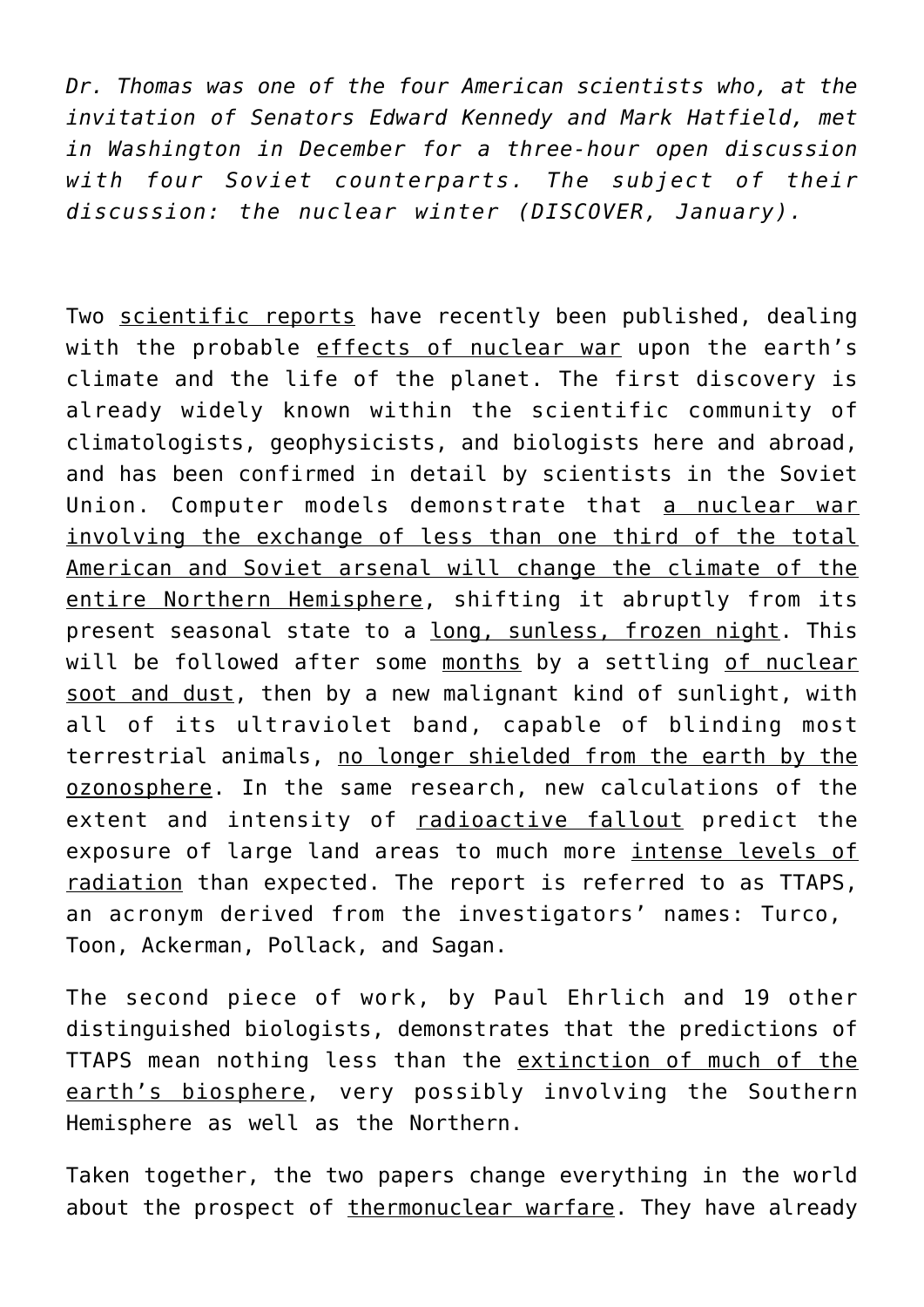received a careful and critical review by scientists representing the disciplines concerned, here and abroad, and there already appears to be an unprecedented degree of concurrence with the technical details as well as the conclusions drawn. In the view of some referees, the TTAPS report may even be understating the climatological damage implied by its data. The 20 biologists' paper, summarized by Professor Ehrlich, represents the consensus arrived at by 40 biological scientists at a meeting in Woods Hole, Massachusetts, last spring.

It is a new world, demanding a new kind of diplomacy and a new logic.

Up to now, the international community of statesmen, diplomats, and military analysts has tended to regard the prospect of nuclear war as a problem only for the adversaries in possession of the weapons. Arms control and the endless negotiations aimed at the reduction of nuclear explosives have been viewed as the responsibility, even the prerogative, of those few nations in actual confrontation. Now all that is changed. There is no nation on earth free of the jeopardy of destruction if any two countries, or groups of countries, embark upon a nuclear exchange. If the Soviet Union and the United States, and their respective allies in the Warsaw Pact and NATO, begin to launch their missiles beyond a still undetermined and ambiguous minimum, neutral states like Sweden and Switzerland are in for the same long-term effects, the same slow death, as the actual participants. Australia and New Zealand, Brazil and South Africa, could have as much to worry about as West Germany if a full-scale exchange were to take place far to the north.

Up to now, we have all tended to regard any conflict with nuclear arms as an effort by paired adversaries to settle such issues as territorial dominance or ideological dispute. Now, with the new findings before us, it is clear that any territory gained will be, at the end, a barren wasteland, and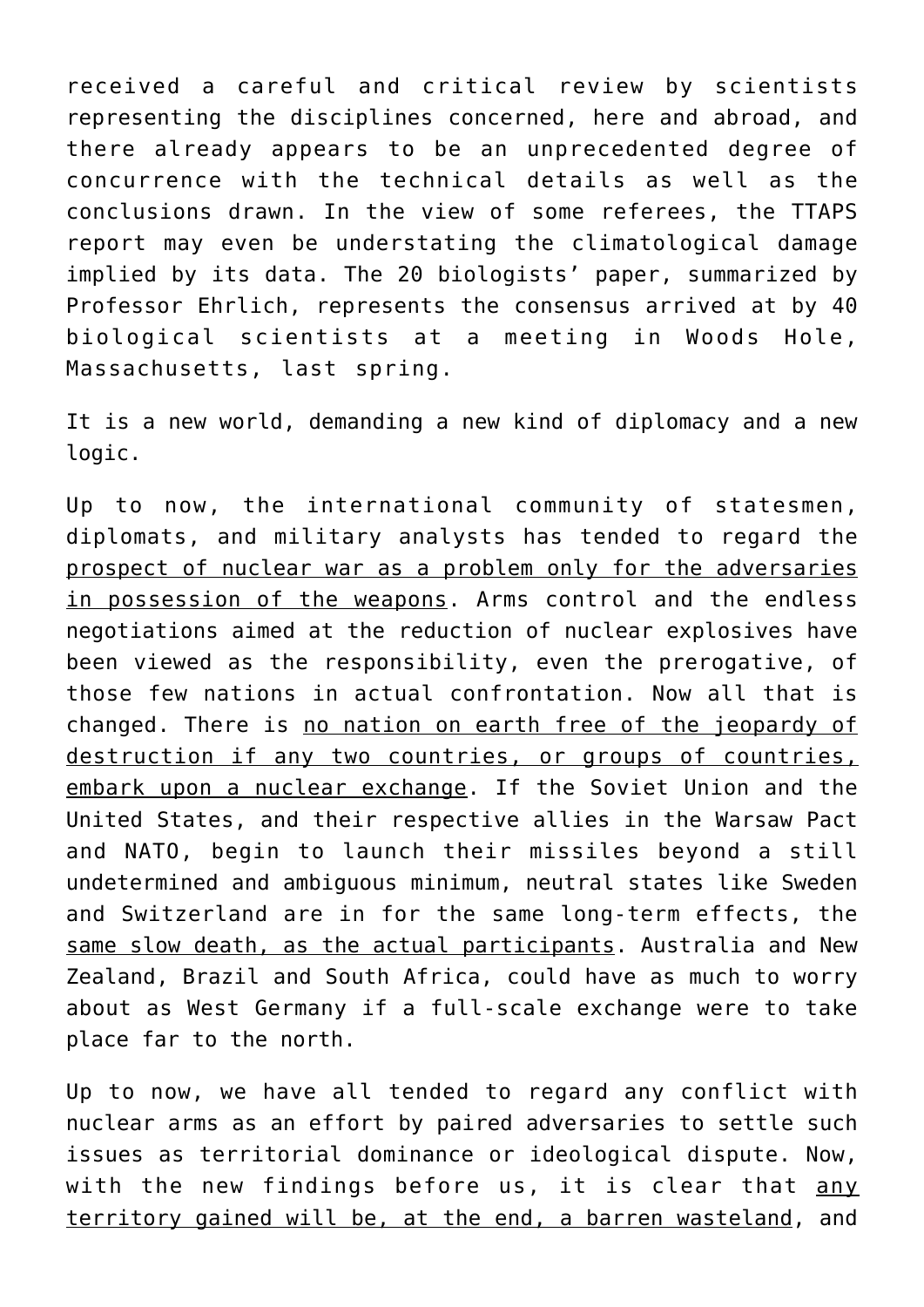any ideology will vanish in the death of civilization and the permanent loss of mankind's memory of culture.

The risks of this kind of war have conventionally been calculated by the numbers of dead human beings on either side at the end of the battle, armies and noncombatants together. The terms "acceptable" and "unacceptable," signifying so-andso many million human casualties, have been used for making cool judgments about the need for new and more accurate weapon systems. From now on, things are different. Leave aside the already taken for granted estimate that in an all-out exchange of, say, 5,000 megatons, something like a billion people would be killed outright by blast, heat, and radiation. Set aside as well the likely fact that more than another billion would die later on, from the delayed effects of the climate and radioactive fallout.

In this same time period known as The End, there will be the worst disease epidemics ever in the history of mankind.

## **Daniyl 12:1**

And at that time, one who is like Yahweh will stand up *at* Abel; Yisrayl, the Great Priest, who stands *at* Abel to teach Yahweh's Just, Perfect Laws to the children of Your People; and there will be a time of trouble, such as never was since there was a nation to that same time. And at that time, Your People will be delivered, everyone who will be found written in The Book *of Life*.

#### **Mattithyah 24:7, 21-22**

7 For nation will rise against nation, and kingdom against kingdom, and there will be famines, and pestilences; *disease epidemics,* and earthquakes; *environmental disasters,* in place after place: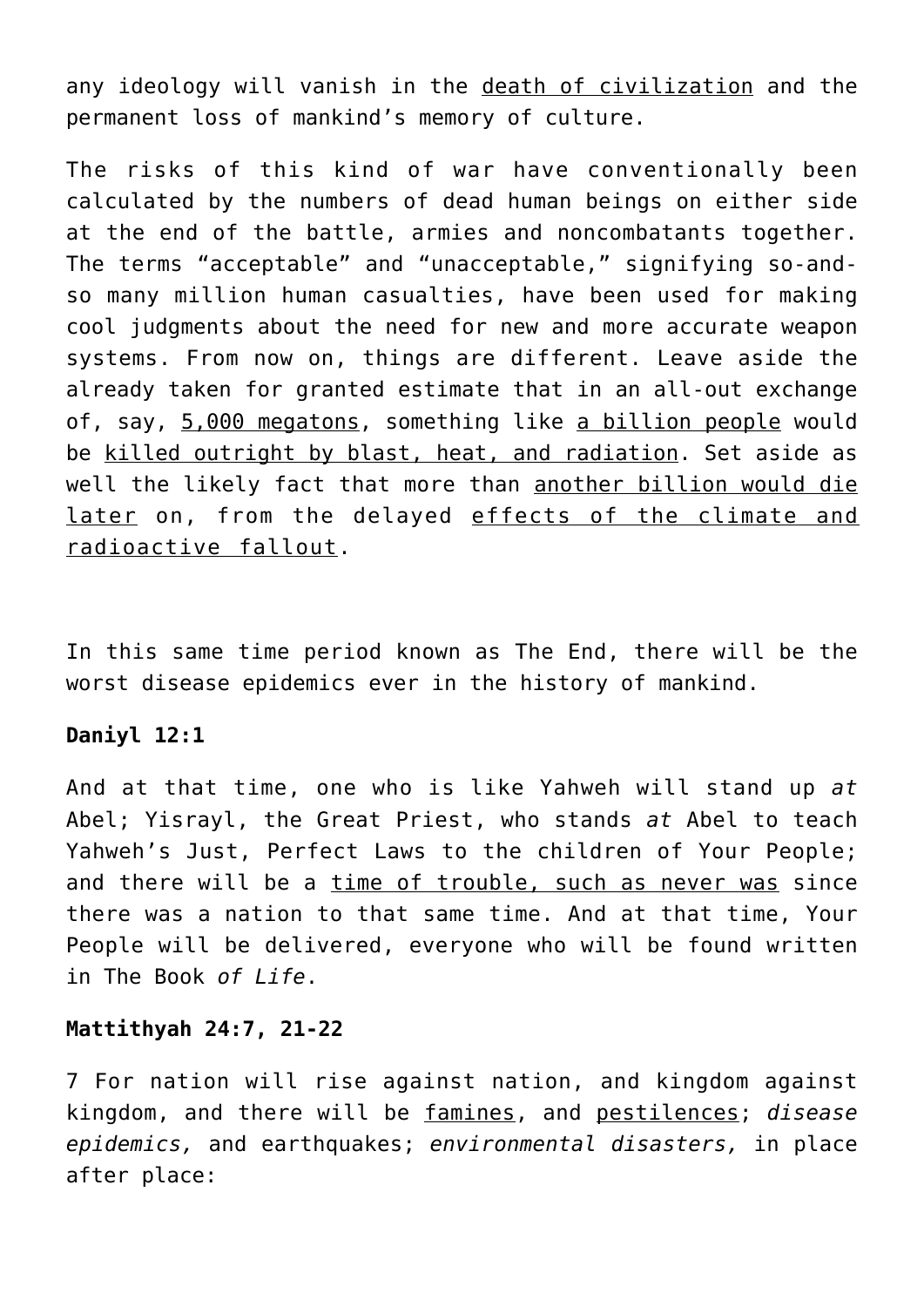21 For then will be Great Tribulation, such as has not come to pass since the beginning of the world to this time—no, nor ever will be.

22 And unless those days were shortened, there would no flesh be saved; but for the Elect's sake, those days will be shortened.

Are they here? Can we see?

#### **Mattithyah 24:33—**

…when you see…

#### **New diseases and renewed threats**

During the past 20 years, at least 30 new diseases have emerged, for many of which there is no treatment, cure or vaccine, or the possibility of effective prevention or control. In addition, the uncontrolled and inappropriate use of antibiotics has resulted in increased antimicrobial resistance and is seriously threatening drug control strategies against such common diseases as tuberculosis, malaria, cholera, dysentery and pneumonia.

EMERGING infectious diseases are those whose incidence in humans has increased during the last two decades or which threatens to increase in the near future. The term also refers to newly-appearing infectious diseases, or diseases that are spreading to new geographical areas…

The diseases in question involve all the major modes of transmission – they are spread either from person to person, by insects or animals, or through contaminated water or food.

The most dramatic example of a new disease is AIDS, caused by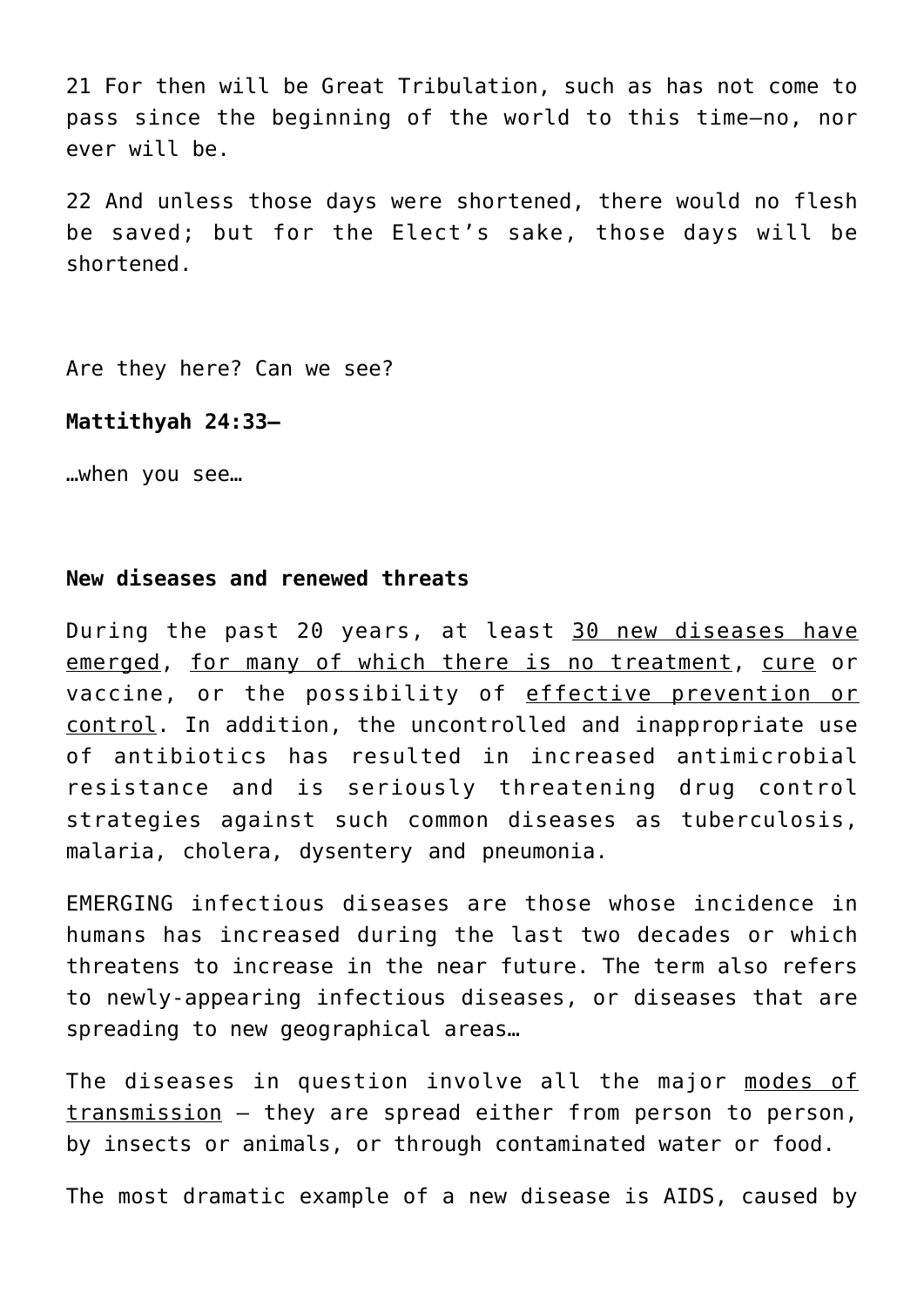the human immunodeficiency virus (HIV). The origins of HIV are unknown, but it is related to viruses which cause AIDS-like illness in monkeys.

A new breed of deadly haemorrhagic fevers, of which Ebola is the most notorious…

A completely new strain of cholera…

The threat of a new global influenza pandemic is increasing. Major shifts in the make-up of influenza viruses occur every 20 years or so, triggering large epidemics in many parts of the world, and causing many thousands of deaths.

The emergence of drug-resistant strains of microorganisms or parasites is promoted by treatments that do not result in cure.

Changes in lifestyle, behaviour (including injecting and noninjecting drug use) and cultural or social values are behind the emergence of some infectious diseases such as syphilis. Increases in the number of sexual partners have been the main factor in the spread of HIV infection and other sexually transmitted diseases.

The reasons for outbreaks of new diseases, or sharp increases in those once believed to be under control, are complex and still not fully understood.

Without doubt diseases as yet unknown, but with the potential to be the AIDS of tomorrow, lurk in the shadows.

*– WHO Report 1996/TWN*

**The Growing Crisis of Chronic Disease in the United States**

**Chronic Diseases: Costing Lives, Reducing Quality of Life**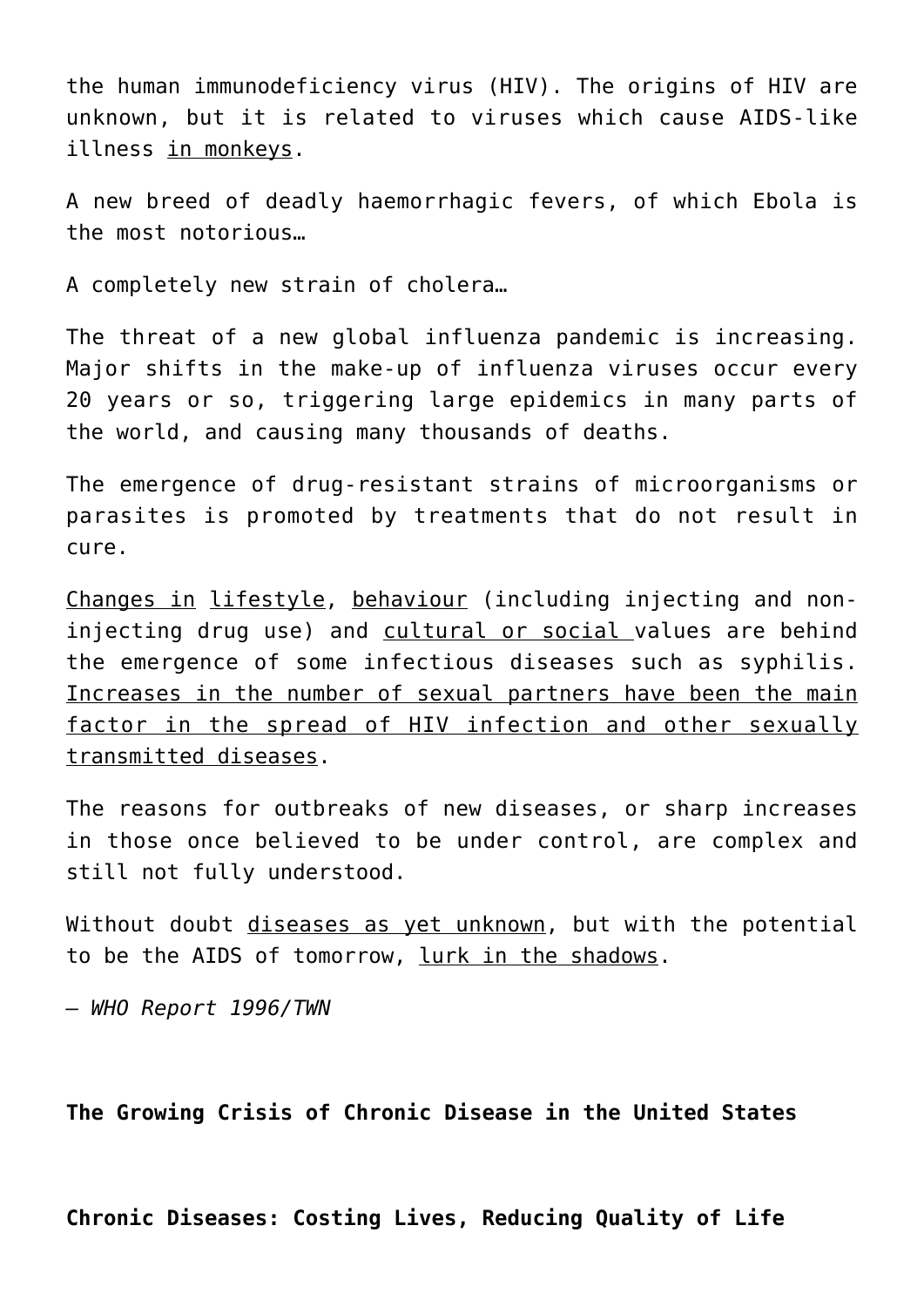Chronic diseases are the leading cause of death and disability in the United States.

- 133 million Americans 45% of the population have at least one chronic disease. $1$
- Chronic diseases are responsible for seven out of every 10 deaths in the U.S., killing more than 1.7 million <u>Americans every year</u>.<sup>2</sup>
- Chronic diseases can be disabling and reduce a person's quality of life, especially if left undiagnosed or untreated. For example, every 30 seconds a lower limb is amputated as a consequence of diabetes.<sup>3</sup>

 $\mathbf{x} = \mathbf{x}$ 

*Partnership to Fight Chronic Disease*

So this present, prophesied generation is definitely the generation spoken of for these incurable disease epidemics. Compare for this same time period.

## **Mattithyah 24:21-22**

21 For then will be Great Tribulation, such as has not come to pass since the beginning of the world to this time—no, nor ever will be.

22 And unless those days were shortened, there would no flesh be saved; but for the Elect's sake, those days will be shortened.

#### **Yeremyah 30:7**

Alas! Because that day is so great that none *is* like it. It *is* even the time of Yaaqob's trouble; but he will be saved out of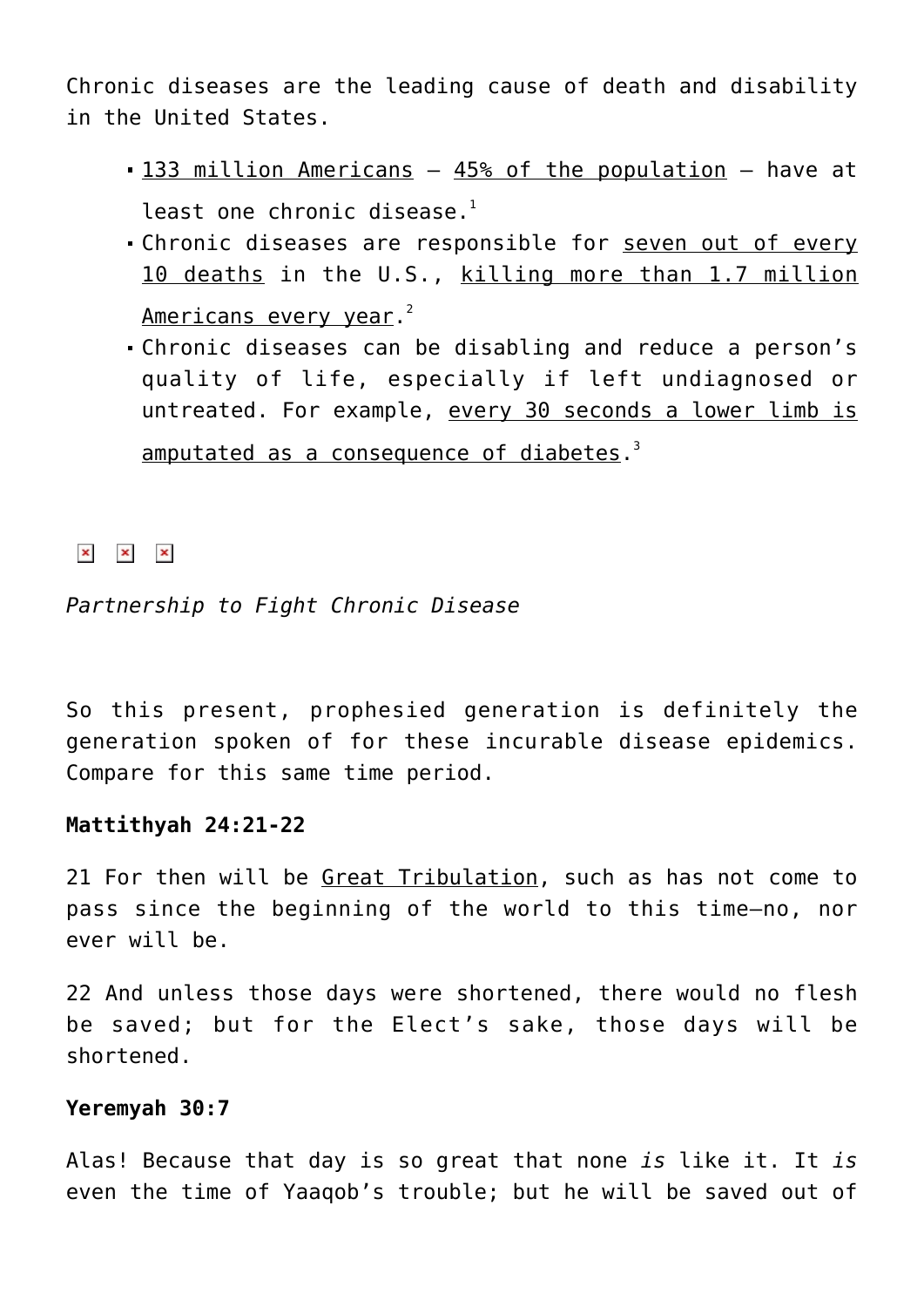it.

#### **Yeremyah 30:5-7, 13-15**

5 For this is what Yahweh says: We have heard a voice of trembling *and* of fear, but not of peace.

6 Ask now, and see. Can a man give birth to a child? Why then, do I see every man *with* his hands on his loins like a woman in labor, and every face turned pale?

7 Alas! Because that day is so great that none *is* like it. It *is* even the time of Yaaqob's trouble; but he will be saved out of it.

13 *There is* no one to plead your cause, that you might be bound up; *treated;* you have no healing medicines.

14 All those who love you have forgotten you; they do not see you; for you have been wounded with the wound of an enemy, with the fierceness of chastisement: for the multitude of your iniquities, because your sins have increased.

15 Why do you cry about your affliction? Your disease is incurable because of the multitude of your iniquities; because your sins have increased, these things have been done to you.

#### **Yeremyah 30:7, 13**

7 Alas! Because that day is so great that none *is* like it. It *is* even the time of Yaaqob's trouble; but he will be saved out of it.

13 *There is* no one to plead your cause, that you might be bound up; *treated;* you have no healing medicines.

In **verse 7,** we see a great time period or generation (**Mattithyah 24:33-34**). **Mattithyah 24:21-22** shows that generation will be like none other; there never has been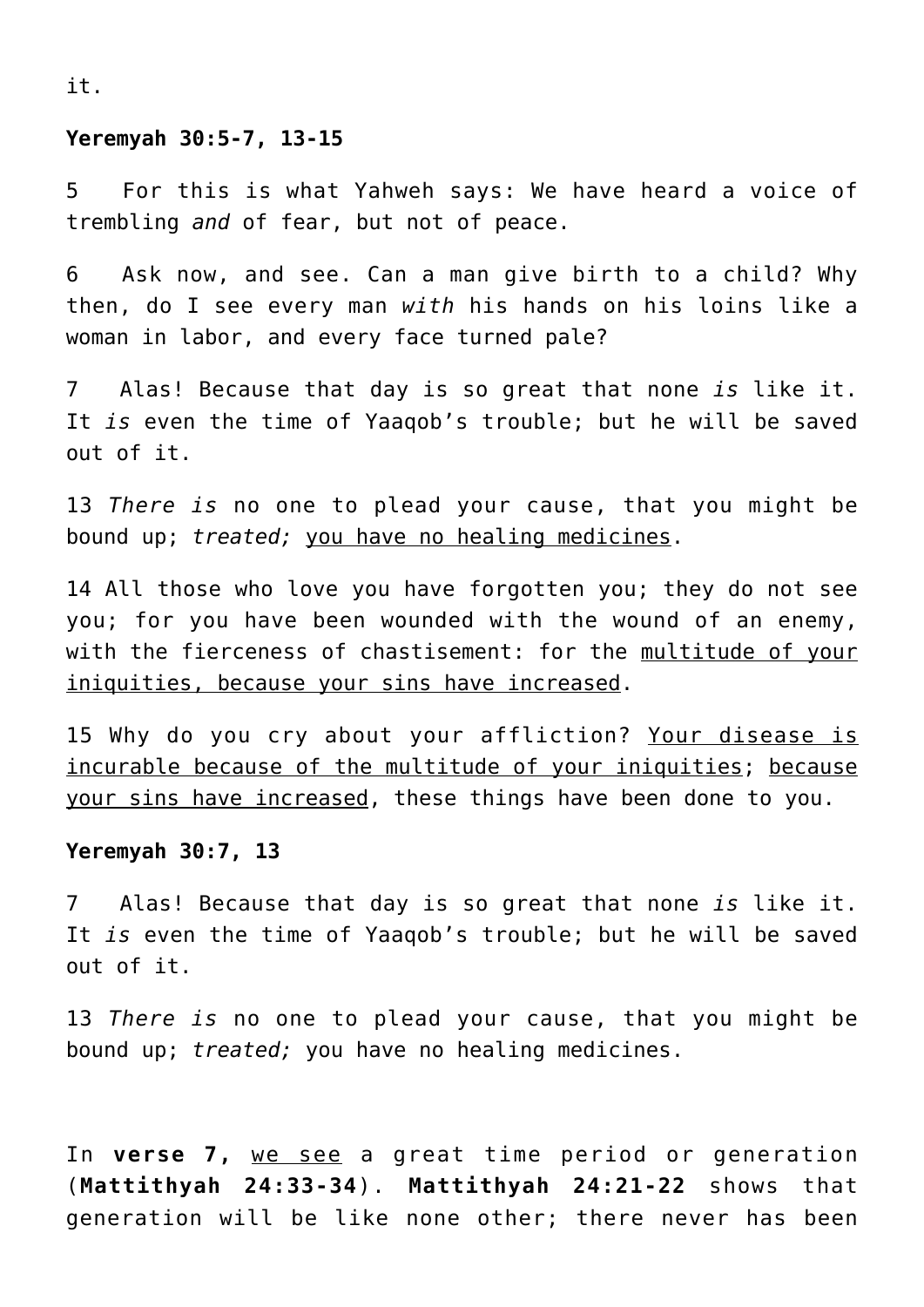anything or any time period like this generation–a time of trouble that all headlines show it's getting worse every day. The diseases are incurable.

**Type 1 Diabetes Diagnosis May Come With Brain Changes In Kids, Including Memory Loss**

May 24, 2014 01:14 PM EDT

Diabetes is the seventh leading cause of the death in the United States. A new study reveals another disturbing detail. Researchers found that type 1 diabetes in children can cause brain loss, affecting memory and attention cognition.

Diabetic ketoacidosis (DKA) is a harmful complication of Type 1 Diabetes that can gradually alter brain matter in newly diagnosed children. "Children and adolescents diagnosed with type 1 diabetes with diabetic ketoacidosis have evidence of brain gray matter shrinkage and white matter swelling," the study's lead author Dr. Fergus Cameron, head of diabetes services at Royal Children's Hospital in Victoria, Australia, told *HealthDay*.

Cameron and his team found that 20 to 30 percent of children newly diagnosed with type 1 diabetes had DKA. According to the CDC, from 2002 to 2003, 15,000 youth in the United States were newly diagnosed with type 1 diabetes each year.

Medicaldaily.com

**Baby Born With Stage 4 Cancer Raises Frightening Questions**

We know that everything we eat, drink, and breathe when we're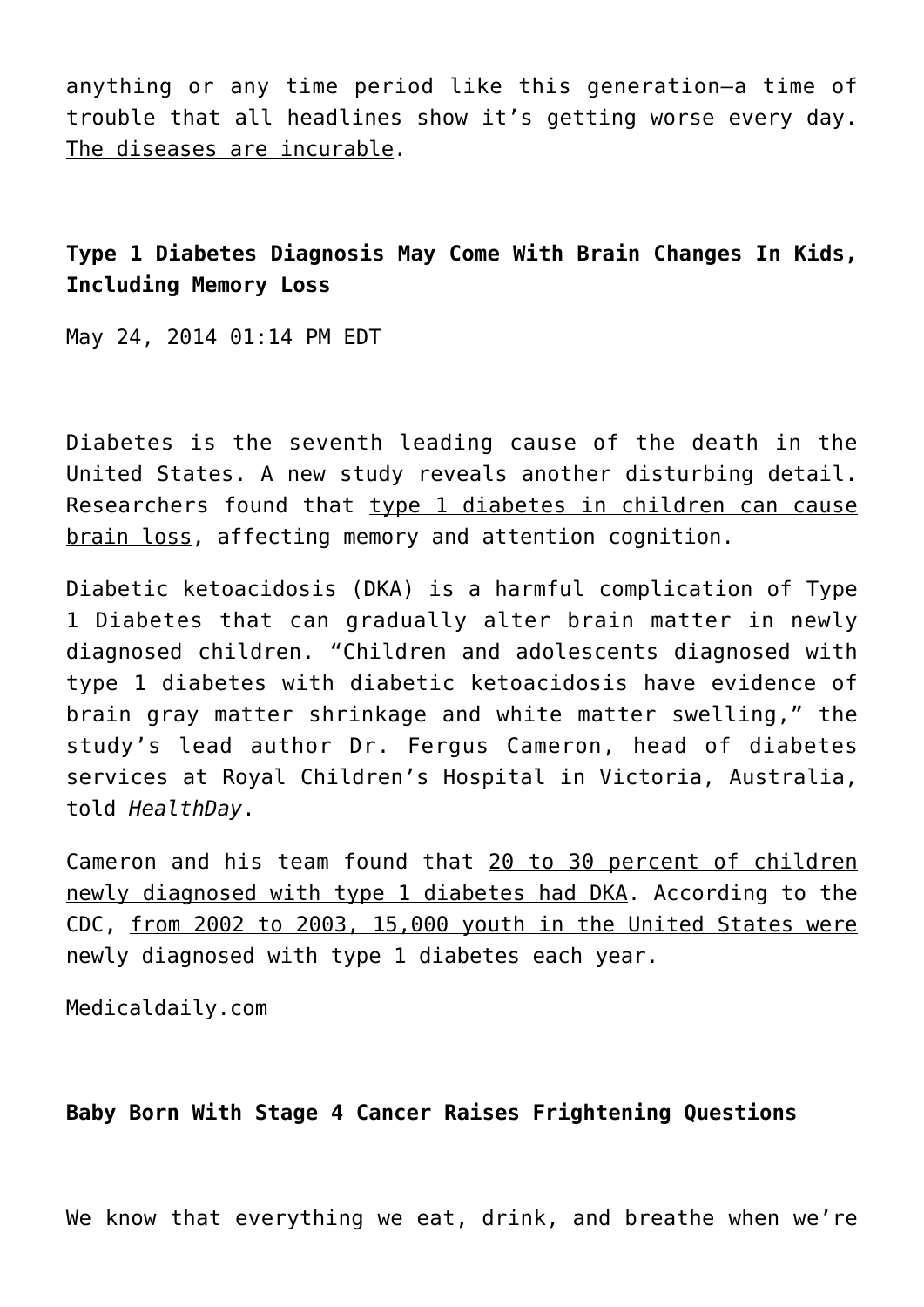pregnant can affect our growing baby, but the story of a baby girl who was born with cancer presents even more frightening possibilities. According to AZFamily.com, 9-month-old Addison Cox was born with cancer. Doctors are mystified by her case, but believe that her mother, Briana Cox, passed it on to her during pregnancy.

While Briana, a police officer and military veteran, had fought the disease previously, they thought she had beaten it until she had a seizure about a month after Addison's birth. The doctors found metastasized malignant melanoma that had spread through most of her body. At that point she demanded her daughter be tested. Doctors reassured her that she would be fine.

"Doctors told us it wasn't possible for Addison to get cancer while Briana was pregnant with her, that's just unheard of," James Cox, Addison's father, told CBS5.

Unfortunately, tests proved them wrong. They found stage four cancer in little Addison almost identical to the kind her mother had.

azfamily.com

## **Cancer Cases Rising At An Alarming Rate Worldwide**

There are about 14 million new cancer cases globally each year, the World Health Organization reported Monday. And the trend is only getting worse.

The global burden of cancer will grow by 70 percent over the next two decades, the WHO predicts, with an estimated 22 million new cases and 13 million deaths each year by 2032.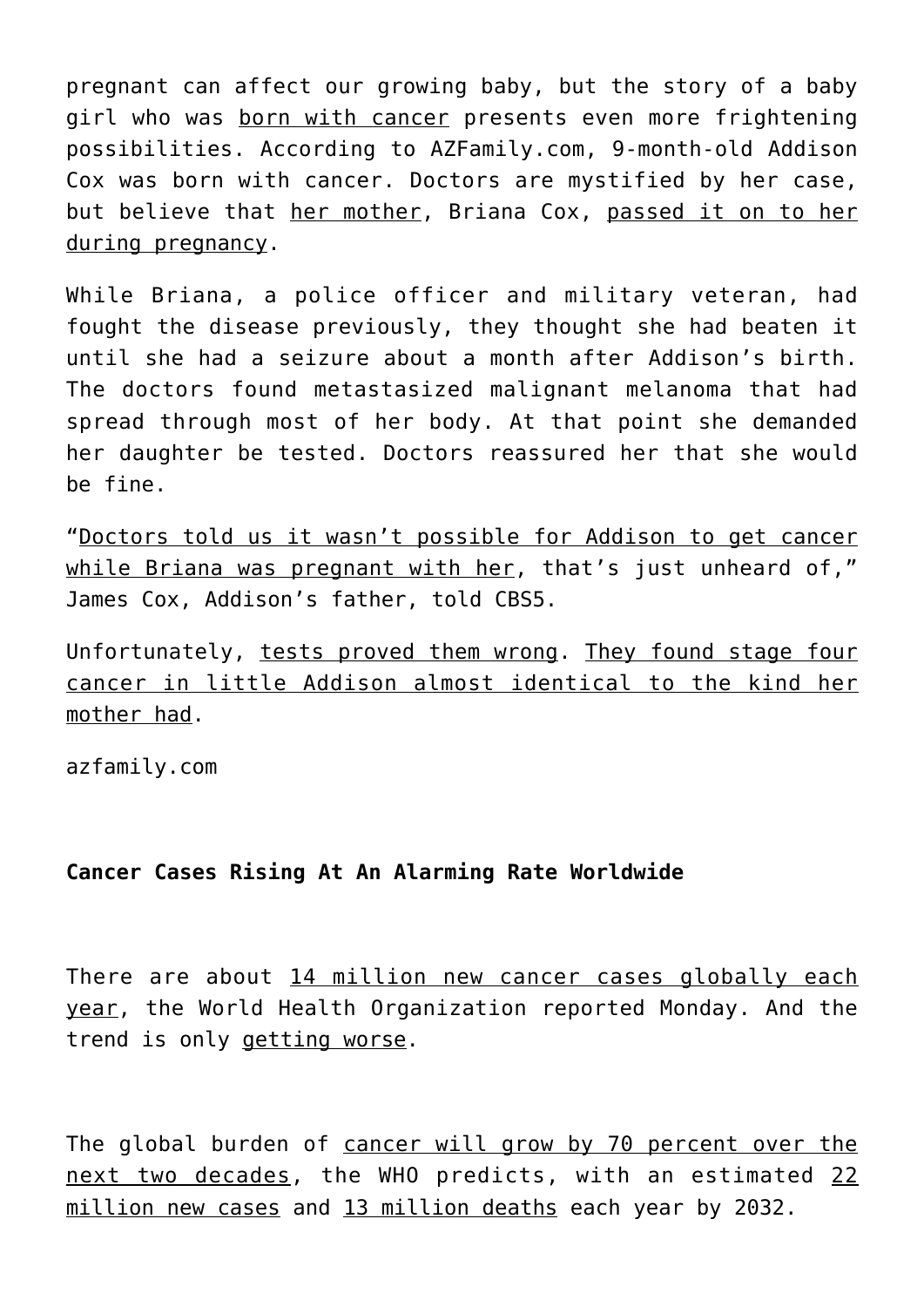$\pmb{\times}$ 

 $\pmb{\times}$ 

## **Yeremyah 30:15**

Why do you cry about your affliction? Your disease is incurable because of the multitude of your iniquities; because your sins have increased, these things have been done to you.

**REPORT: Nightmare Bacteria Have Now Spread To Every Region Of The World**

May 3, 2014, 03.37 AM

The era of modern medicine may be coming to an end. Common bacteria that cause life-threatening infections have become resistant to our strongest antibiotics in every region of the world. That's just one finding from a newly released report by the World Health Organization that takes the first comprehensive look at the problem of antibiotic resistance around the globe.

"This serious threat is no longer a prediction for the future, it is happening right now... and has the potential to affect anyone, of any age, in any country," according to the WHO's press release (emphasis ours).

Soon, it is very likely that we will return to a time when a common infection or a minor scrape could be a fatal injury. That's the reality of what the WHO calls the post-antibiotic era, the point at which our antibiotics stop working against bacteria and we are powerless against ordinary infections.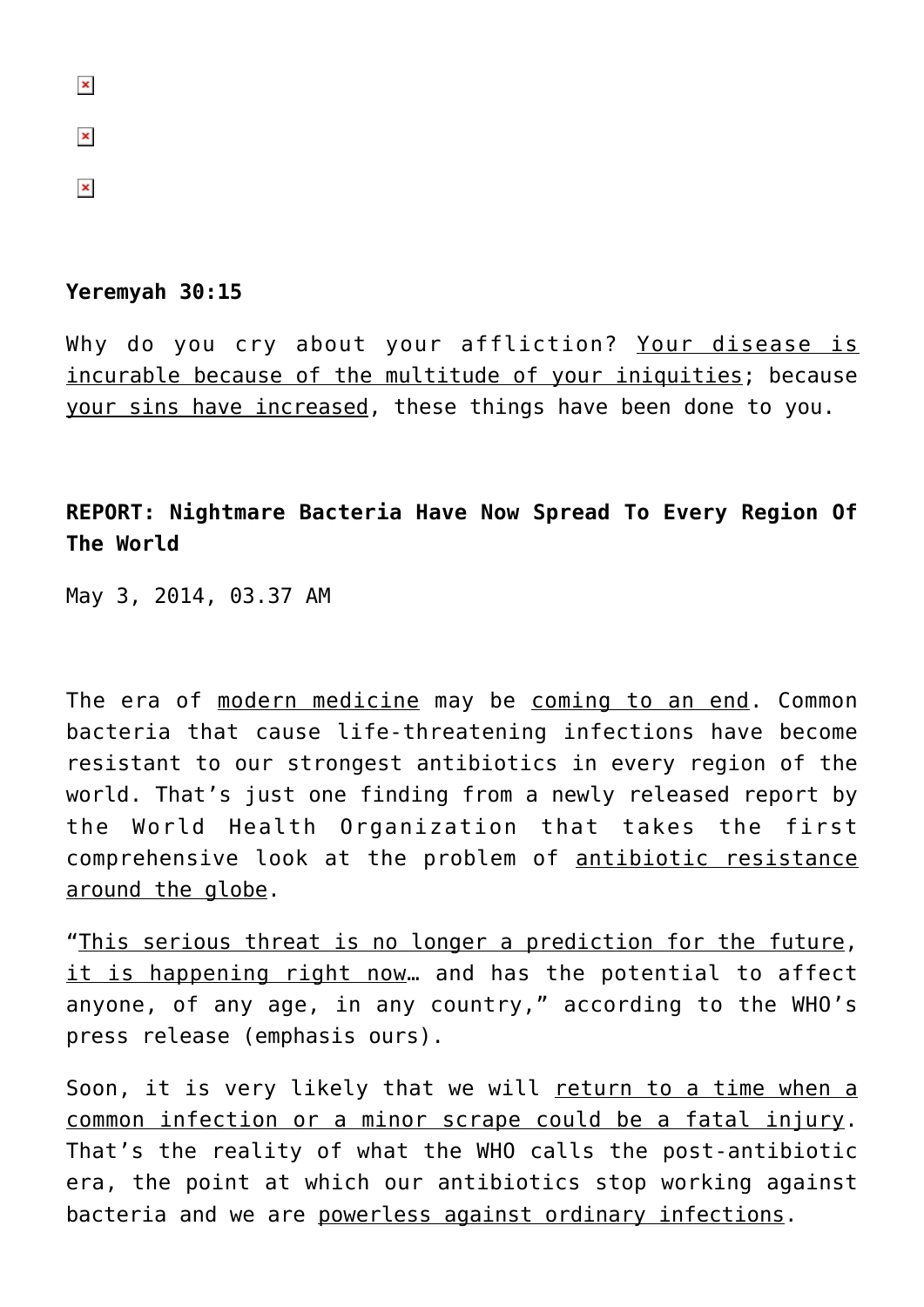In **Mattithyah 24:7** the word translated **earthquakes**, in Greek and Hebrew means *any earth or weather related disaster, earthquake, a commotion of the air or ground, a gale, tempest;* **seismos**, *a shaking, shock,* from **seio**, *to move to and fro, to shake chiefly with the idea of concussion, seismic.*

| Number of Disaster<br>Events |     | Adjusted<br>Damages<br>(\$ Billions) | Percent<br>Damage | Percent<br>Frequency |
|------------------------------|-----|--------------------------------------|-------------------|----------------------|
| Tropical Cyclones            | 31  | 417.9                                | 47.4%             | 23.3%                |
| Droughts/Heatwaves           | 16  | 210.1                                | 23.8%             | 12.0%                |
| Severe Local<br>Storms       | 43  | 94.6                                 | 10.7%             | 32.3%                |
| Non-Tropical<br>Floods       | 16  | 85.1                                 | 9.7%              | 12.0%                |
| Winter Storms                | 10  | 29.3                                 | 3.3%              | 7.5%                 |
| Wildfires                    | 11  | 22.2                                 | 2.5%              | 8.3%                 |
| Freezes                      | 6   | 20.5                                 | 2.3%              | 4.5%                 |
| Total                        | 133 | 881.2                                | 100.0%            | 100.0%               |

Table 1 Damage, percent damage, frequency, and percent frequency by disaster type across the 1980-2011 period for all billion-dollar events (adjusted for inflation to 2011 dollars)

**The World Chose the Evil Gods Over Yahweh Because Their Deeds Are Evil**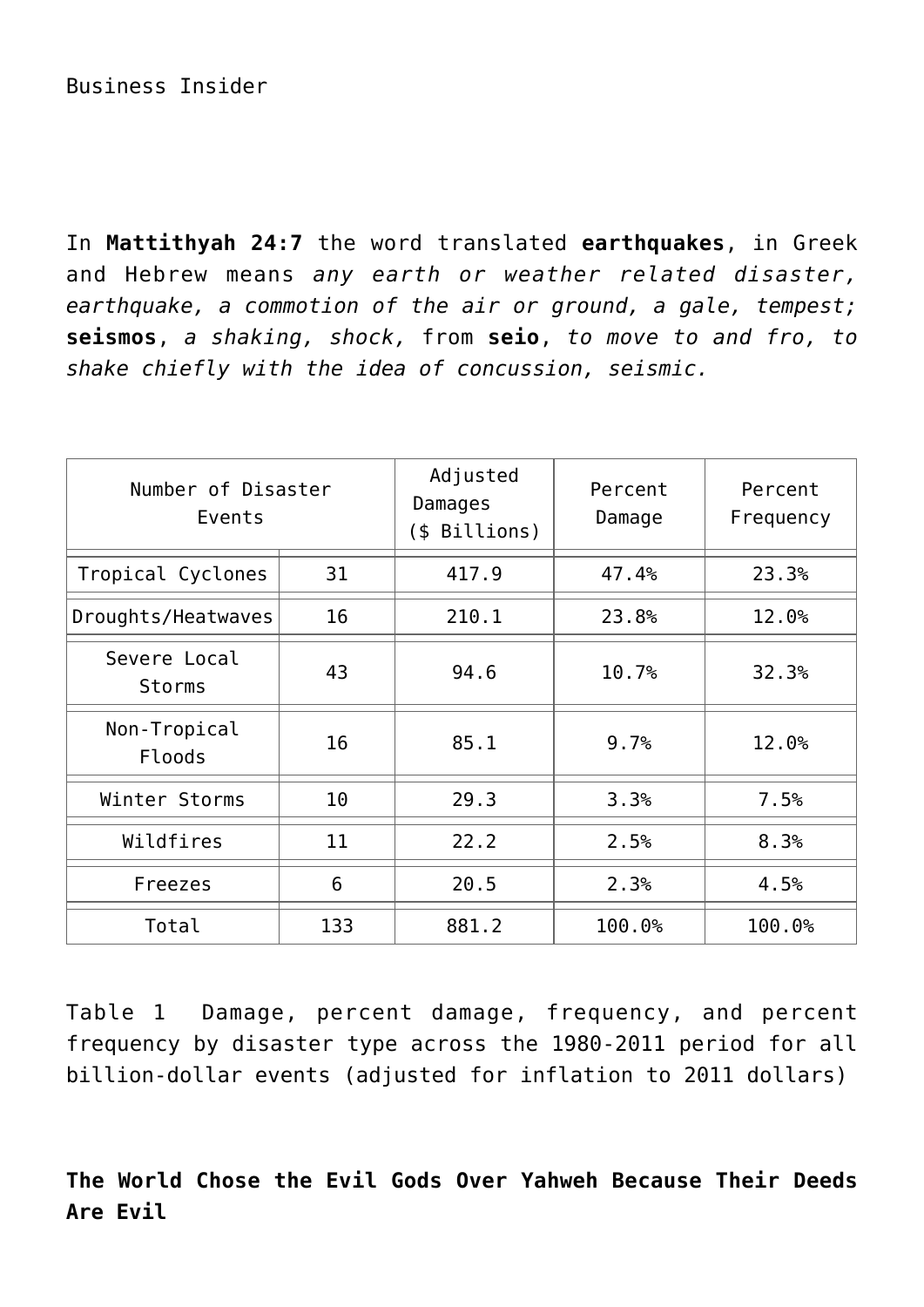The Savior spoke of the leaders of the twelve tribes who had rejected Yahweh and His Righteousness and had destroyed The House of Yahweh with their army.

# **Daniyl 11:31—**

And the army will stand on his part, and they will pollute the sanctuary of strength, and will take away the daily*,* and they will place the Lord of heaven.

Those leaders were being led by the evil Gods, when He said they loved darkness rather than Light.

## **Yahchanan 3:19-21**

19 Now this is the condemnation: Light has come into the world, but men loved darkness rather than Light, because their deeds were evil.

20 For every one who practices evil hates the Light, *and* neither comes to the Light for fear his deeds would be exposed.

21 But he who practices Truth comes to the Light, so that it may be plainly seen that his deeds have been done through Yahweh.

Take notice of **verse 20** again, For every one who practices evil hates the Light…like the Gods!

## **Genesis 3:5**

For He knows that in the day you eat of it, your eyes will be opened, and you will be as Gods (elohim), knowing Righteousness and evil.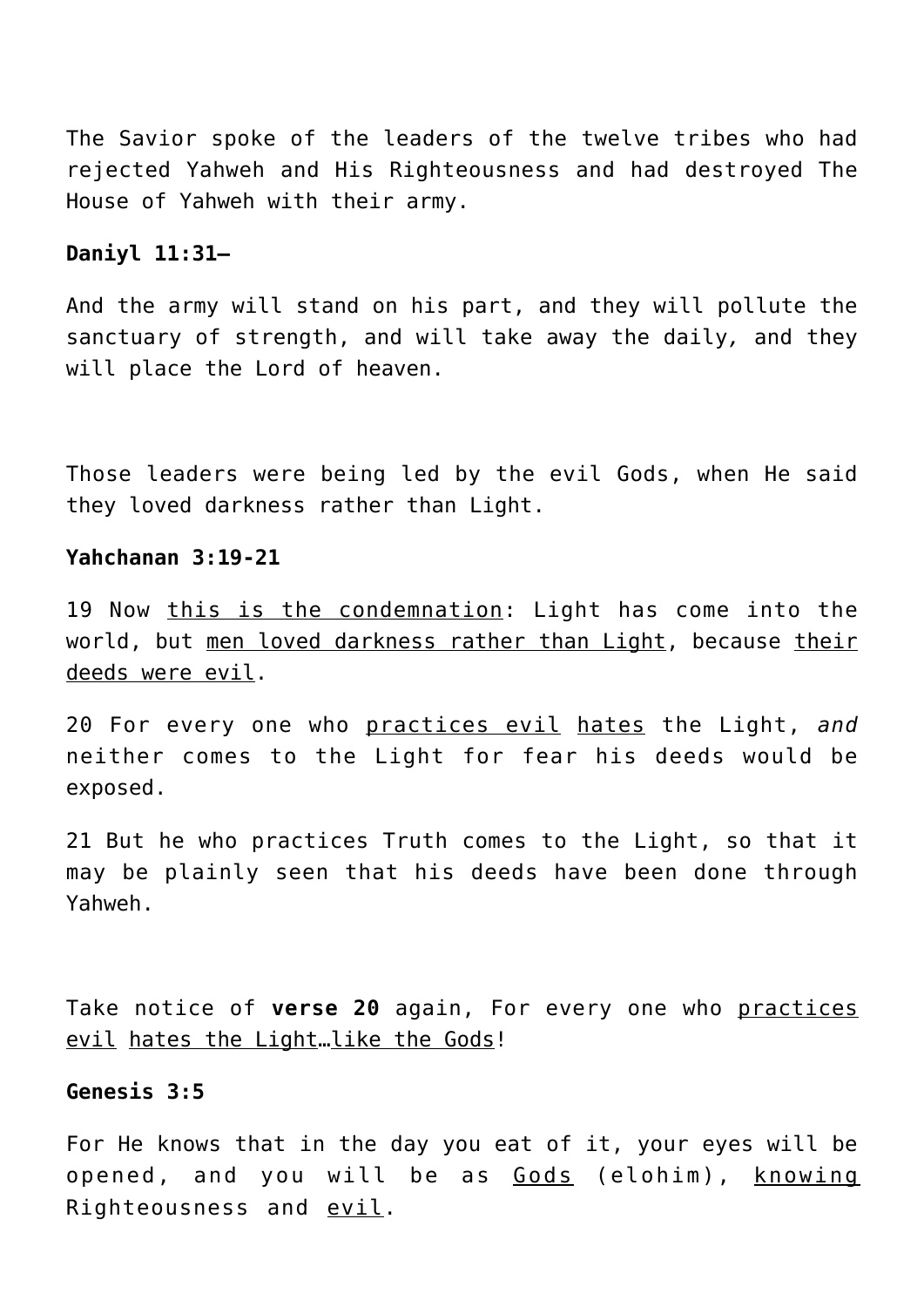Again, let me bring your attention to **Yahchanan 3:20**…hates the Light. Did you get that? They hate Righteousness. They hate Yahweh's Laws of Righteousness. Yahweh's Laws of Righteousness are the Light to Life.

#### **Deuteronomy 30:15—**

See, I have set before you this day Life by Righteousness, and death by destruction—

## **Revelation 22:12-14—**

12 And behold, I come quickly, and My Reward *is* with Me, to give every man according as his work will be.

13 I am the First and the Last, the Beginning and the End.

14 Blessed *are* those who keep His Laws, that they may have right to the Tree of Life, and may enter in through the gates into the City.

### **Psalm 119:105**

Your Laws are a lamp to our feet, and a Light to our path.

## **I Yahchanan 3:4, 7-8, 10**

4 Whoever commits sin, transgresses also the Laws; for sin is the transgression of the Laws.

7 Little children, let no man deceive you; he who practices Righteousness is Righteous, just as He is Righteous.

8 He who commits sin is of the devil, for the devil has sinned from the beginning. For this purpose the Son of Yahweh was manifested; that He might destroy the works of the devil.

10 In this the Children of Yahweh and the children of the devil are manifest. Whoever does not practice Righteousness is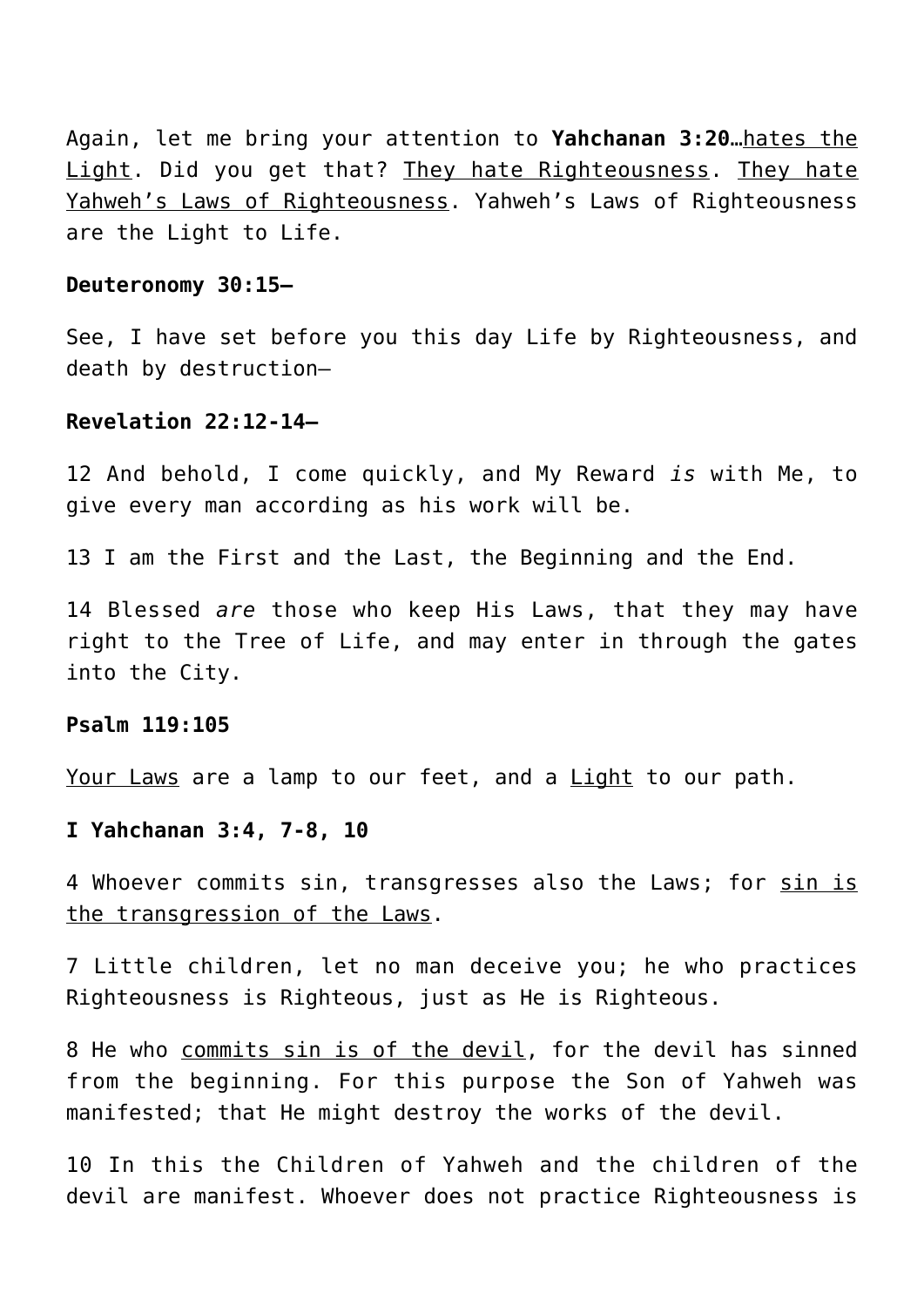not of Yahweh, and he does not love his neighbor!

They love evil. They belong to Satan.

## **Yahchanan 8:44**

You are of your teacher *who is* Satan *the devil*, and whatever she who is your teacher desires, you will do. She was a murderer from the beginning, and remained not in the Truth, because there is no Truth in her. Therefore, *when* you speak your falsehoods, you speak her words, because she is a liar, and the teacher of *all* lies!

These were the violent men who owned the Roman army and took The House of Yahweh (temple) by force.

## **Daniyl 11:31**

And the army will stand on his part, and they will pollute the sanctuary of strength, and will take away the daily*,* and they will place the Lord of heaven.

## **Mattithyah 11:12**

And from the days of the Prophets until now, the Work of Yahweh at The House of Yahweh has suffered from violence, for violent men take them by force.

They were the children of those who rejected Yahweh's Prophet Samuyl.

## **I Samuyl 8:6-8**

6 But these things displeased Samuyl, *especially* when they said; Give us a king to judge us. Then Samuyl prayed to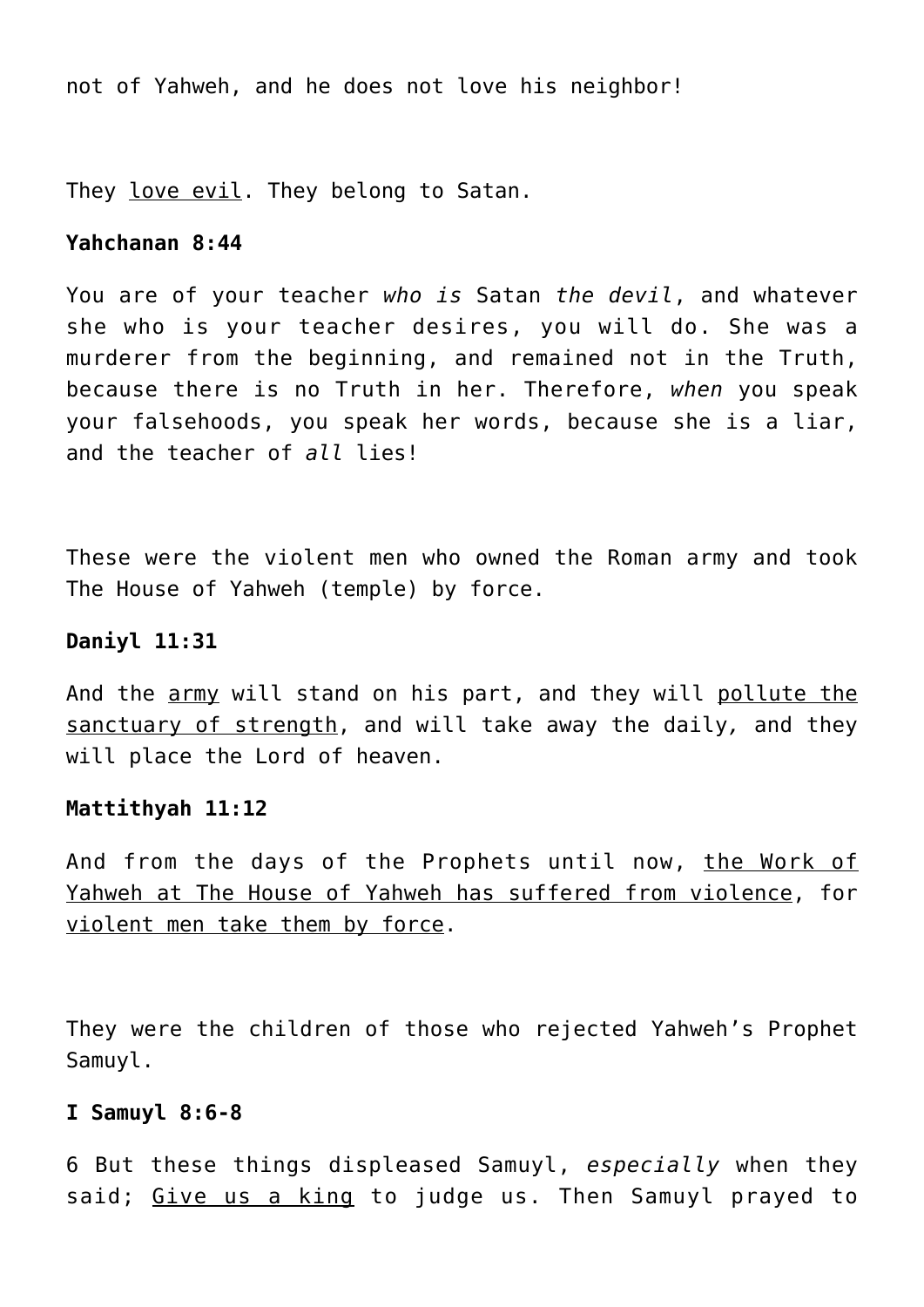Yahweh.

7 Yahweh answered Samuyl, and said: Listen to all the words the people speak to you, for they have not rejected you; they have rejected Me, that I should not reign over them.

8 Just as they have done to Me from the day I brought them out of Egypt, to this very day, they are now doing to you-they are forsaking Me in order to serve God(s); *elohim!*

The *King James Version* rendered the Hebrew translation as other Gods. Adding the word **other** was done under the inspiration of Satan (**Yahchanan 8:44**) to deceive (**Rev. 12:9**) the reader into thinking that Yahweh is just another God. The truth is, Yahweh is the Creator of the heavens and the Earth, which He made for mankind. He is the Loving, Caring, Heavenly Father, Whose Name is Yahweh. He is not a God!

Yahweh created Perfect Laws that would bring blessings to mankind, if practiced.

#### **Deuteronomy 28:1-15**

1 And it will be, if you will listen diligently to the Voice of Yahweh your Father, by observing and doing all His Laws which I command you this day, that Yahweh your Father will set you high above all the nations on earth *as His kings and priests.*

2 And all these blessings will come upon you, and accompany you, because you obey Yahweh your Father:

3 Blessed will you be in the city, and blessed will you be in the country.

4 Blessed will be the fruit of your body, the produce of your ground, and the young of your livestock: the calves of your herds and the lambs of your flocks.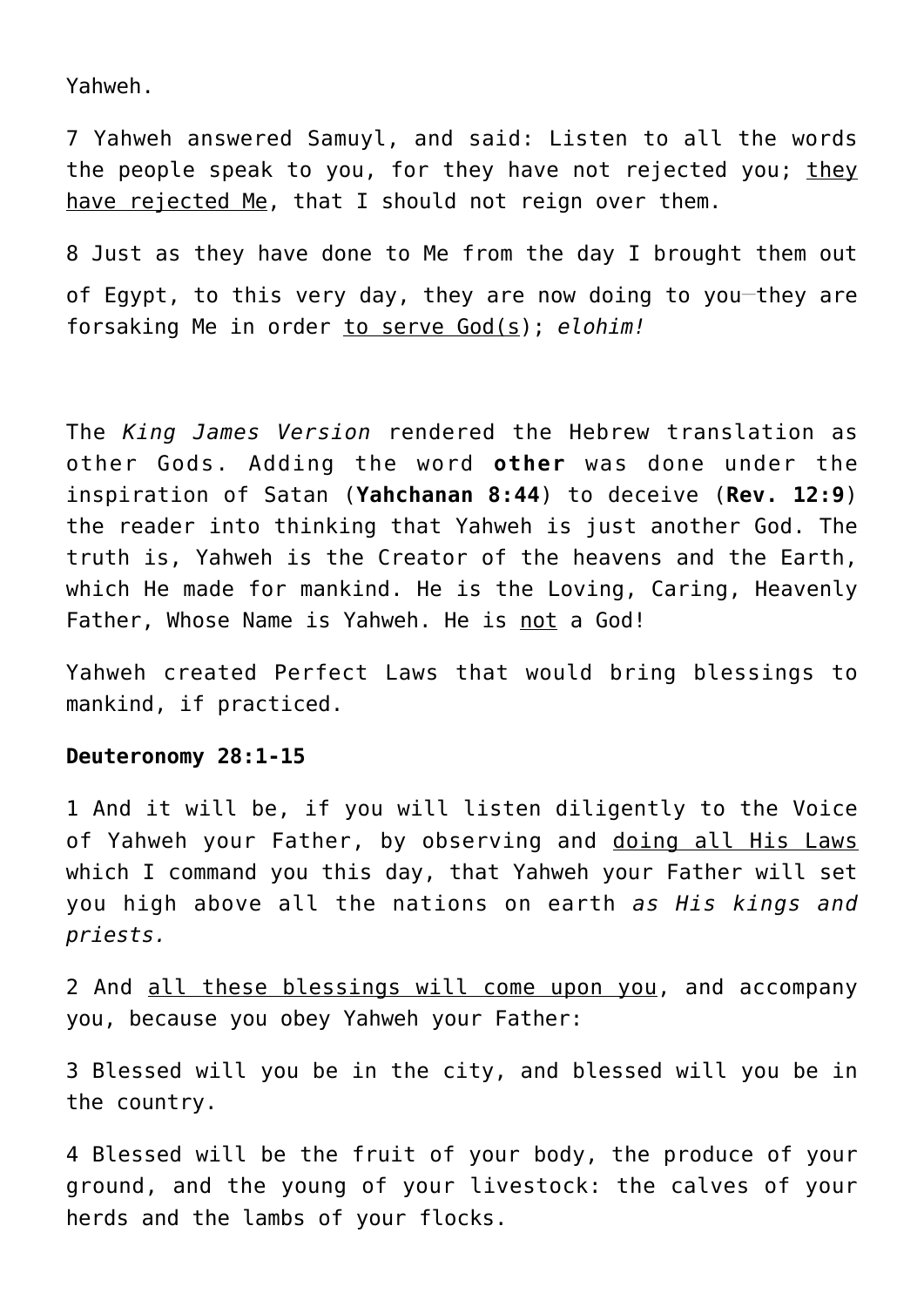5 Blessed will be your basket and your storehouse.

6 Blessed will you be when you come in, and blessed will you be when you go out.

7 Yahweh will cause your enemies, who rise up against you, to be defeated in front of you; they will come out against you from one direction, but flee from you in seven directions.

8 Yahweh will send a blessing on your barns and storehouses, and in everything you set your hand to do. Yahweh will bless you in the land which Yahweh your Father is giving you.

9 Yahweh will establish you as His Holy people unto Himself, as He promised you on oath, if you will keep the Laws of Yahweh your Father, and walk in all His Ways.

10 Then all the people on the earth will see that you are called by the Name of Yahweh, and they will reverence you.

11 Yahweh will grant you plenteous possessions—in the fruit of your body, in the increase of your livestock, and in the produce of your ground—in the land Yahweh vowed on oath to your forefathers to give you.

12 Yahweh will open the heavens, the storehouse of His bountiful treasure, to send rain upon your land in its season, and to bless all the work of your hands. You will lend to many nations, but you will borrow from none.

13 Yahweh will make you the head, and not the tail. You will be at the top only, and never be at the bottom, if you will pay attention to the Laws of Yahweh your Father, which I command you this day, and are *then* careful to observe and do them.

14 *For if you diligently observe and do all of Yahweh's Law,* then you will not turn aside from any of the Laws which I command you this day, to the right hand nor to the left; *by* going after any God (el) to serve.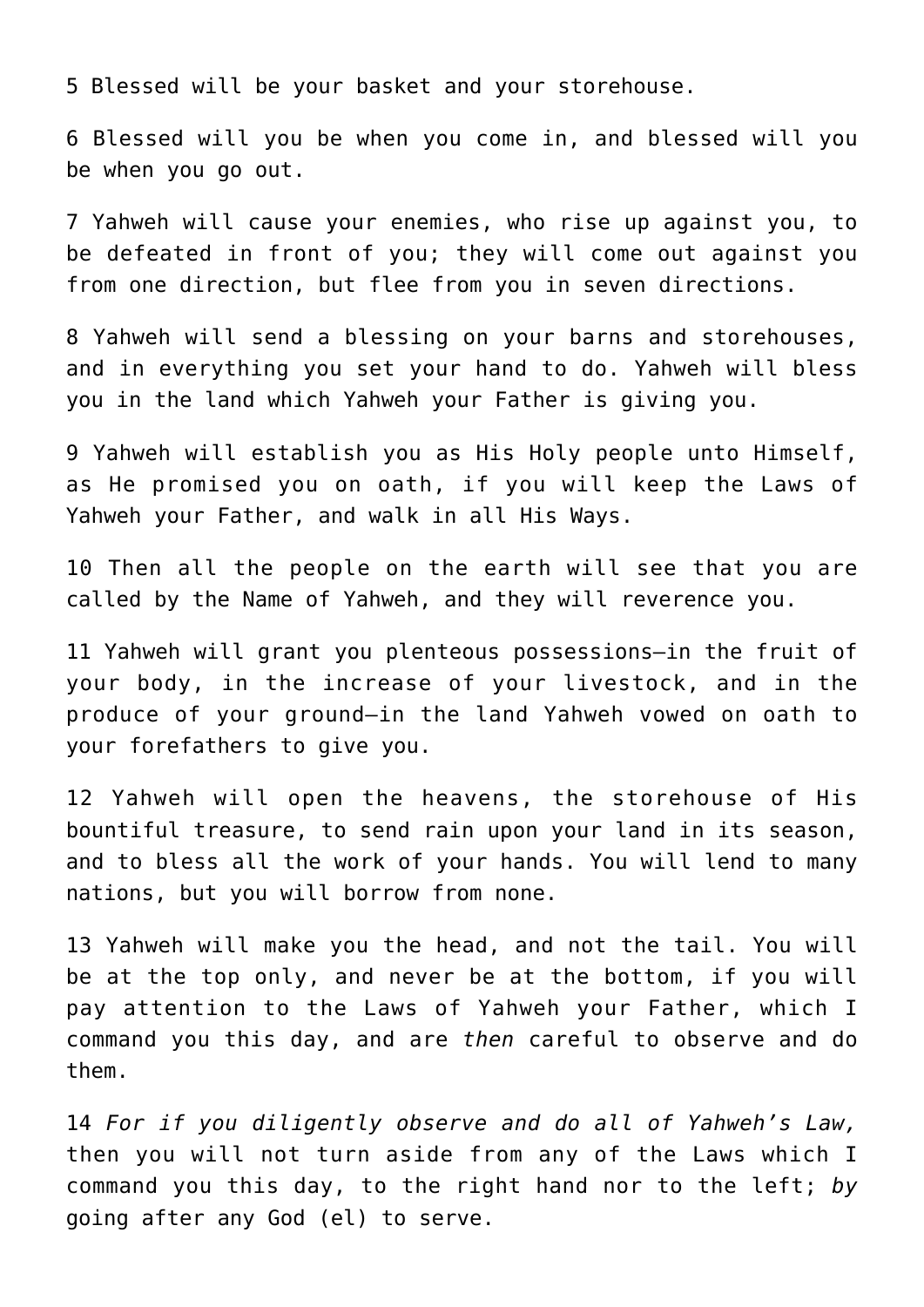15 However, if you do not obey Yahweh your Father, and do not carefully follow all His Laws and His statutes, which I command you this day, then all these curses will come upon you, and accompany you:

When one practices Yahweh's Laws, their record shows that they are Righteous and belong to Yahweh, because you belong to whom you obey.

### **Romans 6:16**

Do you not know that to whom you yield yourselves as servants to obey, his servants you are whom you obey—whether of sin, *which leads* to death, or *of* obedience, *which leads* to Righteousness?

## **I Yahchanan 3:4, 7-8, 10**

4 Whoever commits sin, transgresses also the Laws; for sin is the transgression of the Laws.

7 Little children, let no man deceive you; he who practices Righteousness is Righteous, just as He is Righteous.

8 He who commits sin is of the devil, for the devil has sinned from the beginning. For this purpose the Son of Yahweh was manifested; that He might destroy the works of the devil.

10 In this the Children of Yahweh and the children of the devil are manifest. Whoever does not practice Righteousness is not of Yahweh, and he does not love his neighbor!

Those who practice sin are cut off from Yahweh and from answered prayer.

## **Isayah 59:1-2**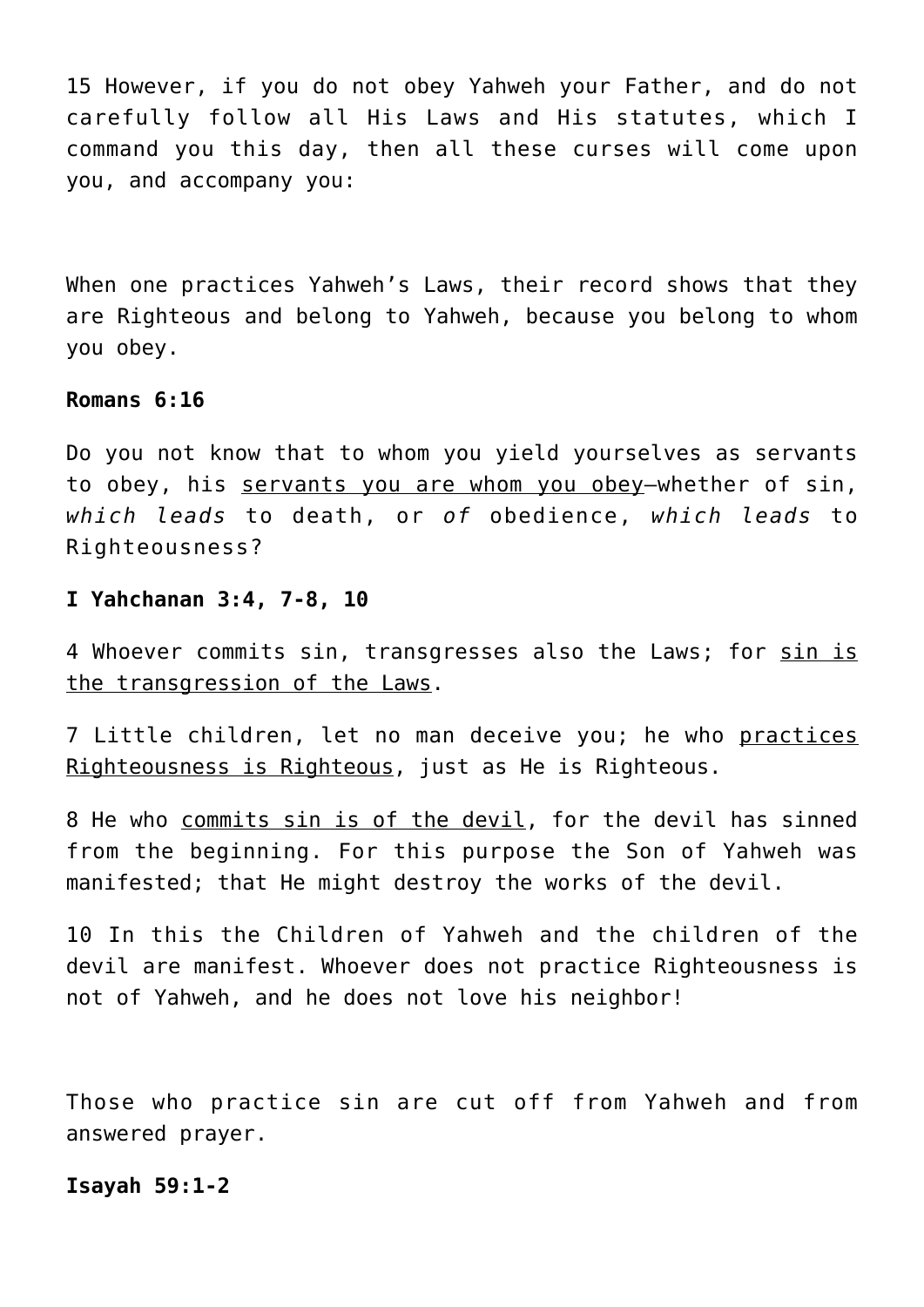1 Behold, Yahweh's Hand is not shortened, that it cannot save; nor His Ear heavy, that it cannot hear.

2 But your *own* iniquities have separated you from your Father; and your *own* sins have *caused Him* to hide *His* face from you, so He will not listen.

This shows why your prayers are not answered. You are cut off from the Only Power in the universe Who can answer prayer. Notice what cuts mankind off from Yahweh.

## **Isayah 59:3-15**

3 For your hands are defiled with blood, and your fingers with iniquity; sin. Your lips have spoken lies, your tonque has muttered perverseness.

4 No one calls for Justice, nor does *any* plead for Truth. They trust in vanity; *confusion,* and speak lies; *Scriptural untruths.* They conceive mischief; *trouble,* and give birth to evil; *sin.*

5 They hatch vipers' eggs, and weave the spiders' web; he who eats their eggs dies, and when one is broken a viper bursts out.

6 Their webs will not serve as clothing, nor will they cover themselves with what they make; their works *are* works of iniquity, and the act of violence *is* in their hands.

7 Their feet run to evil, and they make haste to shed innocent blood; their thoughts *are* thoughts of iniquity; wasting and destruction *are* in their paths.

8 They do not know the way of Peace, and *there is* no judgment in their goings: they have made themselves crooked paths; whoever walks on them will not know Peace.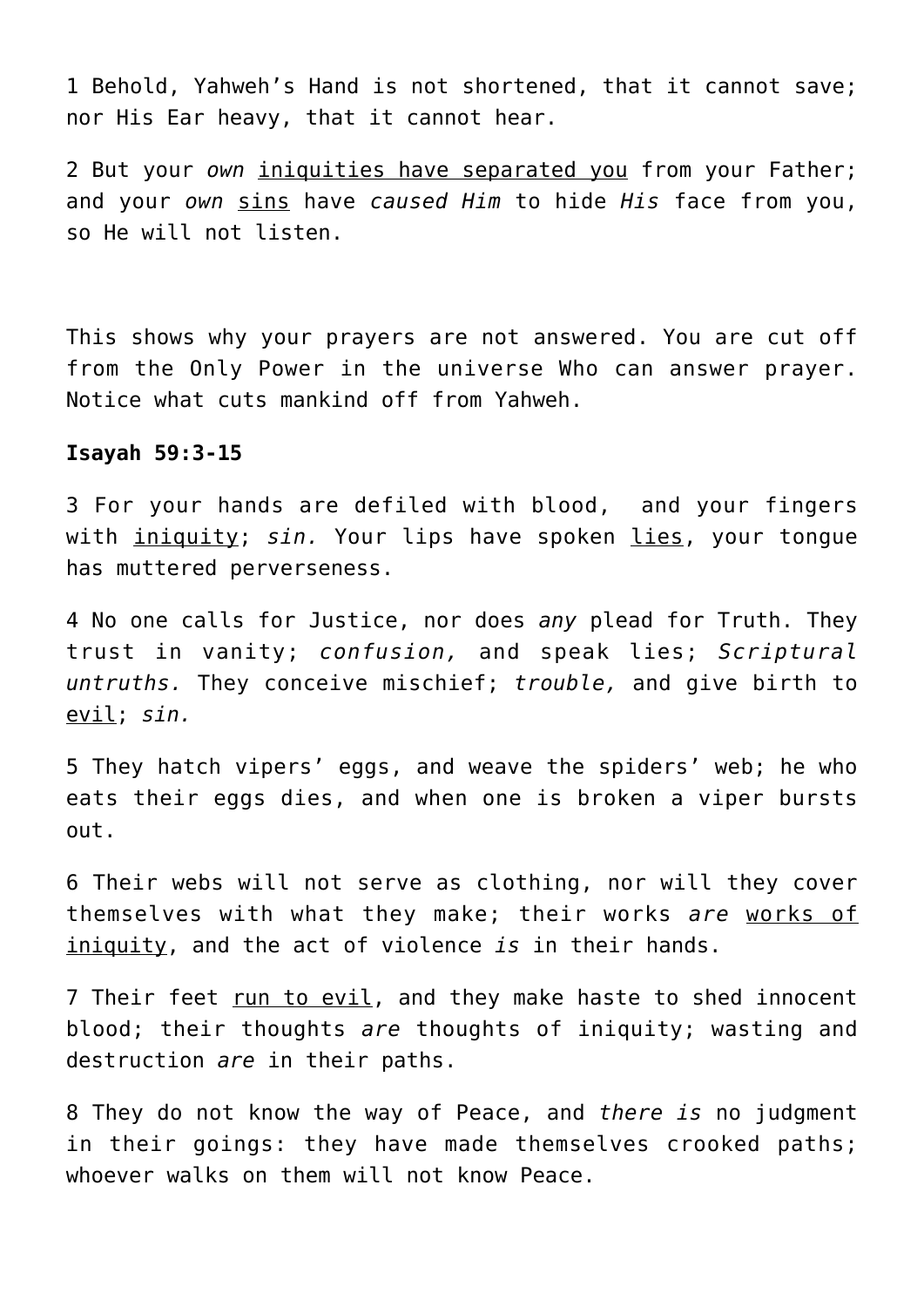9 Therefore justice is far from us, nor does Righteousness overtake us. We wait for Light, but *only* see obscurity; for brightness, *but* we walk in darkness.

10 We grope for the wall like the blind, and we grope as if *we had* no eyes; we stumble at noonday as in the night; *we are* in desolate places as the dead.

11 We groan like bears, all of us; we moan mournfully like doves; we look for Justice, but there is none—for Salvation, but it is far from us.

12 For our transgressions are multiplied before You, and our sins testify against us; for our transgressions *are* with us, and *as for* our iniquities, we know them—

13 In transgressing and lying against Yahweh, and turning away from following our Father, speaking oppression and rebellion, conceiving and uttering from the mind words of falsehood:

14 So judgment is driven backwards, and Justice stands afar off, for Truth is fallen in the street, and equity cannot enter.

15 Yes, Truth; *the Laws,* is suppressed; and he *who* departs from evil; *upholds the Laws,* is accounted as mad; *makes himself a prey!* Yahweh saw *this,* and it displeased Him that *there was* no Justice*.*

All religions, in this present, prophesied generation, are in this state of being.

## **Revelation 12:9**

And the great dragon was cast out, that old serpent, called the devil, and Satan, who deceives the whole world. She was cast out into the earth, and her angels were cast out with her.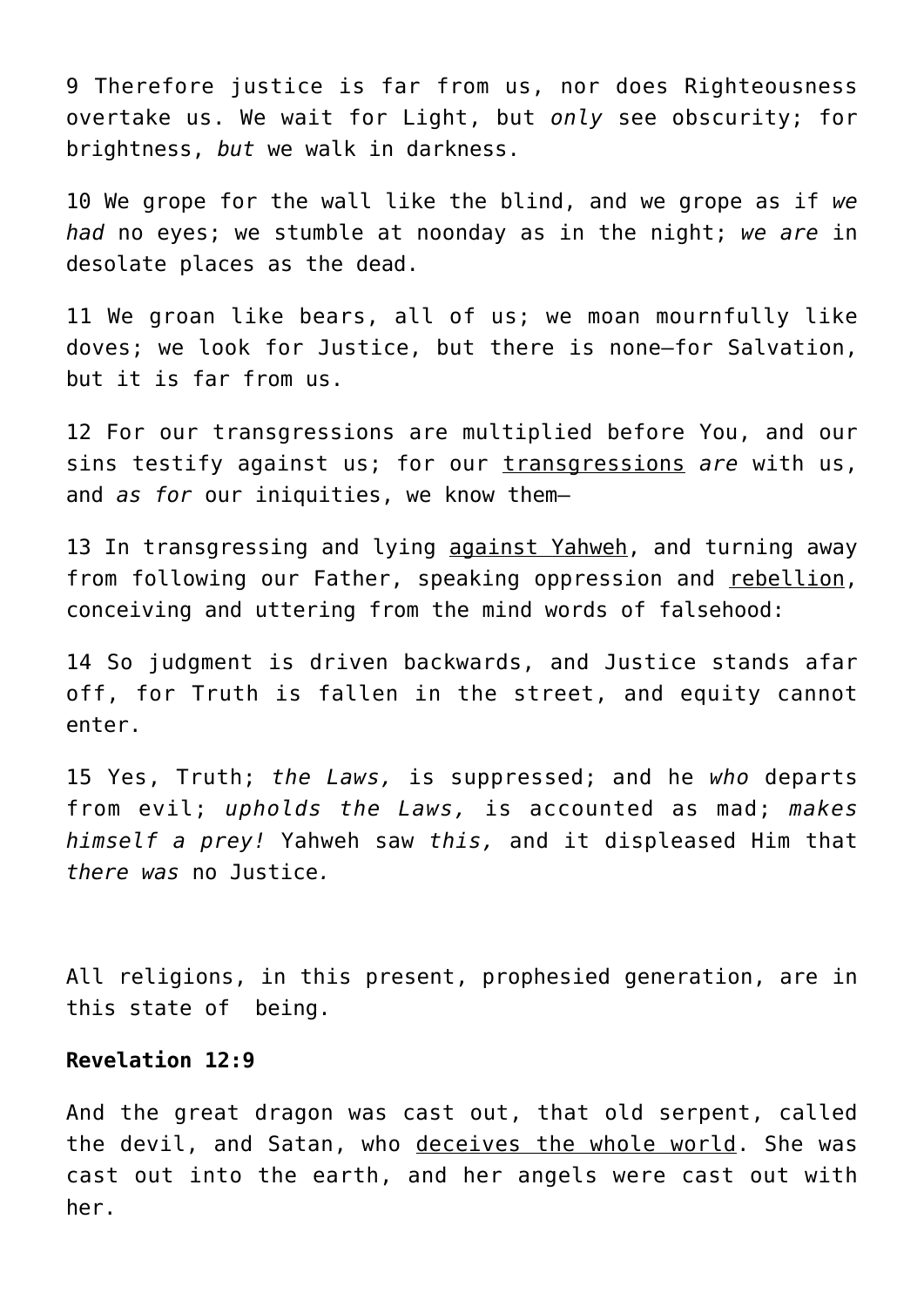The Savior used the word **believe** and fools said, "Oh yes, only believe" and continue deeper into sin. The Savior, Yahshua Messiah, used the word believe again and this time, He put the word **fool** with it.

### **Luke 24:25**

Then He said to them: O fools, and slow of heart to believe all that the Prophets have spoken!

Yahshua used the word **believe** a third time and added the word **repent**.

## **Yahchanan Mark 1:15**

And saying; The time has been fulfilled, and the Kingdom of Yahweh is at hand! Repent, and believe the Message!

Repent? Yes! And convert.

## **Acts 3:19**

Repent therefore, and be converted, that your sins may be blotted out; that times of refreshing may come from the Presence of Yahweh.

Did you notice your sins are not blotted out unless your repent and convert? How do you convert?

#### **I Yahchanan 3:4, 7-8, 10**

4 Whoever commits sin, transgresses also the Laws; for sin is the transgression of the Laws.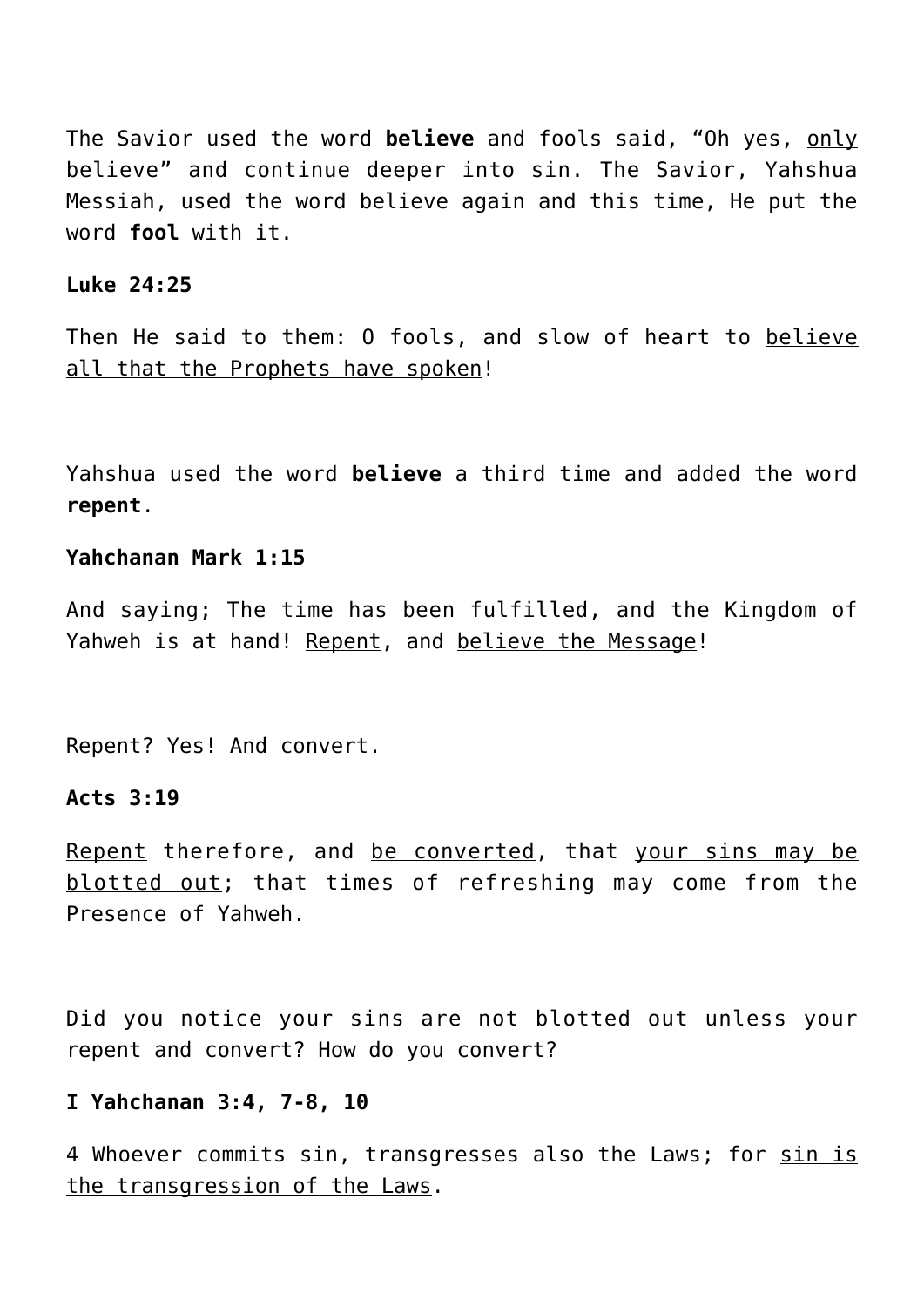7 Little children, let no man deceive you; he who practices Righteousness is Righteous, just as He is Righteous.

8 He who commits sin is of the devil, for the devil has sinned from the beginning. For this purpose the Son of Yahweh was manifested; that He might destroy the works of the devil.

10 In this the Children of Yahweh and the children of the devil are manifest. Whoever does not practice Righteousness is not of Yahweh, and he does not love his neighbor!

Did you get that? He who practices Righteousness is Righteous (**verse 7**). Righteousness is keeping/practicing Yahweh's Laws that means conversion. **Verse 10** shows if one practices Yahweh's Righteousness, they belong to Yahweh, not the Gods or Satan.

### **Deuteronomy 6:25**

And it will be our Righteousness if we observe to do all of these Laws before Yahweh our Father, as He has commanded us.

#### **Mattithyah 19:17**

But He said to him: Why do you question Me about Righteousness? There is only One Who is the Standard of Perfection, and He is Yahweh; so if you would enter into Life, keep the Laws of Yahweh.

Sin is unrighteousness.

## **I Yahchanan 3:4**

Whoever commits sin, transgresses also the Laws; for sin is the transgression of the Laws.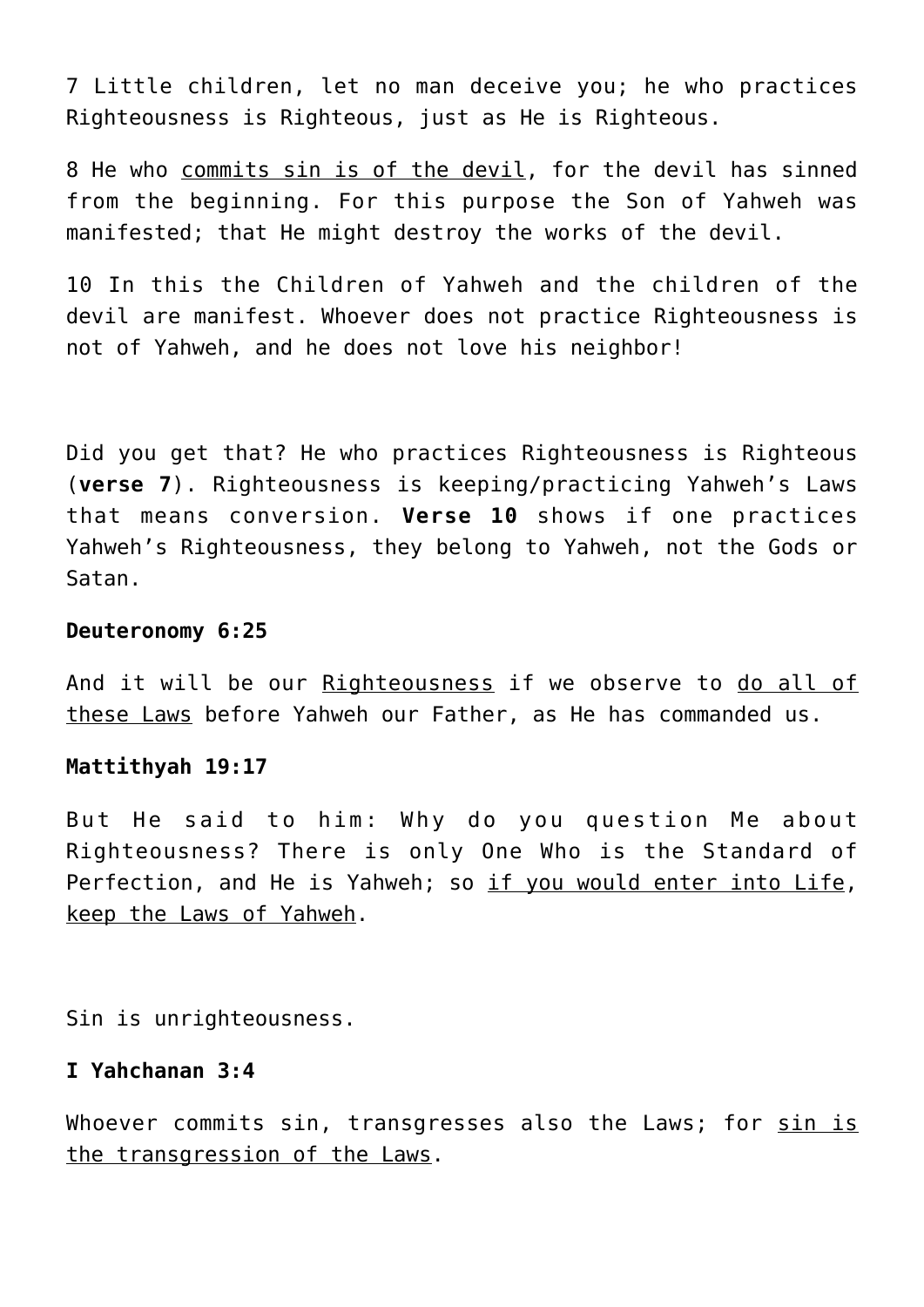Practicing Yahweh's Laws is Righteousness.

## **I Yahchanan 3:7**

Little children, let no man deceive you; he who practices Righteousness is Righteous, just as He is Righteous.

If you commit or practice sin, which is the breaking of Yahweh's Laws, like the Gods, you belong to Satan who inspires and deceives all the world at this time, through her evil religions.

## **Revelation 12:9**

And the great dragon was cast out, that old serpent, called the devil, and Satan, who deceives the whole world. She was cast out into the earth, and her angels were cast out with her.

## **Genesis 3:1-5**

1 Now the serpent was more subtle *and* crafty than any beast of the field which Yahweh had made. And she said to the woman; Has Yahweh indeed said: You shall not eat of every tree of the garden?

2 And the woman said to the serpent; We may eat the fruit of the trees of the garden;

3 But of the fruit of the tree which *is* in the midst of the garden, Yahweh has said: You shall not eat it, nor shall you touch it, or you will die.

4 And the serpent said to the woman; You will not surely die.

5 For He knows that in the day you eat of it, your eyes will be opened, and you will be as Gods (elohim), knowing Righteousness and evil.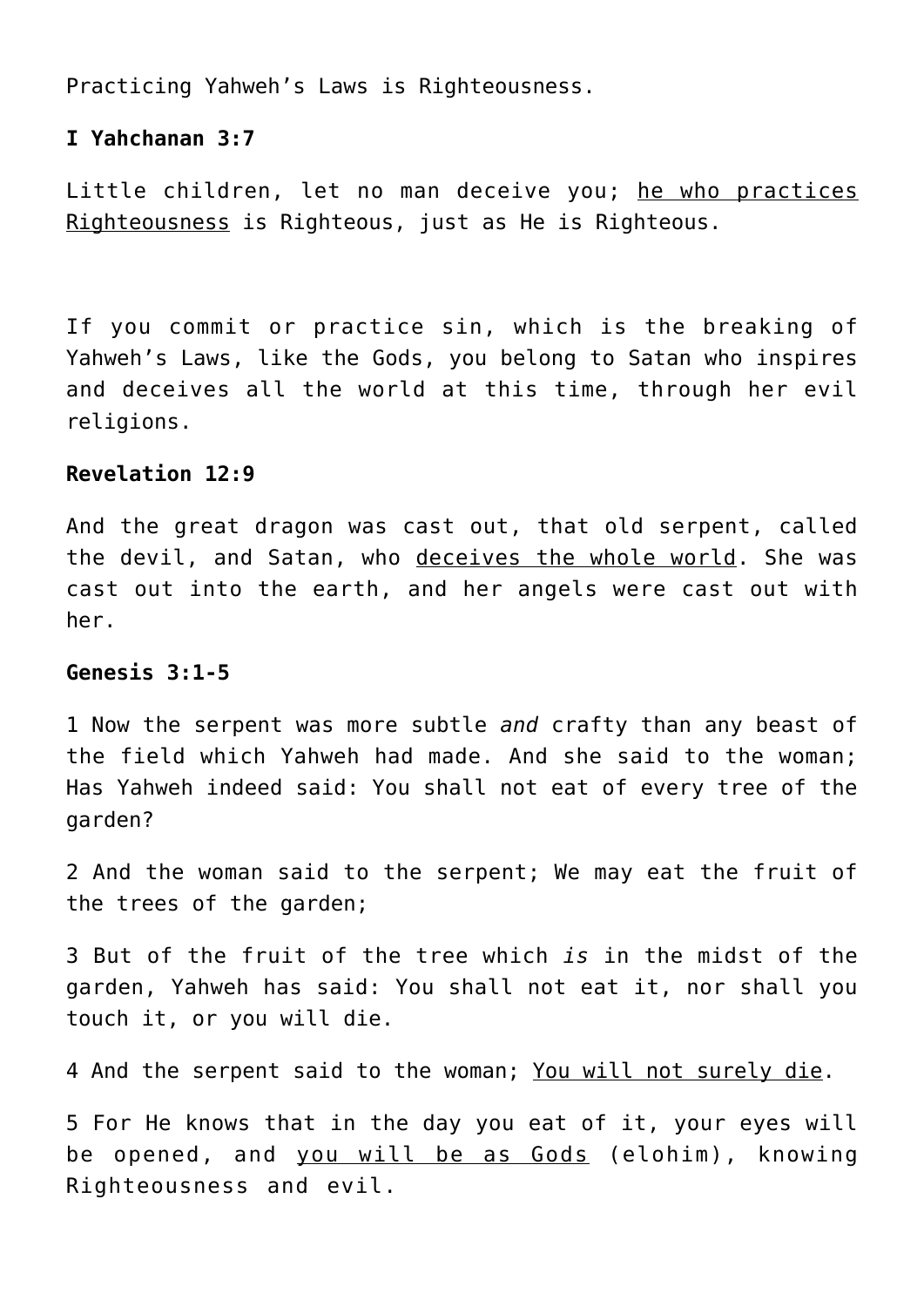Did you get it that time? Evil like the Gods. Yahweh's Laws are Righteousness.

#### **Psalm 19:7**

The Laws of Yahweh are Perfect, converting the whole person. The Testimony of Yahweh is sure, making the simple ones wise.

Did you notice they are Perfect, and they convert? Read again:

### **Acts 3:19—**

Repent therefore, and be converted, that your sins may be blotted out; that times of refreshing may come from the Presence of Yahweh.

It's to Yahweh's Laws that you must convert in order to become perfect and wise. We are now in the end time of this present, prophesied generation. False religions of Satan are everywhere, praying and never getting answers. They have all cut themselves off from Yahweh, and they will not repent.

## **Revelation 9:20-21**

20 And the rest of the men who were not killed by these plagues, still did not repent of the works of their hands, that they should not worship demons, and Gods (elohim, teraphim) of gold, and silver, and brass, and stone, and of wood: which can neither see, nor hear, nor walk;

21 Neither did they repent of their murders, nor of their sorceries, nor of their fornication, nor of their thefts.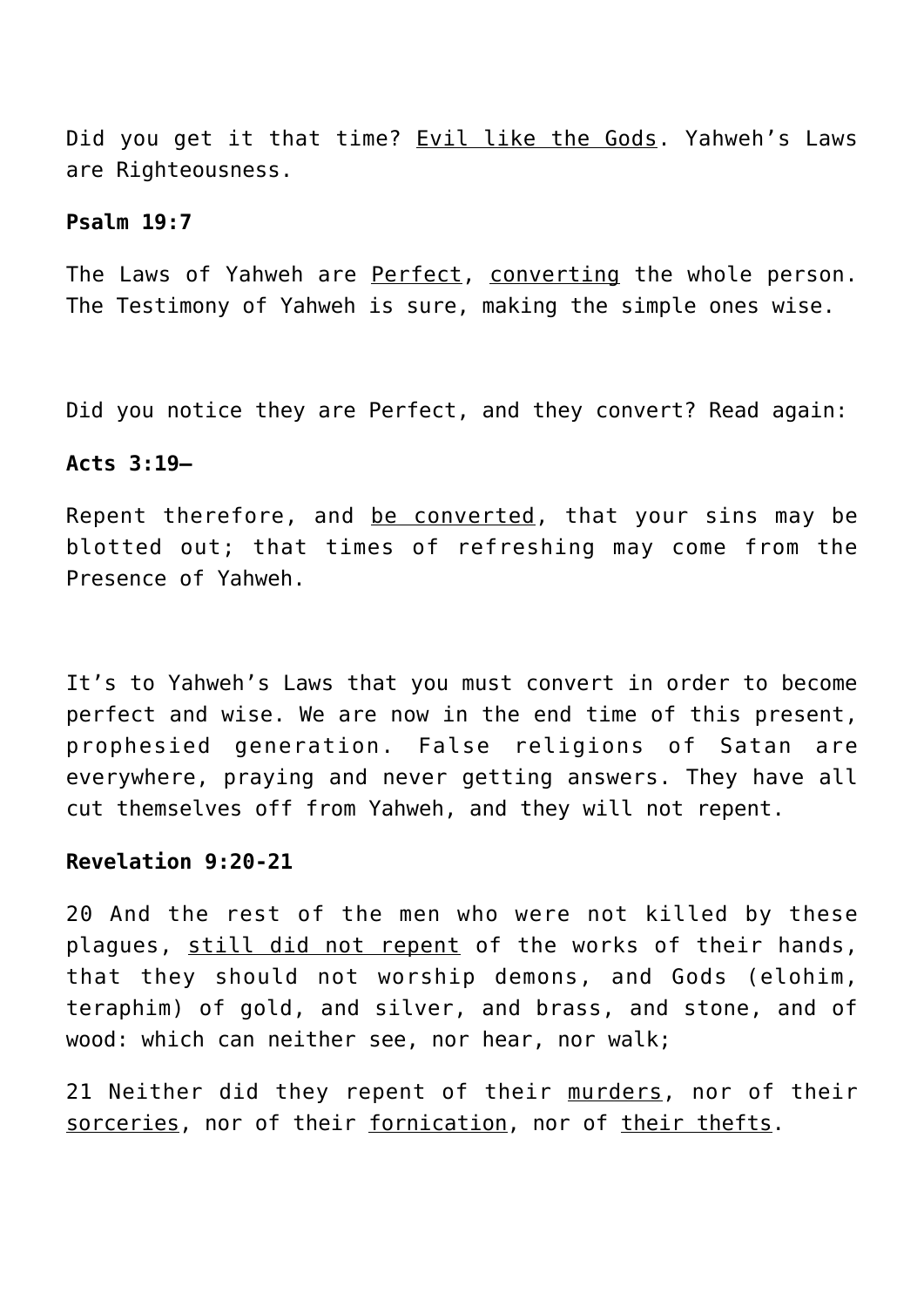Yahweh will not hear them until they do repent.

## **Isayah 59:1-15**

1 Behold, Yahweh's Hand is not shortened, that it cannot save; nor His Ear heavy, that it cannot hear.

2 But your *own* iniquities have separated you from your Father; and your *own* sins have *caused Him* to hide *His* face from you, so He will not listen.

3 For your hands are defiled with blood, and your fingers with iniquity; sin. Your lips have spoken lies, your tonque has muttered perverseness.

4 No one calls for Justice, nor does *any* plead for Truth. They trust in vanity; *confusion,* and speak lies; *Scriptural untruths.* They conceive mischief; *trouble,* and give birth to evil; *sin.*

5 They hatch vipers' eggs, and weave the spiders' web; he who eats their eggs dies, and when one is broken a viper bursts out.

6 Their webs will not serve as clothing, nor will they cover themselves with what they make; their works *are* works of iniquity, and the act of violence *is* in their hands.

7 Their feet run to evil, and they make haste to shed innocent blood; their thoughts *are* thoughts of iniquity; wasting and destruction *are* in their paths.

8 They do not know the way of Peace, and *there is* no judgment in their goings: they have made themselves crooked paths; whoever walks on them will not know Peace.

9 Therefore justice is far from us, nor does Righteousness overtake us. We wait for Light, but *only* see obscurity; for brightness, *but* we walk in darkness.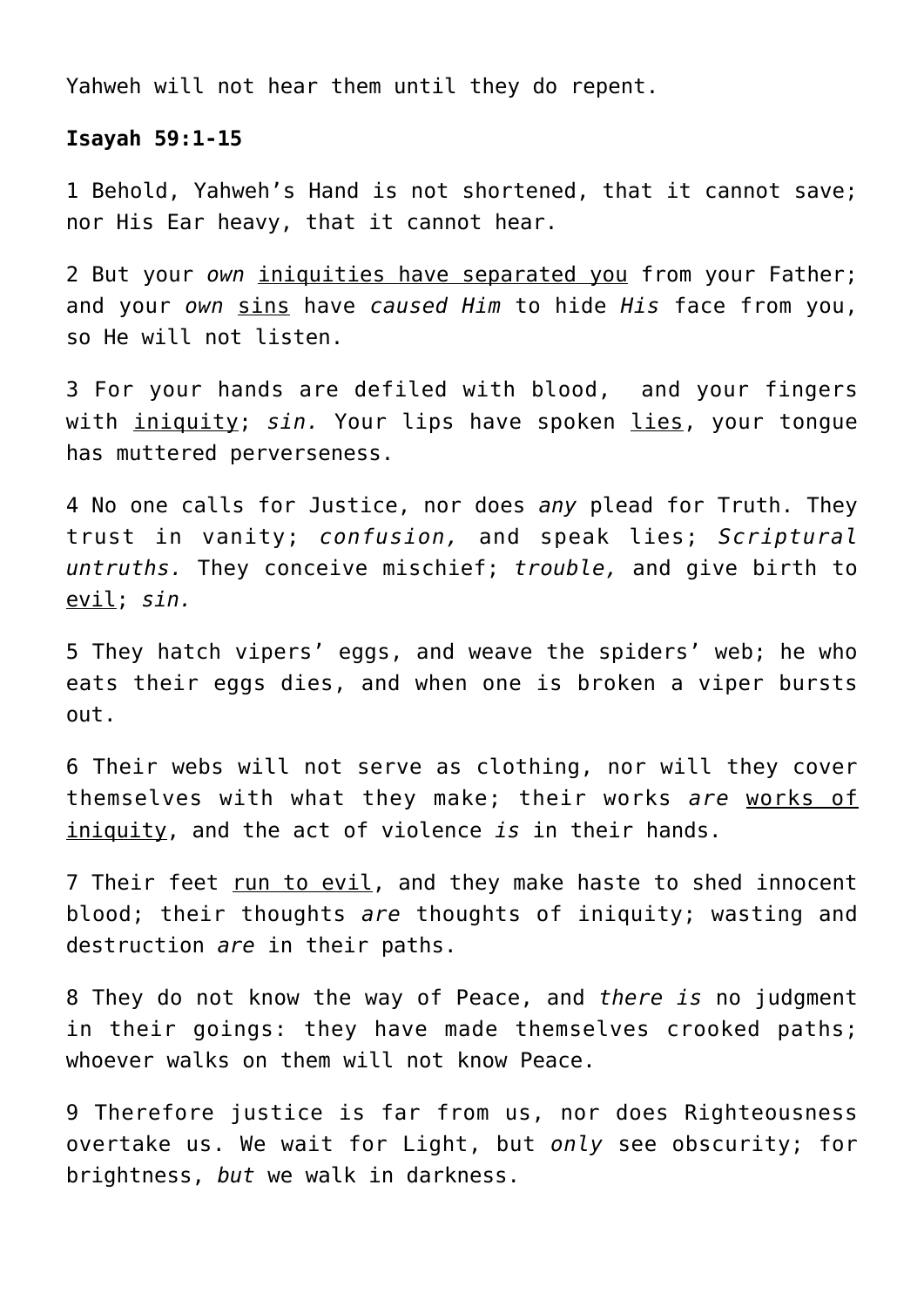10 We grope for the wall like the blind, and we grope as if *we had* no eyes; we stumble at noonday as in the night; *we are* in desolate places as the dead.

11 We groan like bears, all of us; we moan mournfully like doves; we look for Justice, but there is none—for Salvation, but it is far from us.

12 For our transgressions are multiplied before You, and our sins testify against us; for our transgressions *are* with us, and *as for* our iniquities, we know them—

13 In transgressing and lying against Yahweh, and turning away from following our Father, speaking oppression and rebellion, conceiving and uttering from the mind words of falsehood:

14 So judgment is driven backwards, and Justice stands afar off, for Truth is fallen in the street, and equity cannot enter.

15 Yes, Truth; *the Laws,* is suppressed; and he *who* departs from evil; *upholds the Laws,* is accounted as mad; *makes himself a prey!* Yahweh saw *this,* and it displeased Him that *there was* no Justice*.*

Satan rules the world (**I Yahchanan 3:4, 7-8, 10**). The Gods have no power to answer prayer, nor do they care at all for mankind's welfare.

#### **Isayah 45:18-22**

18 For this is what Yahweh, Who created the heavens, Who is *the* Father, Who formed the earth and made it, Who has established it, Who did not create it in vain, Who formed it to be inhabited, says: I *am* Yahweh, and *there is* no other source of power!

19 I have not spoken in secret, in a dark place of the earth;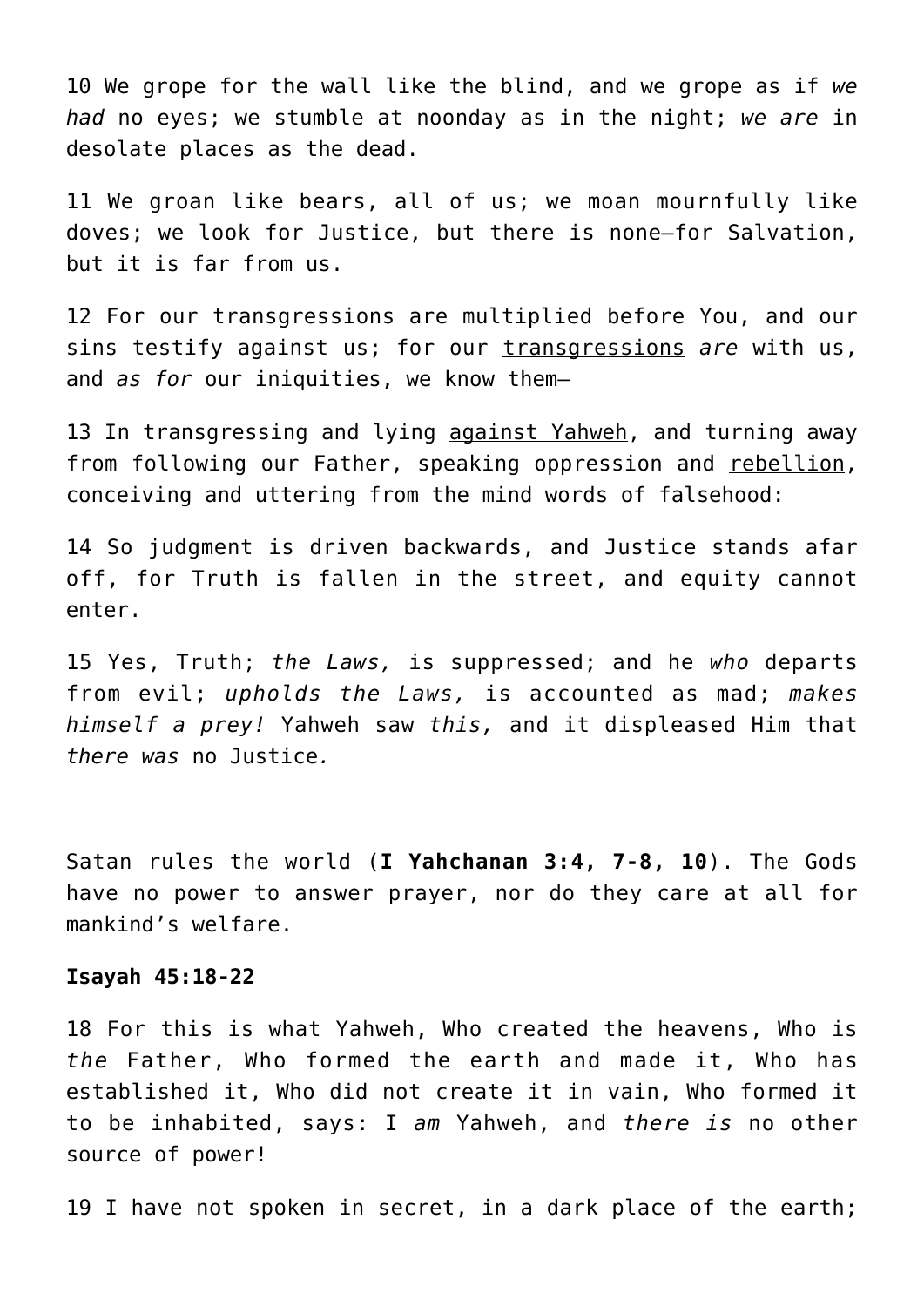I did not say to the seed of Yaaqob: Seek Me in vain. I, Yahweh, speak Righteousness! I openly speak things that are right!

20 Gather yourselves together and come; draw near together, you *who have* escaped from the nations. They have no knowledge, who set up the wood of their graven images, and pray to a God (el) *which* cannot save.

21 Speak out, bring *your proofs* near; yes, let them take counsel together. Who has declared this from ancient time? *Who* has foretold it from that time? *Have* not I, Yahweh? And *there is* no source of power except Me, a just Father and a Savior; *there is* none but Me.

22 Look to Me, and be saved, all the ends of the earth; for I *am* Yahweh, and *there is* no other source of power.

To which the Savior, Yahshua Messaiah, said:

## **Luke 24:25—**

Then He said to them: O fools, and slow of heart to believe all that the Prophets have spoken!

Isayah is speaking of the same time period spoken of in **Mattithyah 24**.

#### **Mattithyah 24:3**

Now as He sat on the Mount of Olives, the Disciples came to Him privately, saying; Tell us, when will these things be? What *will be* the sign of Your coming and The End of the Ages?

Notice the words **The End**.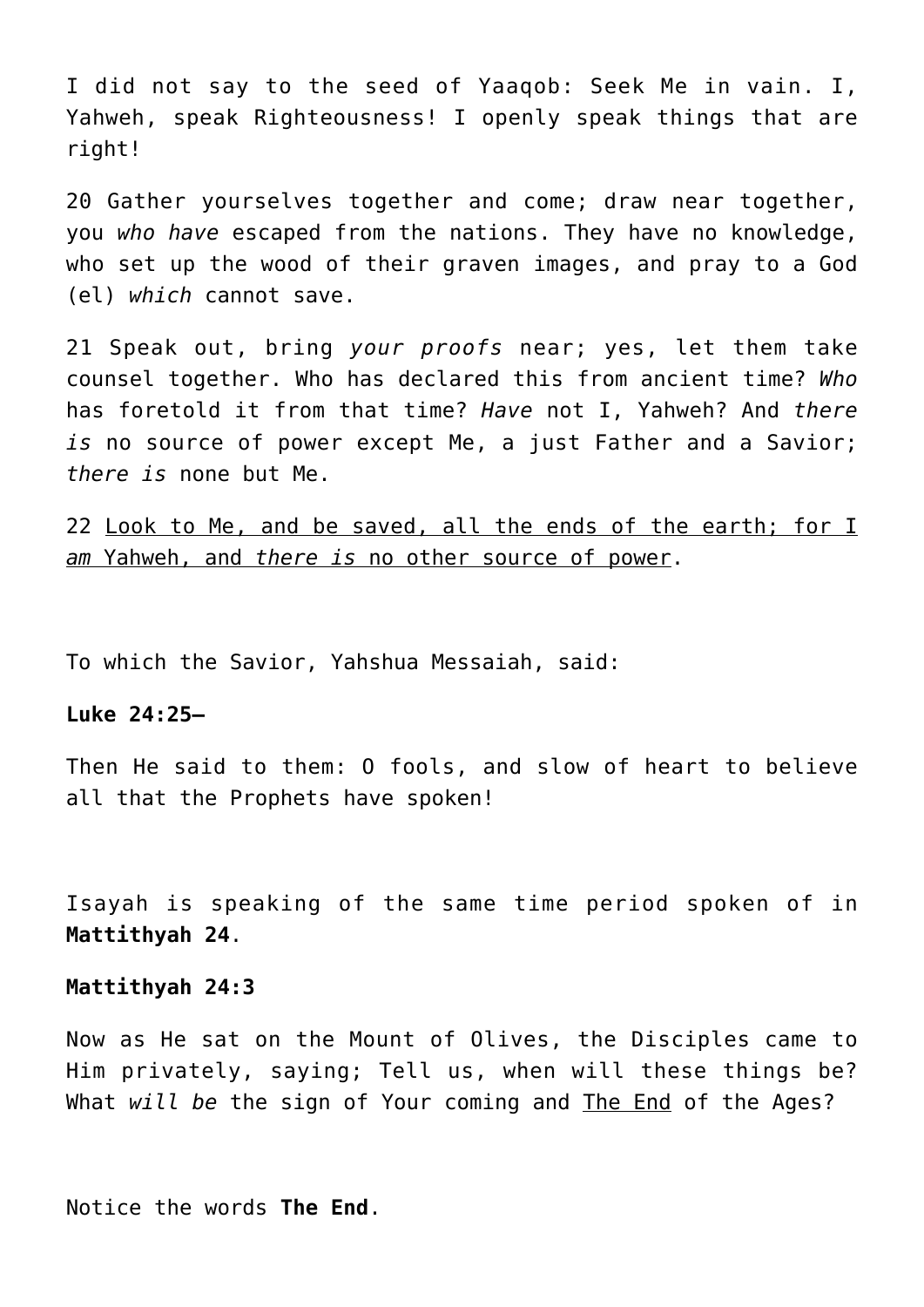### **Mattithyah 24:33-34**

33 In the same way, when you see all these things, know that *His coming and The End of the Ages* are near, at the very door.

34 Truly I say to you: That generation will not pass *away,* until all these things are fulfilled.

Notice, this generation is the prophesied generation for the sun to be darkened.

### **Mattithyah 24:29**

Immediately, *but* after the *Great* Tribulation of those days will the sun be darkened, and the moon will not give her light, and the stars will fall from heaven, and the powers of the heavens will be shaken.

This Prophecy was written over 1900 years ago, for this time period. Remember, the "increase in knowledge" Prophecy came to pass in detail. If that wasn't so, there would be no bombs in this generation. The bombs are here that will darken the sun. They will be used. That is 100% sure.

#### **Isayah 34:16**

Search out The Book Of Yahweh, and read. Not one of these will be neglected. For it is written: Yahweh is their Shepherd; they shall not want; for His Mouth has commanded it, and His Spirit has gathered them.

Why will the bombs be used?

**Isayah 24:1-6**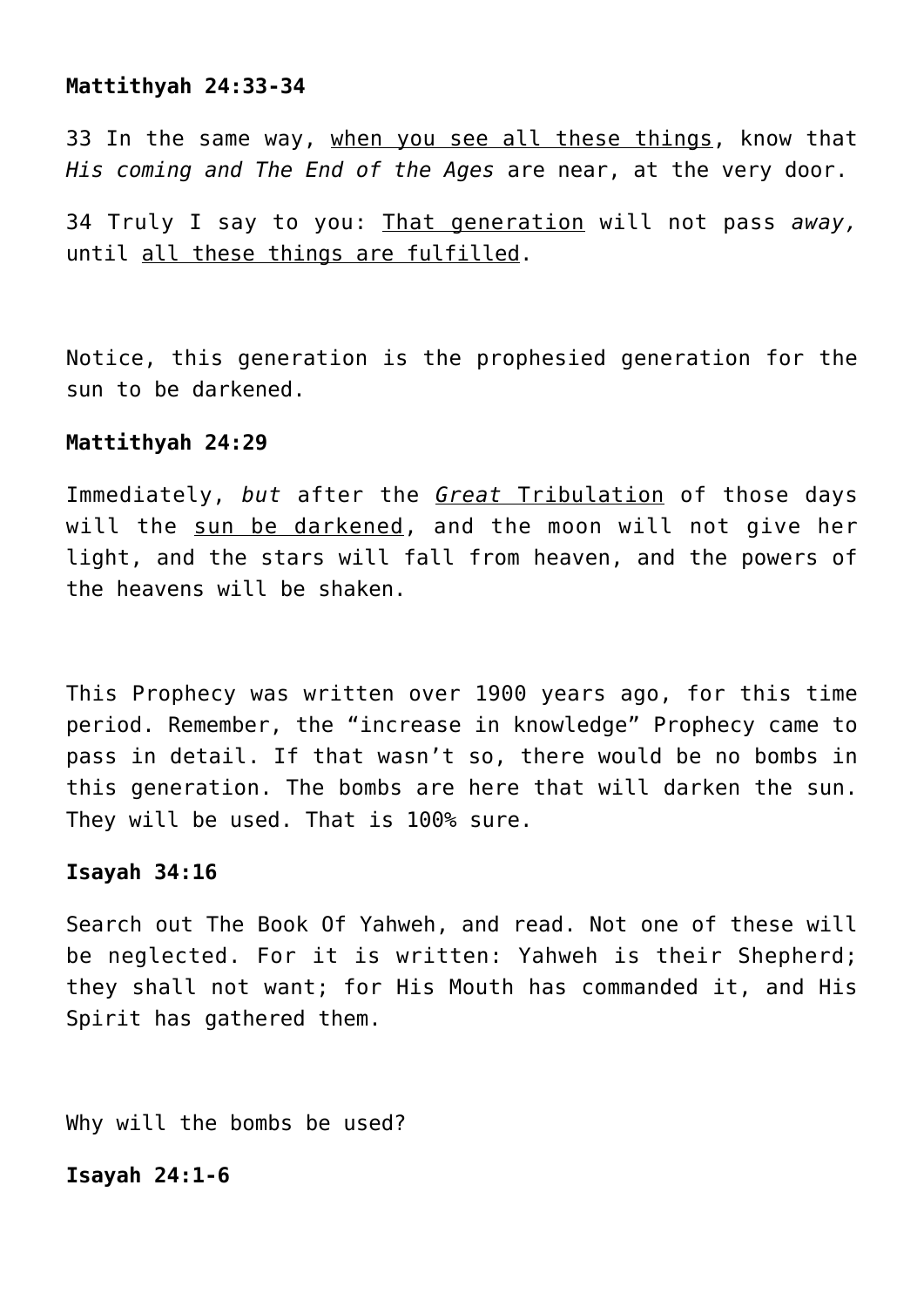1 Before Yahweh's *very* Eyes, the earth is made empty and it is made waste; the face of it is perverted and its inhabitants scattered abroad;

2 And it will be: as with the people, so with the priest; as with the servant, so with his owner; as with the maid, so with her mistress; as with the buyer, so with the seller; as with the lender, so with the borrower; as with him who takes usury, so with him who gives usury to him:

3 The land will be utterly emptied and utterly plundered, for it has come to pass that this Judgment has been pronounced.

4 The earth mourns and fades away, the world mourns and fades away, and the haughty people of the earth languish.

5 The earth also is defiled under the inhabitants of it, because they have transgressed the Laws, changed the Ordinance, and broken the Everlasting Covenant.

6 Because of this, the curse has devoured the earth, and they who dwell therein are desolate; therefore, the inhabitants of the earth are burned, and few men left.

#### **Mattithyah 24:11-12**

11 And many false prophets will rise, and will deceive the many.

12 And because iniquity will abound, the love of the many will grow cold.

The people of the world are looking to the Gods, but the Gods will only curse them by not answering their prayers. They have no power to answer prayer.

#### **Isayah 8:20-22**

20 To the Laws and to the Prophecies: if they speak not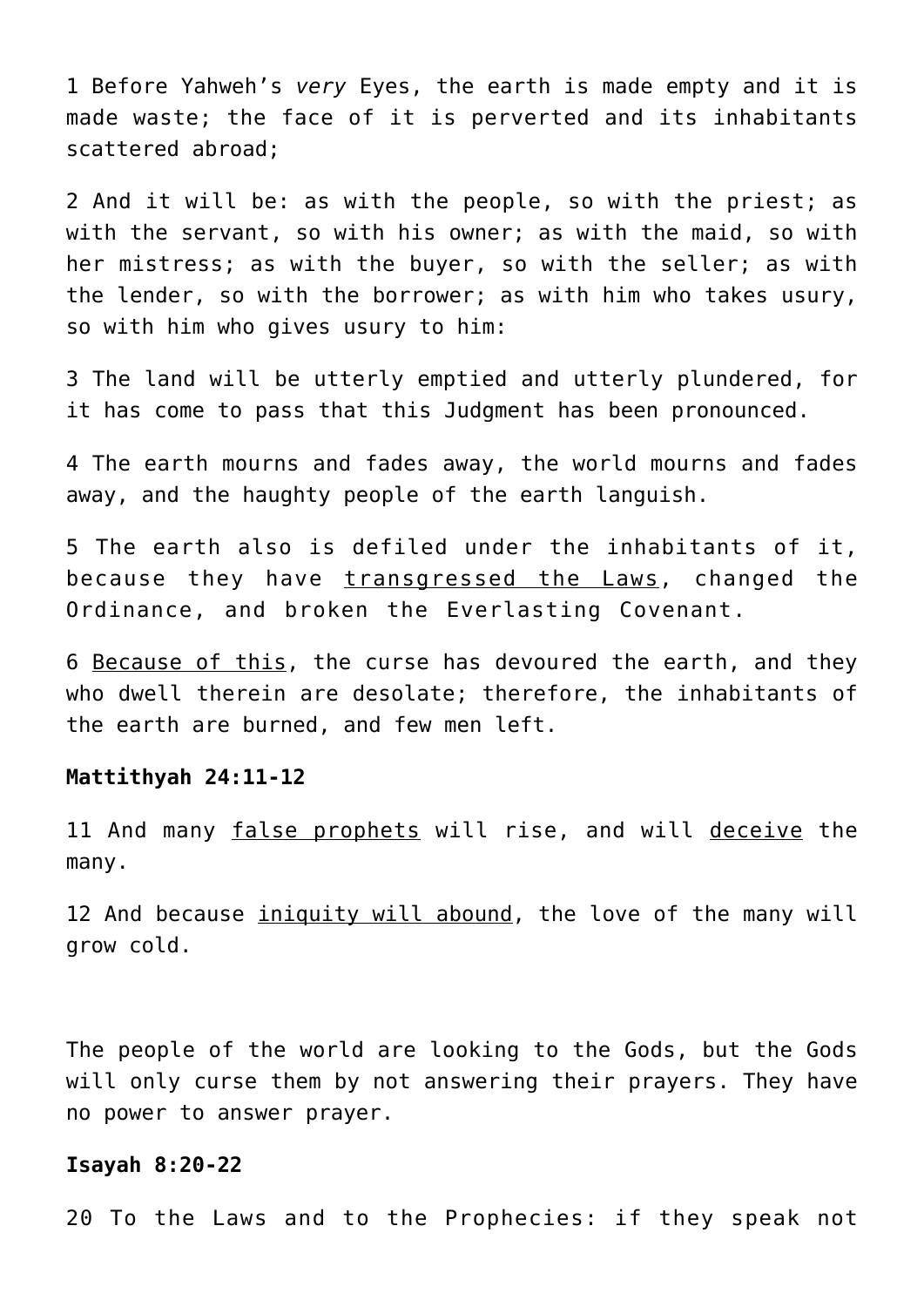according to this Word, *it is* because there is no Light in them.

21 And they will pass through it hard pressed and hungry; and it will come to pass when they are hungry, that they will be enraged and curse their king and their Gods (Elohim), and look upward *for help.*

22 Then they will look to the earth, and behold trouble and darkness, gloom of anguish; and *they will be* thrust into thick darkness.

**Verse 21** says "they will be enraged and curse their king and their Gods". The Gods and Satan, leader of all the world's religions, are helpless. The world's religions and kings are also helpless. See this clearly explained by the Great Prophet Isayah, whose name was changed to Isaiah, removing the Yah, which is short for Yahweh.

Satan, the Queen of heaven, (**Yeremyah 44:17**) can only deceive. She cannot help. Read how helpless she is. She can only deceive. Notice now, Satan, the religions and their Gods.

## **Isayah 14:12-26**

12 How you have fallen from heaven, O Hillel; *Lucifer, Aphrodite, Venus,* child of the light! How you are cut down to the ground, you who weakened the nations!

13 For you have said in your heart; I will ascend above the heavens; I will raise my throne above the stars of Yahweh. I will sit in the highest place on the holy mountain of the congregation.

14 I will ascend above the heights of the clouds; I will be like the Most High.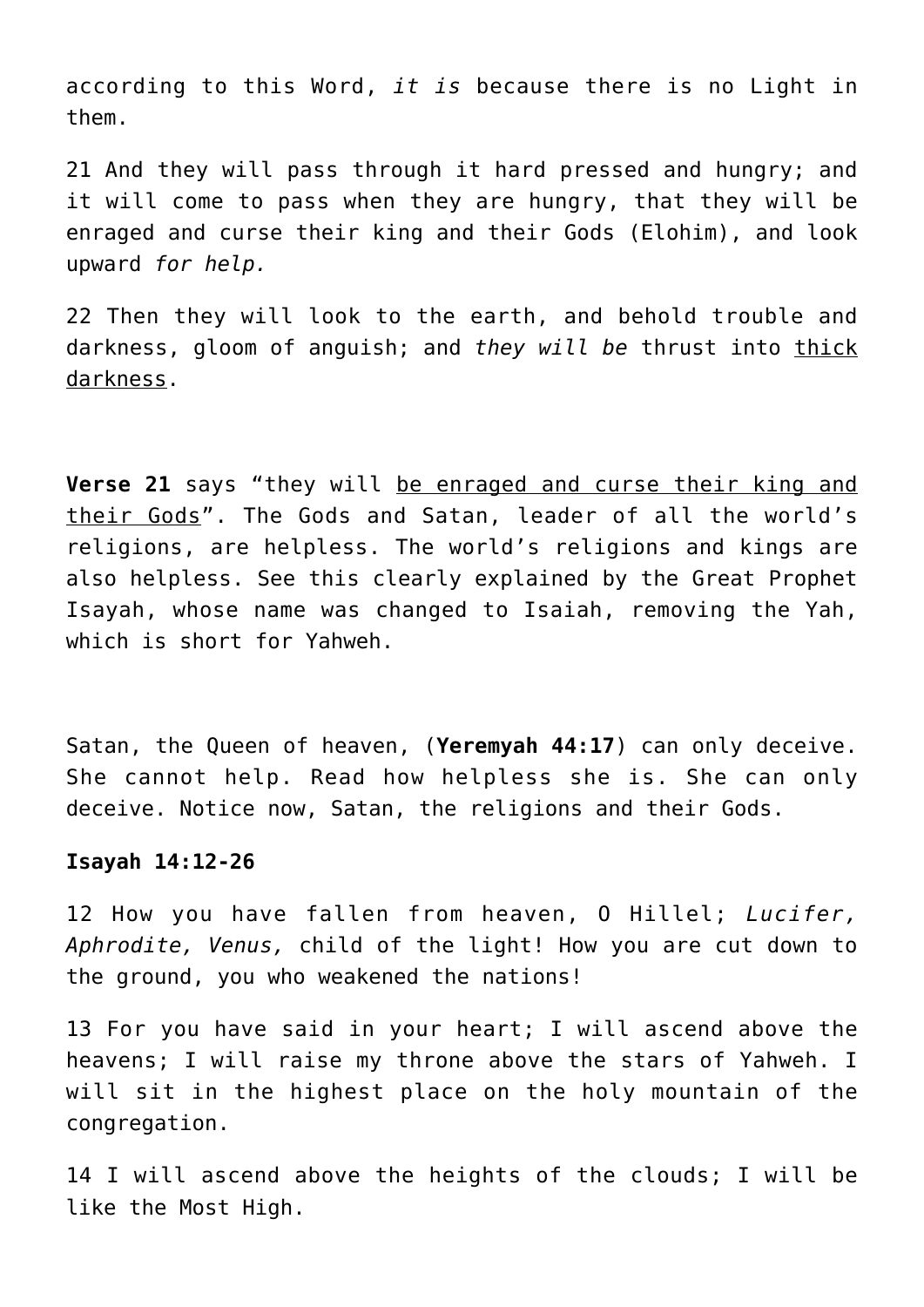15 Yet you will be brought down to sheol; *the grave,* to the sides of the pit.

16 Those who see you will stare at you, and they will talk about you, *saying; Is* this the one; *the adversary,* who shook the earth, and made kingdoms tremble?

17 *Is this the one who* made the world like a wilderness, who overthrew the cities in it, and *who* would not let her captives go free?

18 All the kings of the nations, all of them, lie in splendor, each in his own house;

19 But you are cast out of your grave like an abominable branch; *like* the garments of those who are slain, thrust through with a sword; *like* those who descend to the stones of the pit, as a carcass trampled under foot.

20 You will not be joined with them in burial because you have destroyed your land, and slaughtered your people; the seed of evildoers will never be mentioned again!

21 Prepare slaughter for her children, because of the iniquity of their fathers; so that they may not rise, possess the earth, and fill the face of the world with cities.

22 For at Abel I will establish The House of Yahweh to testify against them, says Yahweh our Father: and the name and remnant, and offspring and descendant, will be cut off from Babylon, says Yahweh.

23 It; Babylon, will also be a possession for every unclean and hateful bird, and a gathering of peoples, multitudes, nations, and tongues, and it will be swept with the broom of destruction, says Yahweh our Father.

24 Yahweh of hosts has vowed, saying: Just as surely as I have planned, so will it come to pass; *just as surely* as I have purposed, so will it stand: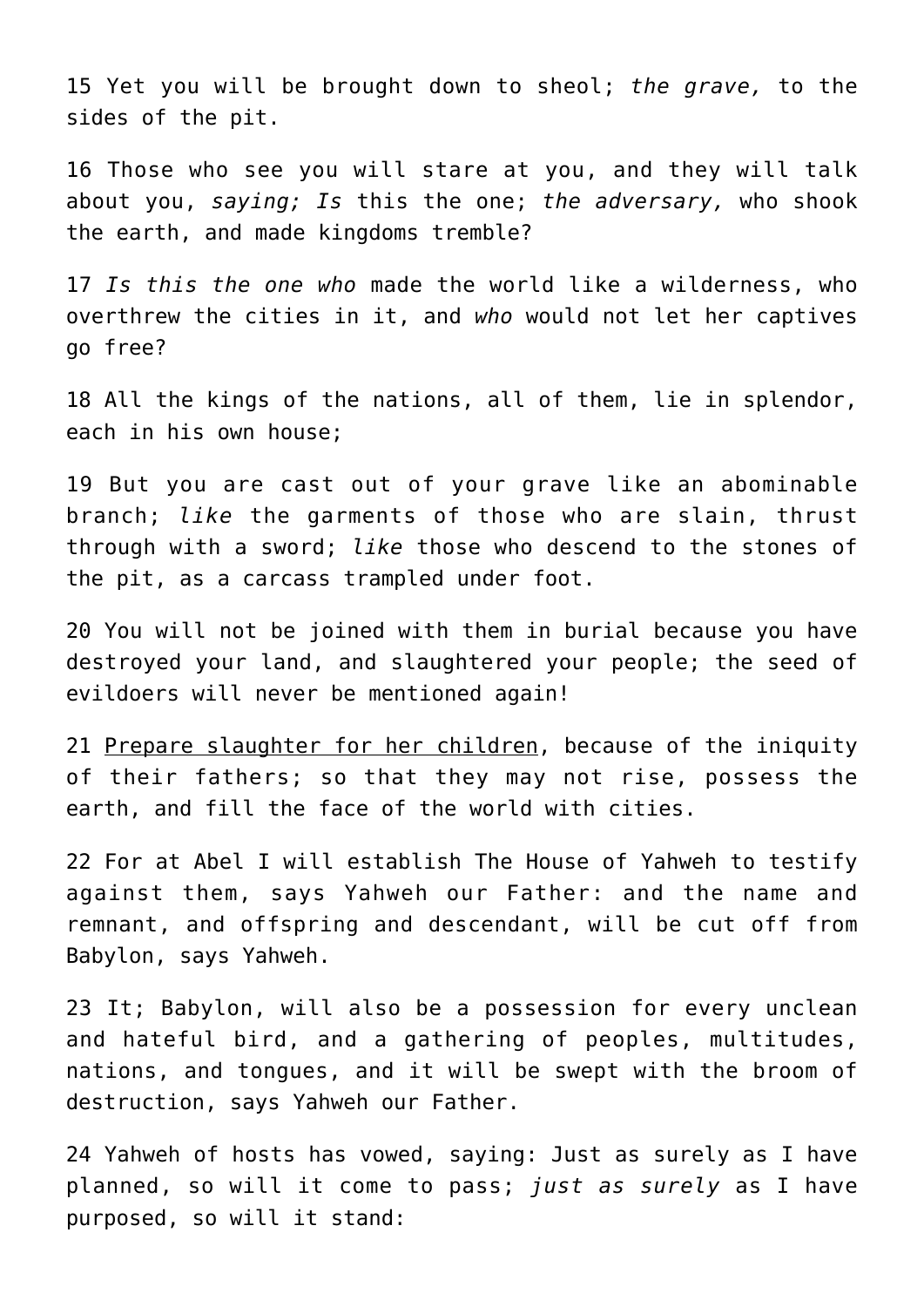25 That I will break the Assyrian in My land, and upon My mountains tread him under foot. Then his yoke will be removed from them, and his burden removed from their shoulders.

26 This is the purpose; *plan,* that is purposed upon the whole earth; this is the hand that is stretched out upon all the nations.

**Verse 26** shows the Judgment that is also shown in:

## **Revelation 17:1-6**

1 And there came one of the seven malakim who had the seven bowls, and talked with me, saying to me: Come, I will show you the sentence of the great whore that sits upon many waters,

2 With whom the kings of the earth have committed fornication; *practiced idolatry: god worship (the worship of elohim),* and the inhabitants of the earth have been made drunk with the wine of her fornication.

3 So he carried me away in the Spirit into the *midst of* god worshipers (worshipers of Elohim); and I saw a woman sitting on a scarlet colored beast, full of names of blasphemy, having seven heads and ten horns.

4 And the woman was arrayed in purple and scarlet color, and decked with gold, and precious stones, and pearls, having a golden cup in her hand full of abominations and filthiness of her fornication.

5 And upon her head *was* a name written: Mystery Babylon the great, the mother of the harlots and of the abominations of the earth.

6 And I saw the woman drunk with the blood of the Saints, and with the blood of the martyrs of Yahshua. And when I saw her, I wondered with great astonishment.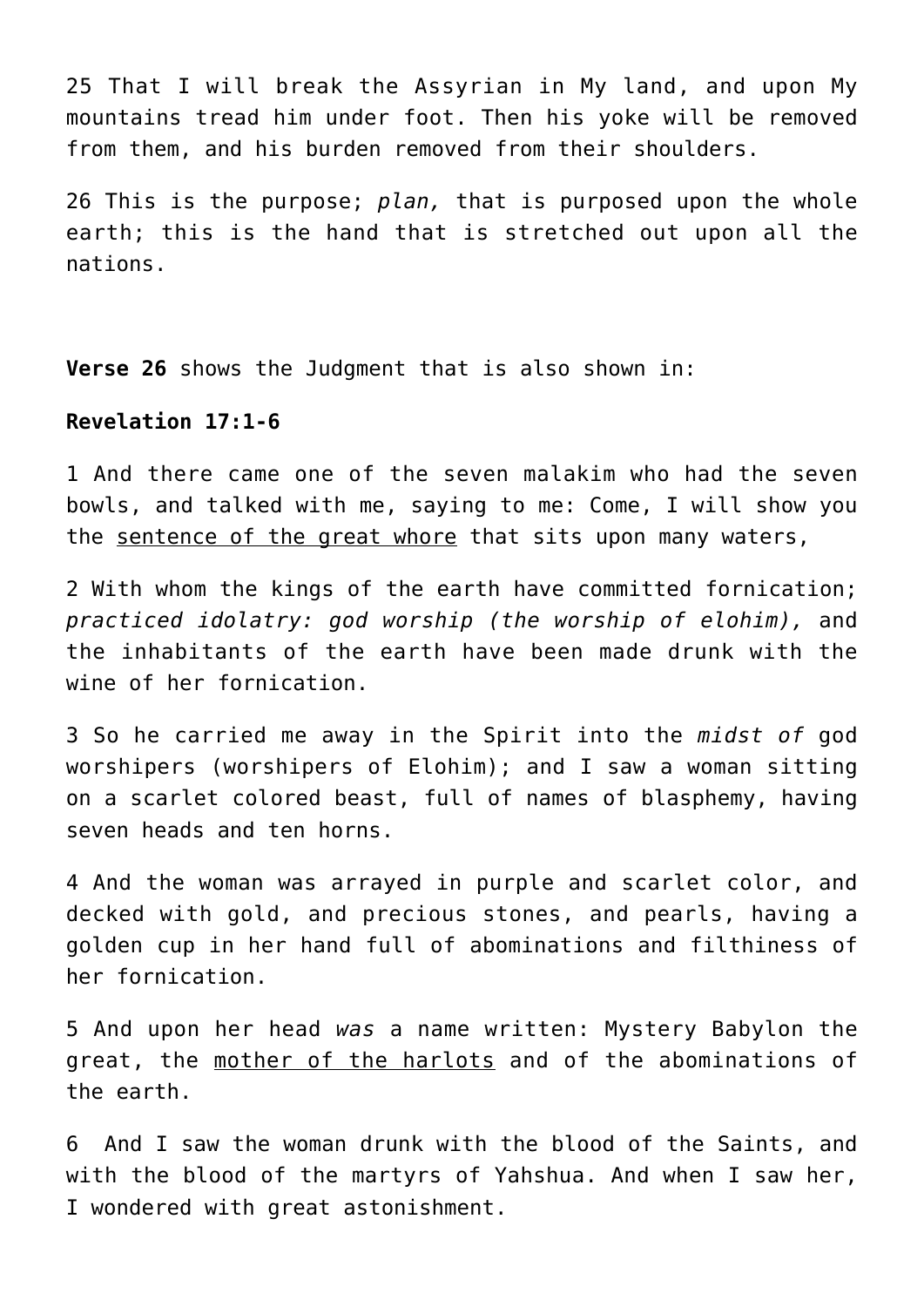Babylon was the start of the Nimrod system.

#### **Genesis 10:8-10**

8 Cush fathered Nimrod; he began to be a mighty one on the earth.

9 He was a tyrant who deceived, who turned against Yahweh; therefore it is said: Like Nimrod the tyrant who deceived, who turned against Yahweh.

10 And the beginning of his kingdom was Babel, Erech, Accad, and all of them in the land of Shinar; *that is, Babylon.*

If you had the "Yisrayl Hawkins Says" computer program, you could just enter the word **Nimrod** and find the shocking revelation of the Nimrod system.

The religious system called Nimrod is a religious system of tyrants (crusaders) with roving armies, later called the Roman army. Today, this religious system leads the kings of the earth. It has many armies and weapons of mass destruction in this present, prophesied generation.

The word **Nimrod** means *he/they rebel*. Notice in **Genesis 10:9**, they turned against Yahweh. The same is shown in:

#### **I Samuyl 8:4-8**

4 Then all the elders of Israyl gathered together and approached Samuyl when he was at Ramah,

5 Saying to him; You are old, and your sons do not walk in your ways. Appoint us a king to judge us; just like all the *other* nations.

6 But these things displeased Samuyl, *especially* when they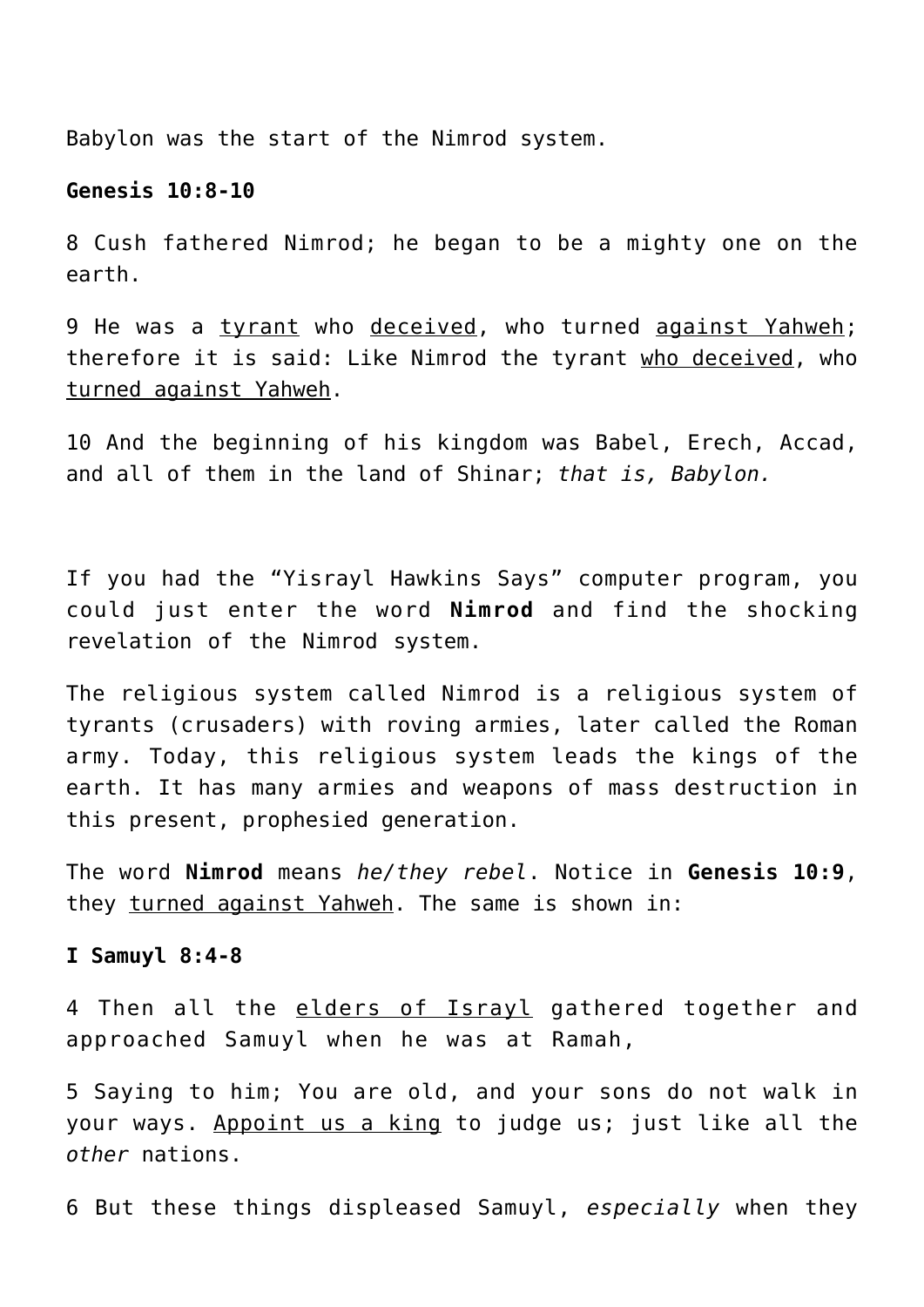said; Give us a king to judge us. Then Samuyl prayed to Yahweh.

7 Yahweh answered Samuyl, and said: Listen to all the words the people speak to you, for they have not rejected you; they have rejected Me, that I should not reign over them.

8 Just as they have done to Me from the day I brought them out of Egypt, to this very day, they are now doing to you-they are forsaking Me in order to serve God(s); *Elohim!*

Also in **Genesis 10:9**, we see they deceive. How does a religion deceive?

#### **I Yahchanan 3:4, 7-8, 10**

4 Whoever commits sin, transgresses also the Laws; for sin is the transgression of the Laws.

7 Little children, let no man deceive you; he who practices Righteousness is Righteous, just as He is Righteous.

8 He who commits sin is of the devil, for the devil has sinned from the beginning. For this purpose the Son of Yahweh was manifested; that He might destroy the works of the devil.

10 In this the Children of Yahweh and the children of the devil are manifest. Whoever does not practice Righteousness is not of Yahweh, and he does not love his neighbor!

They deceive by teaching and practicing the evil like the Gods, which is sin.

#### **I Yahchanan 3:4, 7-8, 10**

4 Whoever commits sin, transgresses also the Laws; for sin is the transgression of the Laws.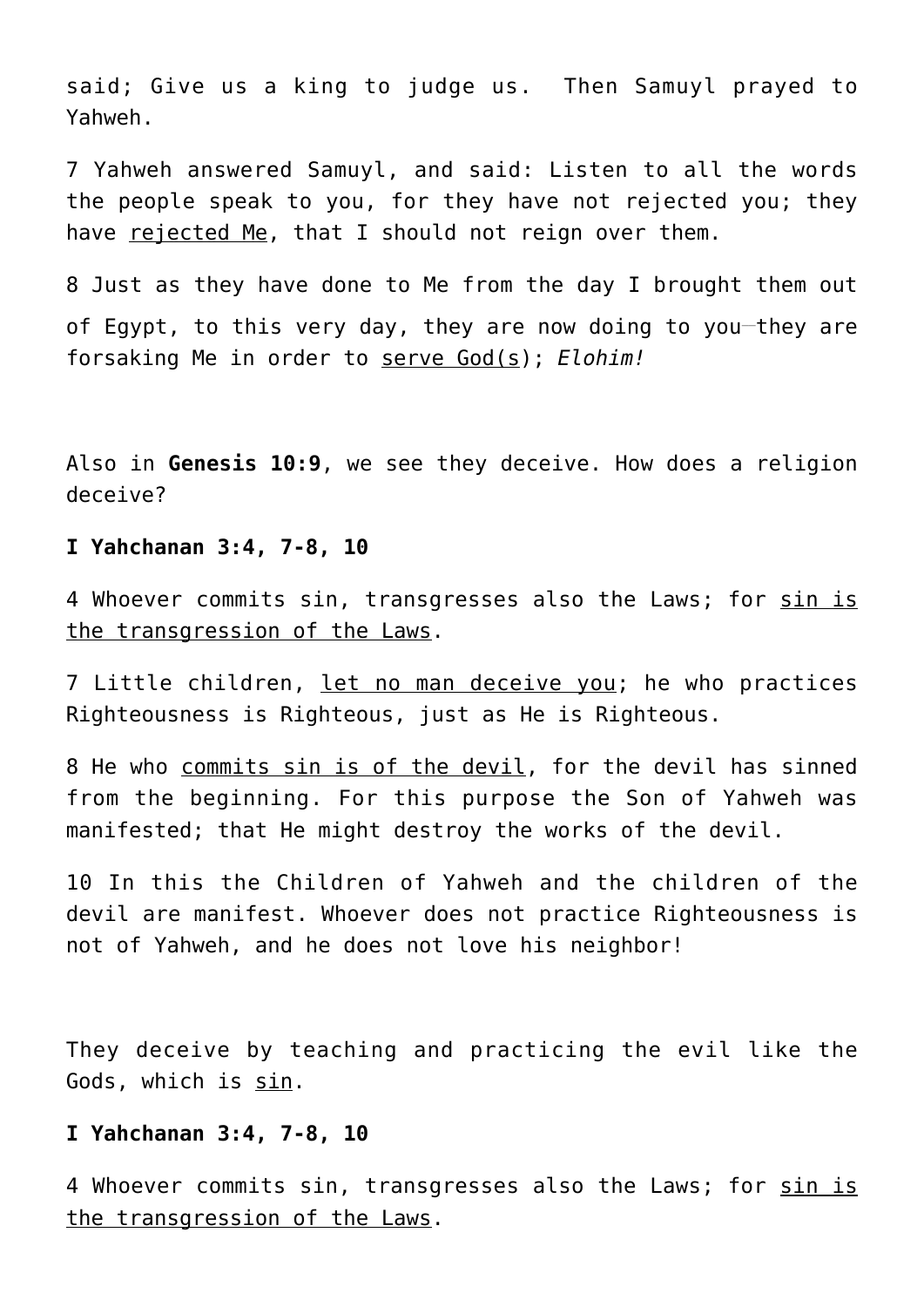7 Little children, let no man deceive you; he who practices Righteousness is Righteous, just as He is Righteous.

8 He who commits sin is of the devil, for the devil has sinned from the beginning. For this purpose the Son of Yahweh was manifested; that He might destroy the works of the devil.

10 In this the Children of Yahweh and the children of the devil are manifest. Whoever does not practice Righteousness is not of Yahweh, and he does not love his neighbor!

Sin is service to the evil like the Gods.

## **I Samuyl 8:7-8**

7 Yahweh answered Samuyl, and said: Listen to all the words the people speak to you, for they have not rejected you; they have rejected Me, that I should not reign over them.

8 Just as they have done to Me from the day I brought them out of Egypt, to this very day, they are now doing to you-they are forsaking Me in order to serve God(s); *elohim!*

## **Genesis 3:5**

For He knows that in the day you eat of it, your eyes will be opened, and you will be as Gods (elohim), knowing Righteousness and evil.

Notice, Satan and the Gods do not claim to have the power to give you Eternal Life or to answer your prayers in any way. Only Yahweh, the Creator of mankind, is shown to have the Power to create and to resurrect mankind. Remember that part of the job of the Two Witnesses is to inform the world that Yahweh, alone, can create.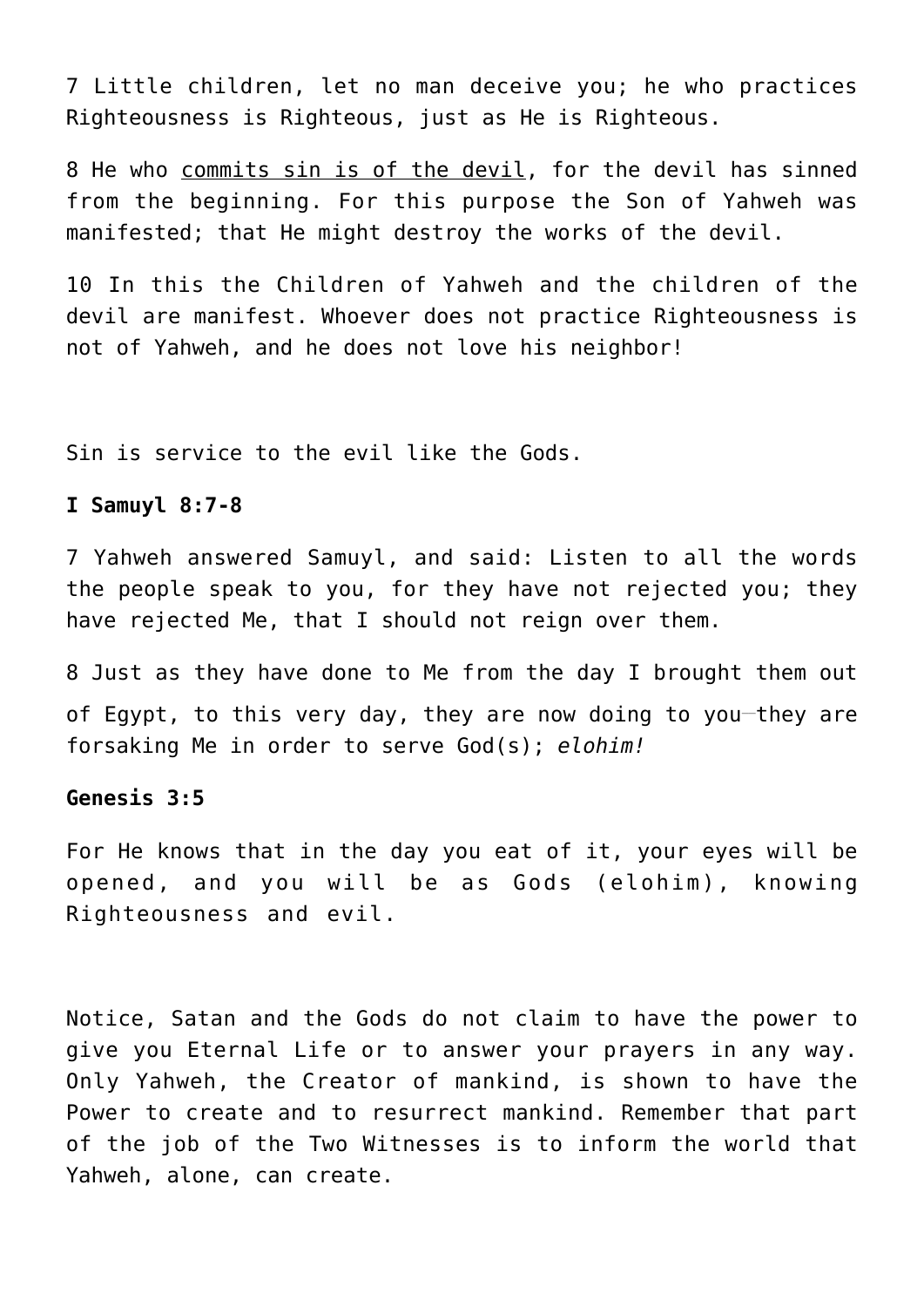**The Two Witnesses**

The Two Witnesses shown in **Revelation Chapter 11** are spoken of by the Prophets as being two brothers from the same womb who were very specially named by Yahweh, Himself.

**Isayah 44:1-8**

1 Yet now hear, 0 Yaagob My Servant, and Yisrayl whom I have chosen,

2 This is what Yahweh says, Who made you and formed you from the womb, (brothers) Who will help you: Do not be afraid, Yaaqob My Servant and Yeshurun; *Beloved Yisrayl,* whom I have appointed.

3 For I will pour water upon him who is thirsty, and floods upon the dry ground; I will pour out My Spirit upon your seed, and My blessing upon your offspring.

4 They will spring up among the grass, as willows by the water courses.

5 One will say; I belong to Yahweh, and the same will call himself with the name of Yaaqob. The other will subscribe with his hand, and write; I belong to Yahweh, and surname himself with the name of Yisrayl.

6 This is what Yahweh, the King of Israyl, and Redeemer, Yahweh our Father, says: I *am* the First, and I *am* the Last, and except for Me *there is* no source of power!

7 And Who, as I, will foretell, and set it in order for Me, since I appointed the ancient people? And the things which are coming, and will come, let them foretell them.

8 Do not fear, nor be afraid. Have I not told you from that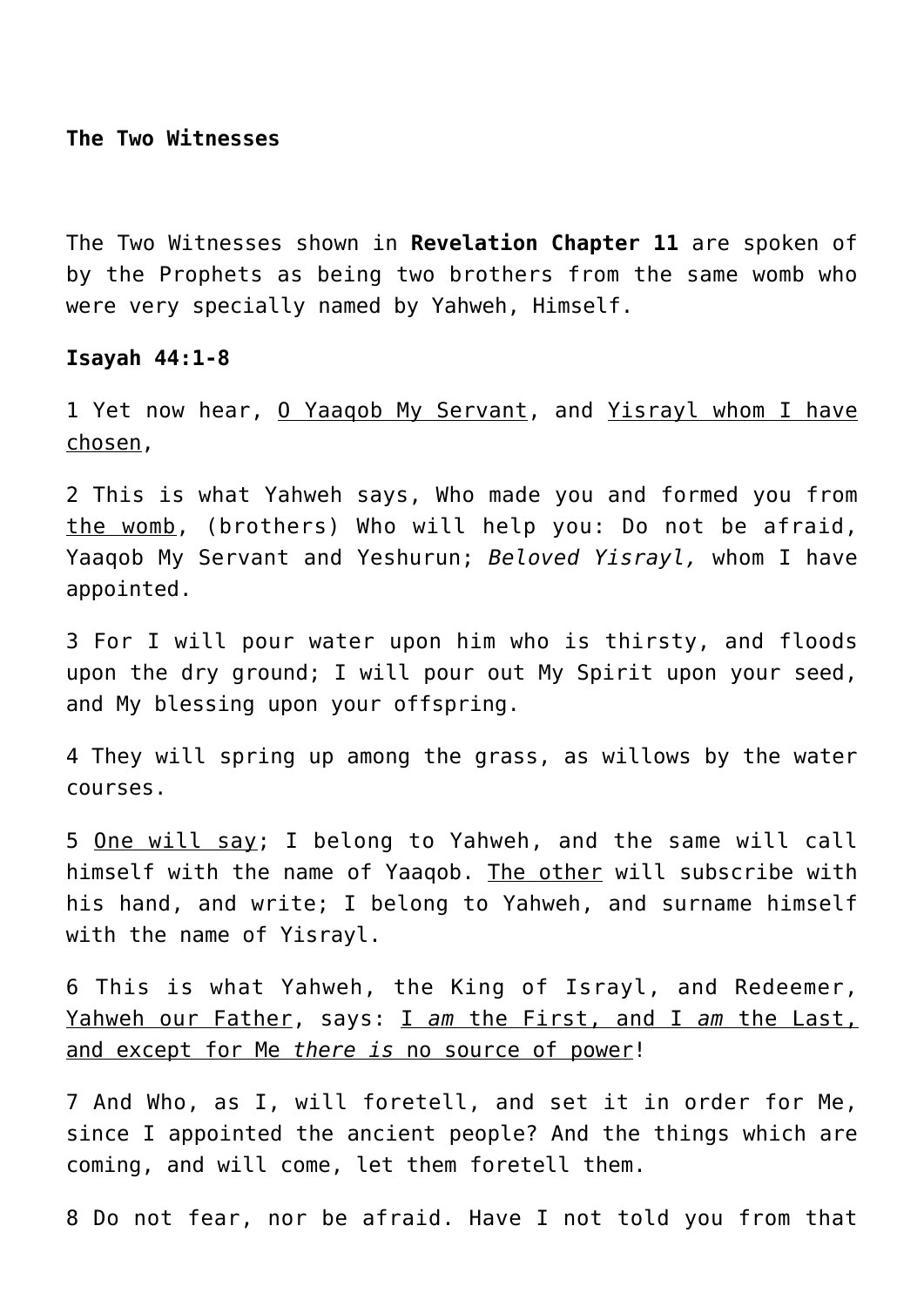time, and have declared; You *are* My Witnesses! Is there a source of power except Me? Truly, *there is* no *other* Rock; I know not *one.*

In **verse 8**, Yahweh says, "you are My Witnesses". In the last part of **verse 8** the question is asked, "Is there a source of power except Me"? Now read the Message of the Kingdom of Yahweh by the Two Witnesses.

### **Isayah 45:4-7**

4 For Yaaqob My servant's sake, and Yisrayl My chosen; and I call you by your name (Yaaqob); and I surname you (Yisrayl), though you did not recognize that it was Me.

5 I *am* Yahweh, and there is no other apart from Me. There is no God (Elohim). I will strengthen you *with this knowledge,* though you did not recognize that it was Me—

6 So that they may know from the rising of the sun to the place of its setting that *there is* none besides Me. I *am* Yahweh, and there is no other!

7 Light and darkness were created because you were created to learn *these things;* peace and destruction were created because you were created to learn *these things.* Behold! It has come to pass *that* all these *things* were done.

You need to get those verses in your mind well. Then read what is to take place in the generation when these Two Witnesses bring Yahweh's Message to the whole world from one location.

## **Mattithyah 24:14**

And this joyous Message of the Kingdom of Yahweh shall be preached in all the world *from* The House of Yahweh *at* Abel by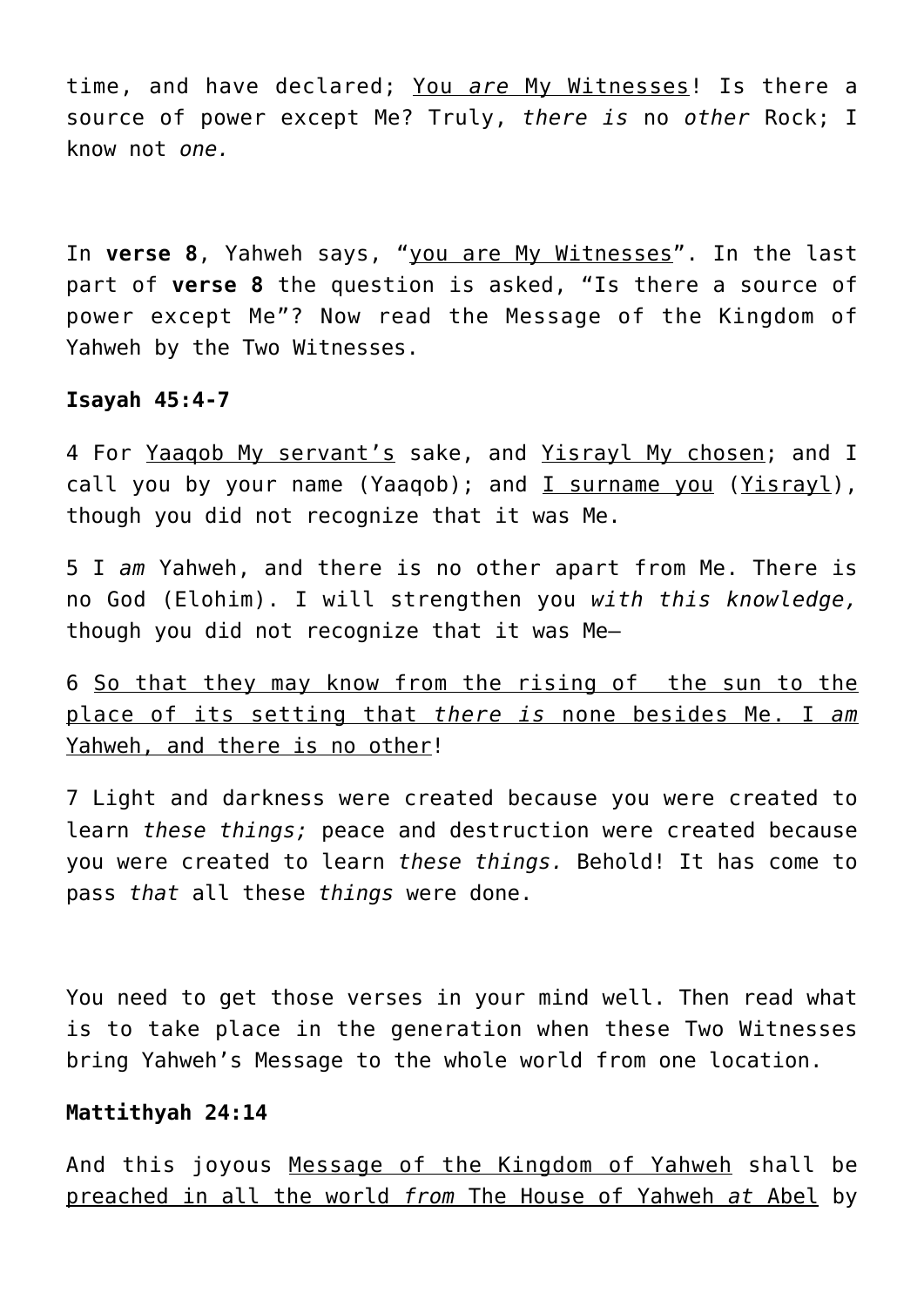the Witness Yisrayl; for Yahweh will be with him. *He will preach this Message* to all nations; and then The End will come.

**Isayah 45:6** states that the Two Witnesses, Yaaqob and Yisrayl, will inform the world that there is no other power, creator, or anyone else who can give you Righteousness or Eternal Life, except Yahweh. **Verse 7**—I, Yahweh, have created Perfect Righteousness. Notice more of the Witnesses' teachings.

#### **Isayah 45:12-25**

12 I have made the earth, and created man upon it. I, *even* My Hands, have stretched out the heavens, and all their host I have commanded.

13 I have raised him up in Righteousness, and I will direct all his ways. He will rebuild My city and let My captives go free, not for price nor reward: says Yahweh our Father.

14 This is what Yahweh says: The labor of Egypt, and merchandise of Ethiopia and of the Sabeans, men of stature, will come over to you, and they will be yours. They will come after you; in chains they will come over, and they will fall down to you, and they will make supplication to you, *saying;* Surely Yahweh is in you, and *there is* none else, *there is* no other source of power!

15 Truly You *are* a Father Who hides Yourself, O Father of Israyl, the Savior.

16 They will be ashamed, and also confounded; all of them. They will go into confusion together—*those who are* makers of Gods (elohim)!

17 *But* Israyl will be saved by Yahweh with an Everlasting Salvation; you will not be ashamed nor confounded *to the* world without end.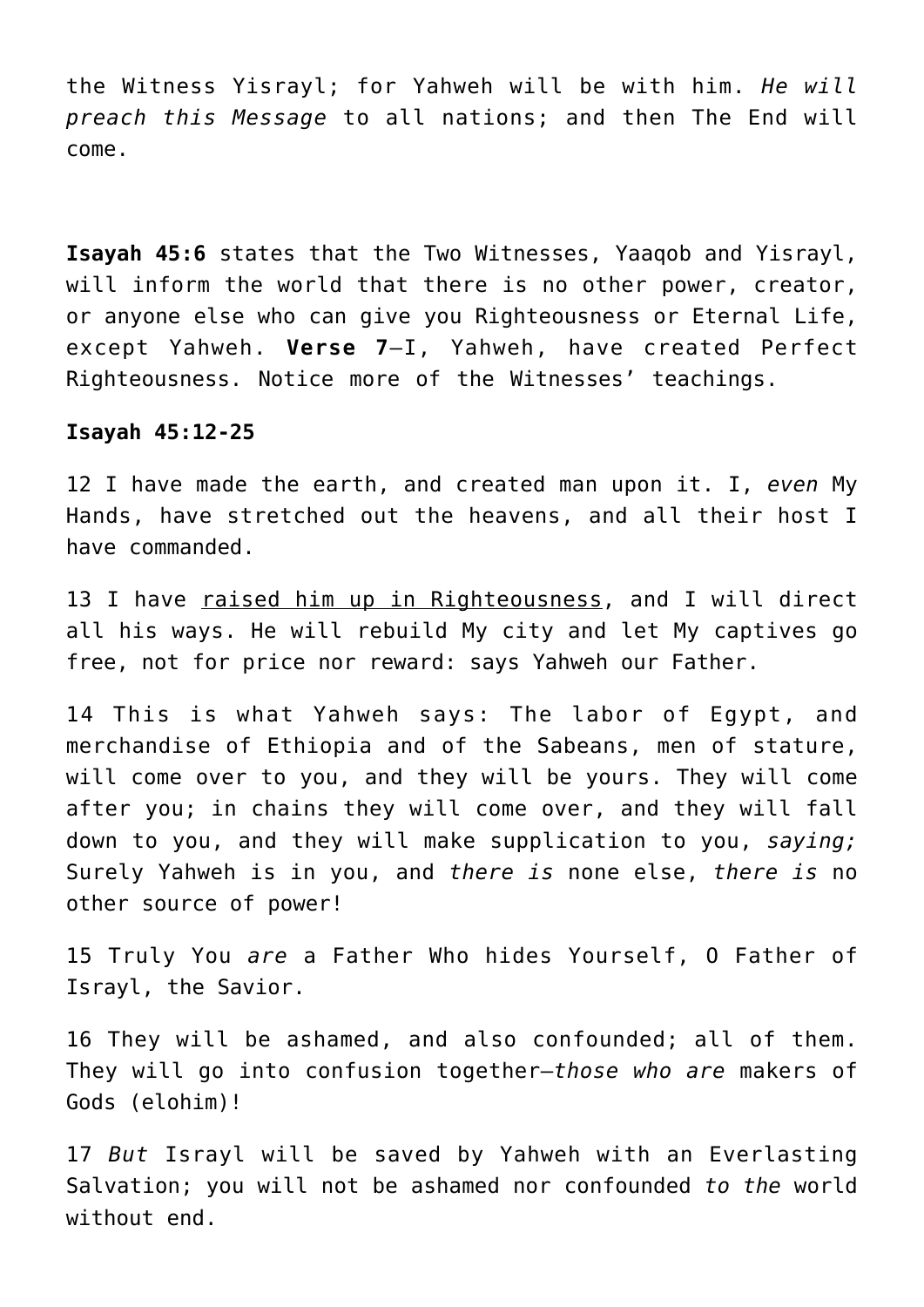18 For this is what Yahweh, Who created the heavens, Who is *the* Father, Who formed the earth and made it, Who has established it, Who did not create it in vain, Who formed it to be inhabited, says: I *am* Yahweh, and *there is* no other source of power!

19 I have not spoken in secret, in a dark place of the earth; I did not say to the seed of Yaaqob: Seek Me in vain. I, Yahweh, speak Righteousness! I openly speak things that are right!

20 Gather yourselves together and come; draw near together, you *who have* escaped from the nations. They have no knowledge, who set up the wood of their graven images, and pray to a God (El) *which* cannot save.

21 Speak out, bring *your proofs* near; yes, let them take counsel together. Who has declared this from ancient time? *Who* has foretold it from that time? *Have* not I, Yahweh? And *there is* no source of power except Me, a just Father and a Savior; *there is* none but Me.

22 Look to Me, and be saved, all the ends of the earth; for I *am* Yahweh, and *there is* no other source of power.

23 I have vowed by Myself, the word is gone out of My Mouth in Righteousness, and will not return that to Me every knee will bow, every tongue will vow an oath,

24 Saying; Surely in Yahweh is Righteousness and Strength! To Him will *men* come; and all who are incensed; *angry,* against Him will be ashamed.

25 In Yahweh will all the seed of Yisrayl be justified, and will glory.

Seed of Yisrayl **(verse 25**)? The Yisrayl spoken of in this verse is the same Yisrayl spoken of in **Isayah 45:4** and **Isayah**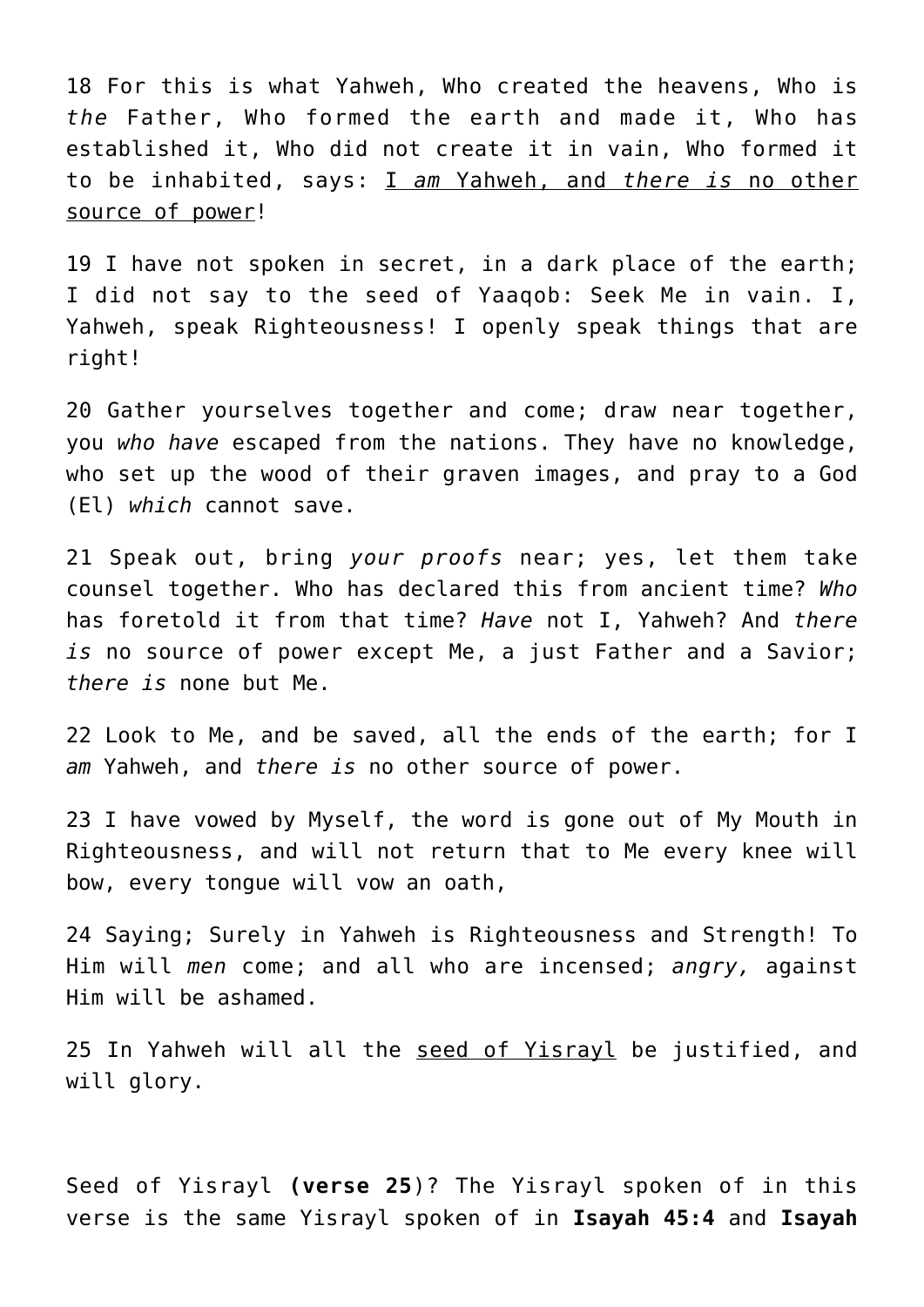**44:2**. The seed of the Witness Yisrayl is shown in:

#### **Isayah 44:3**

For I will pour water upon him who is thirsty, and floods upon the dry ground; I will pour out My Spirit upon your seed, and My blessing upon your offspring.

The seed of the Witness Yisrayl are those converted by his teachings. Those, Yahweh will cause to spring up.

### **Isayah 44:4**

They will spring up among the grass, as willows by the water courses.

This means they will grow in the Righteousness of Yahweh.

#### **Nuclear Wars**

The world is getting ready to engage in and grow in nuclear wars. This is evil like the Gods of war. This is shown in:

#### **Mattithyah 24:7**

For nation will rise against nation, and kingdom against kingdom, and there will be famines, and pestilences; *disease epidemics,* and earthquakes; *environmental disasters,* in place after place:

**Verse 7** says the nations are angry. Compare that with Cain.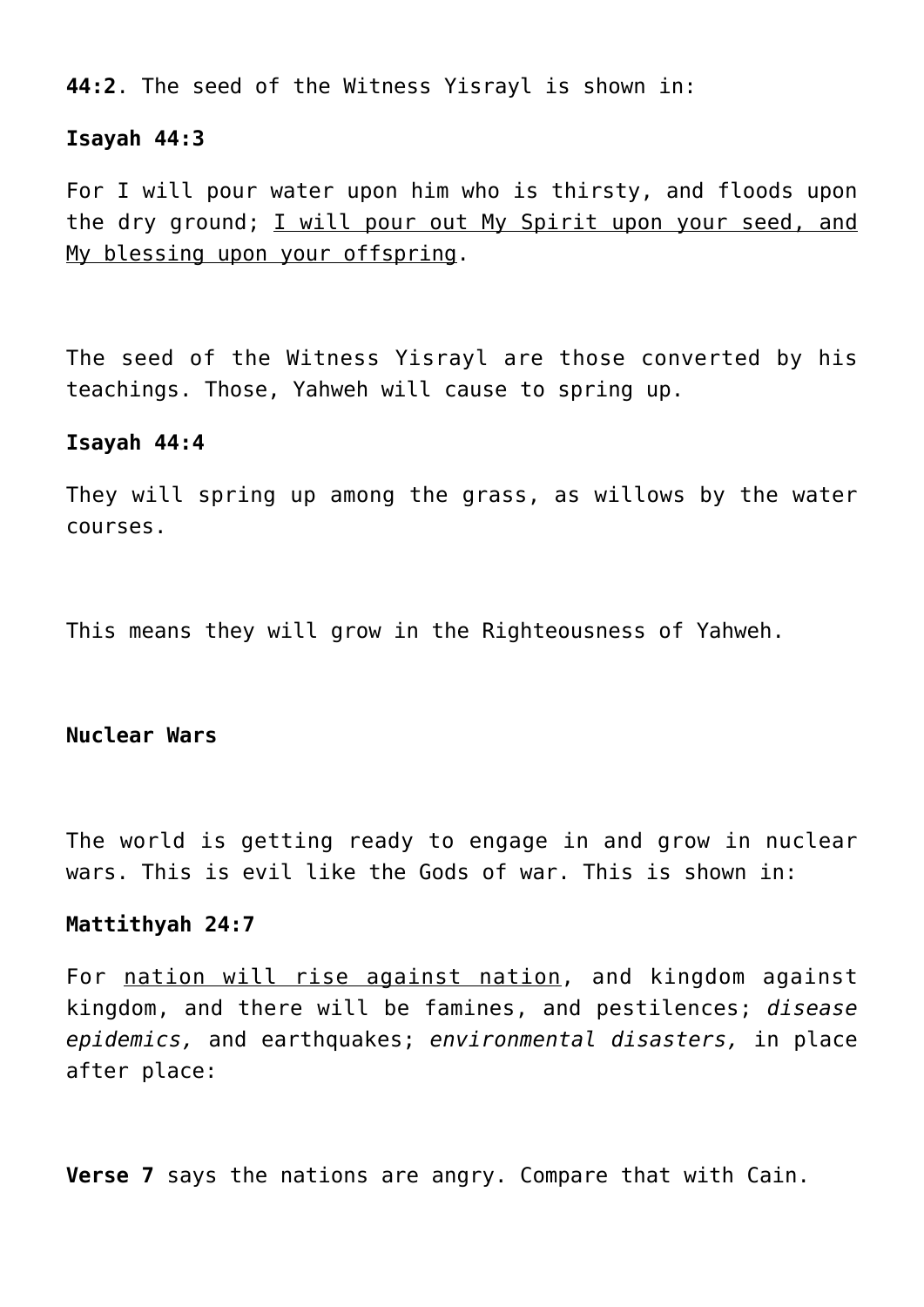## **Genesis 4:6—**

So Yahweh said to Cain: Why are you angry? Why are you downcast?

So, in **Mattithyah 24:7** it shows the nations, like Cain, are angry. This is the time of the Two Witnesses.

## **Revelation 11:1-4—**

1 And there was given me a reed like a measuring rod. And the Malak stood, saying: Rise, and measure the Temple of Yahweh, and the altar, and its confines;

2 But the court which is outside the temple leave out, and measure it not; for it is given to the Gentiles. And the holy city they will tread under foot three and one-half years.

3 And I will give to My Two Witnesses to perform their Prophetic offices, and they will foretell events about the one thousand two hundred and sixty days, those cast about with darkness.

4 These are, as it were, the two Olive Trees, and, as it were, the Two Lamps *of the Seven Lamp Lampstand,* ministering for the Father in the earth.

Now, compare with **verse 18** of the same chapter.

#### **Revelation 11:18—**

And the nations were angry…

In this same time period, notice:

**Mattithyah 24:14—**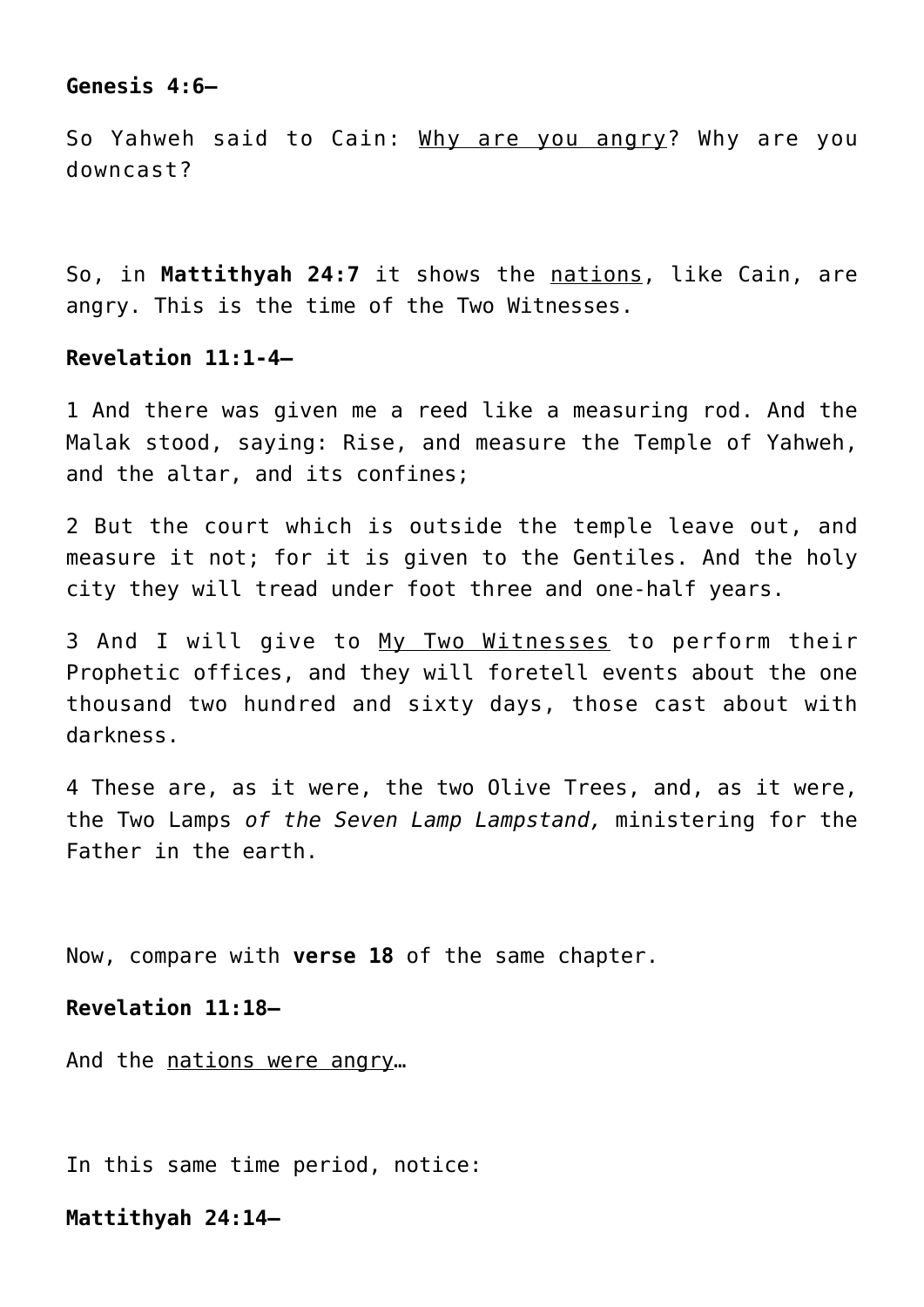And this joyous Message of the Kingdom of Yahweh shall be preached in all the world *from* The House of Yahweh *at* Abel by the Witness Yisrayl; for Yahweh will be with him. *He will preach this Message* to all nations; and then The End will come.

And the same time period:

## **Mattithyah 24:12—**

And because iniquity will abound, the love of the many will grow cold.

## **Mattithyah 24:21-22, 29, 33-34**

21 For then will be Great Tribulation, such as has not come to pass since the beginning of the world to this time—no, nor ever will be.

22 And unless those days were shortened, there would no flesh be saved; but for the Elect's sake, those days will be shortened.

29 Immediately, *but* after the *Great* Tribulation of those days will the sun be darkened, and the moon will not give her light, and the stars will fall from heaven, and the powers of the heavens will be shaken.

33 In the same way, when you see all these things, know that *His coming and The End of the Ages* are near, at the very door.

34 Truly I say to you: That generation will not pass *away,* until all these things are fulfilled.

### **Yahweh Is Calling**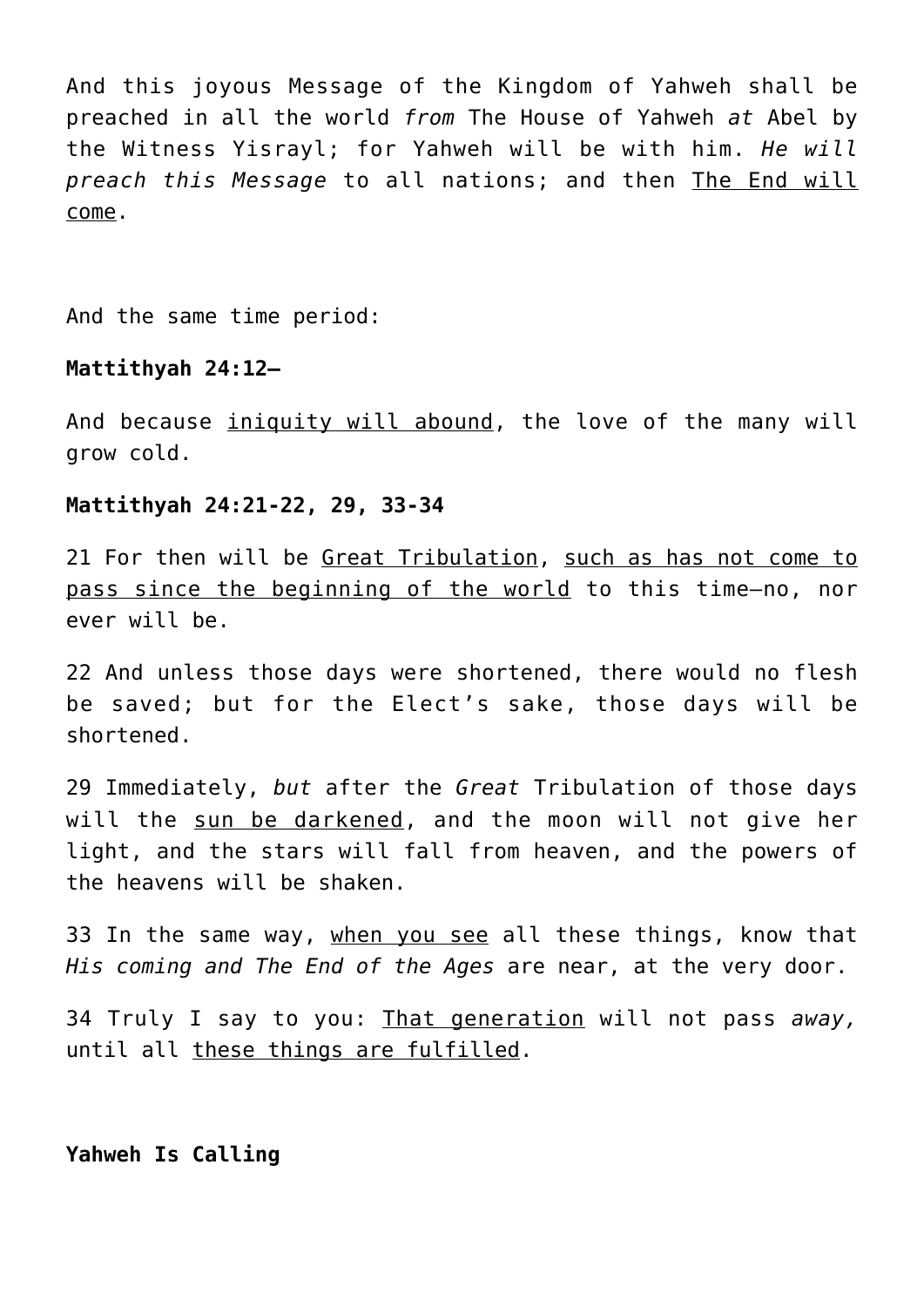Through the Work of Yahweh's Two Witnesses, you will see the following in this present, prophesied generation.

## **Mattithyah 24:14, 33-34**

14 And this joyous Message of the Kingdom of Yahweh shall be preached in all the world *from* The House of Yahweh *at* Abel by the Witness Yisrayl; for Yahweh will be with him. *He will preach this Message* to all nations; and then The End will come.

33 In the same way, when you see all these things, know that *His coming and The End of the Ages* are near, at the very door.

34 Truly I say to you: That generation will not pass *away,* until all these things are fulfilled.

#### **Yeremyah 23:3-5**

3 But I will gather the remnant of My Flock out of all countries where they have been driven, and bring them back to their folds; homes, and they will be fruitful and increase.

4 And I will set up shepherds over them who will feed them; and they will fear no more, nor be dismayed, neither will they be lacking, says Yahweh.

5 Behold, the days come, says Yahweh: that I will raise up a Beloved, Righteous Branch, and the Messenger whom I have sent to be My Messenger thus shall succeed, and will execute judgment and justice in the earth.

A Righteous Branch (**verse 5**)?

## **Revelation 11:1-4**

1 And there was given me a reed like a measuring rod. And the Malak stood, saying: Rise, and measure the Temple of Yahweh, and the altar, and its confines;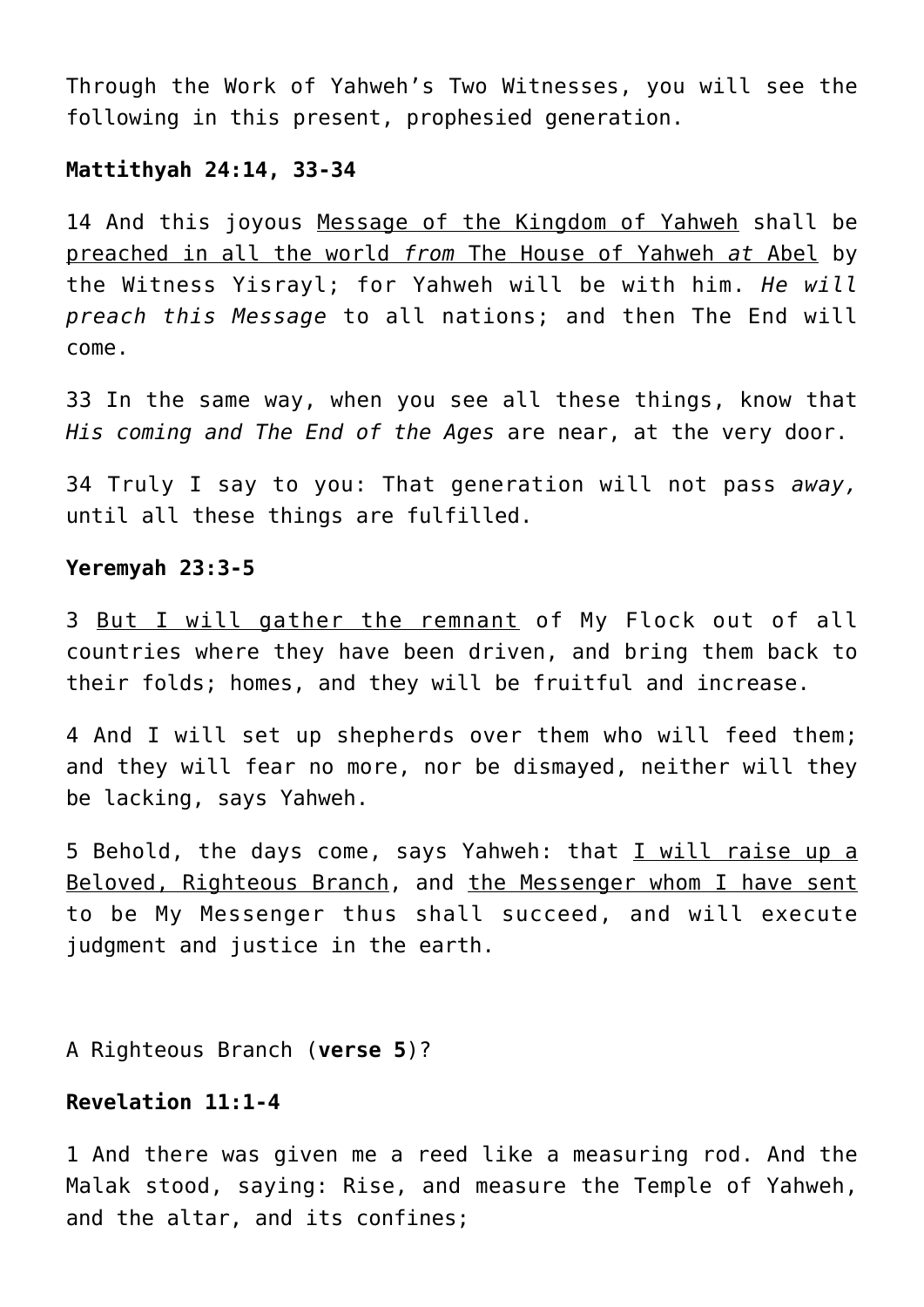2 But the court which is outside the temple leave out, and measure it not; for it is given to the Gentiles. And the holy city they will tread under foot three and one-half years.

3 And I will give to My Two Witnesses to perform their Prophetic offices, and they will foretell events about the one thousand two hundred and sixty days, those cast about with darkness.

4 These are, as it were, the two Olive Trees, and, as it were, the Two Lamps *of the Seven Lamp Lampstand,* ministering for the Father in the earth.

The Two Witnesses are shown to be the Two Olive Trees and Two Lamps on the Seven Lamp Lampstand. The Seven Lamps represent the prophesied Seven Works of Yahweh. What are the Two Olive Trees? The answer is given here a little and there a little.

#### **Isayah 28:10**

For precept *must be* upon precept; precept upon precept; line upon line; line upon line; here a little *and* there a little.

Zecharyah, the Prophet of Yahweh, was inspired to take this Message to the rebellious fathers of the present Roman Catholic Church. His Prophecy was written, under inspiration of Yahweh, between 520-587 BCE. He prophesied of Yahshua, Who is now High Priest over The House of Yahweh and the Two Witnesses, also referred to as the Two Olive Trees and the Two Lamps of the Seven Lamp Lampstand, which represents the seven prophesied Works of Yahweh. Zecharyah shows the Two Witnesses, whom Yahweh inspired to establish The House of Yahweh in this generation, taking the Message of the Kingdom of Yahweh to all nations, and then The End will come.

**Mattithyah 24:14**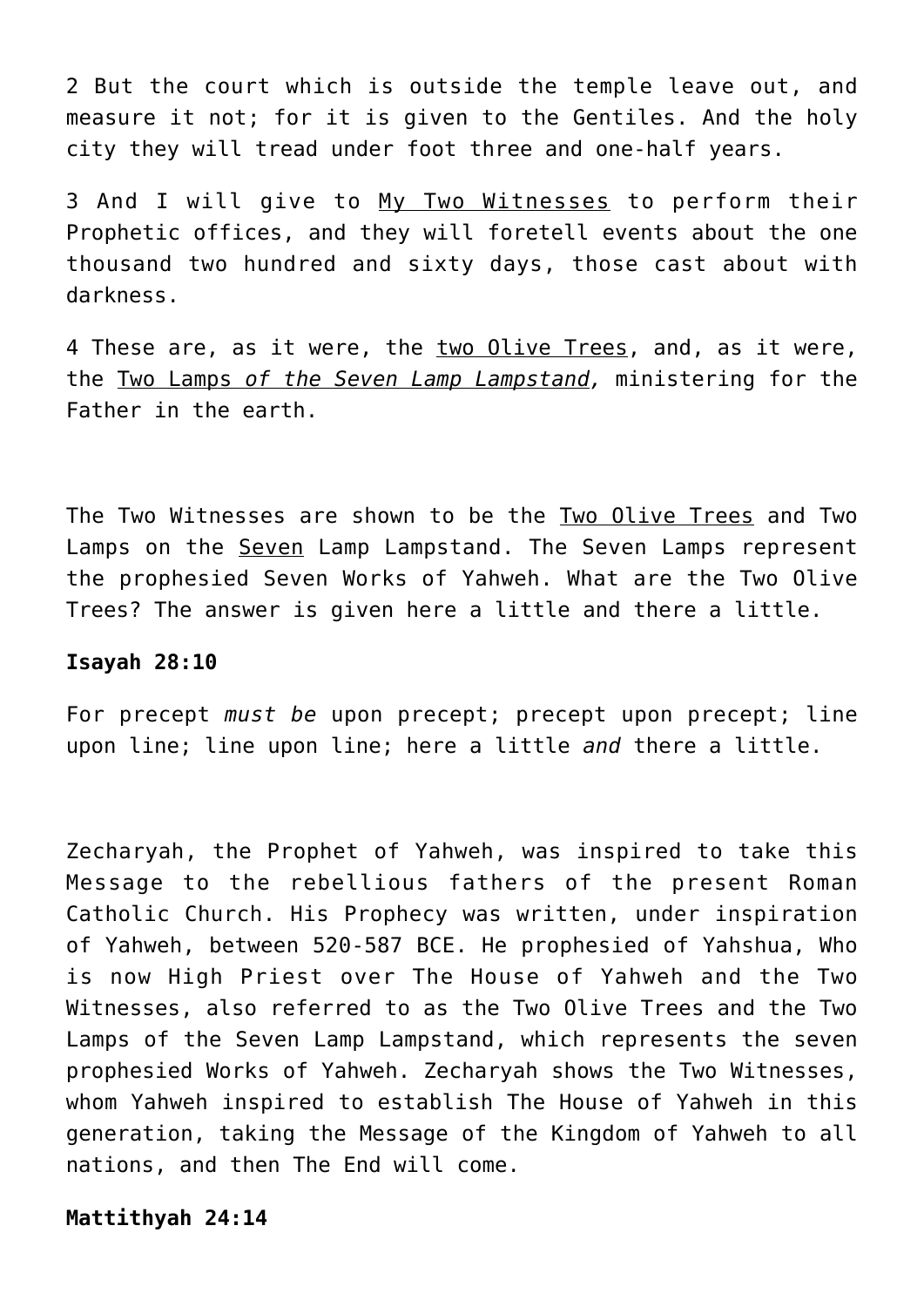And this joyous Message of the Kingdom of Yahweh shall be preached in all the world *from* The House of Yahweh *at* Abel by the Witness Yisrayl; for Yahweh will be with him. *He will preach this Message* to all nations; and then The End will come.

If you have the "Yisrayl Hawkins Says" program, you can type in the Two Witnesses to get a clear understanding of **Zecharyah Chapters 4-6**. It's a fascinating Prophecy, giving details of Yahweh's Last Days' Work, with Yahshua as High Priest over The House of Yahweh. The gates of hell will have no power over this Work. Yahweh will not allow this Work to be destroyed, as Satan destroyed Abel and all those who asked at Abel for 6000 years. The One prophesied to qualify to hold the Authority of the Scepter of Righteousness is now building the Last Days' prophesied House of Yahweh.

## **Hebrews 10:21, 16**

21 And *having* a High Priest over The House of Yahweh:

16 This is the Covenant that I will renew with them after those days, says Yahweh: I will put My Laws into their hearts, and in their minds I will write them;

## **Genesis 49:8-10**

8 Yahdah, your brothers will praise you; your hand will be on the neck of your enemies; your father's sons will bow down to you.

9 You are a lion's cub, O Yahdah; you return from the prey, my son. Like a lion, he crouches and lies down; like the lion's breed, who dares to rouse him?

10 The Scepter will not depart Yahdah, nor a ruling staff; Lawgiver, from between his feet, until He comes to Whom tribute belongs, and the obedience of the nations is His.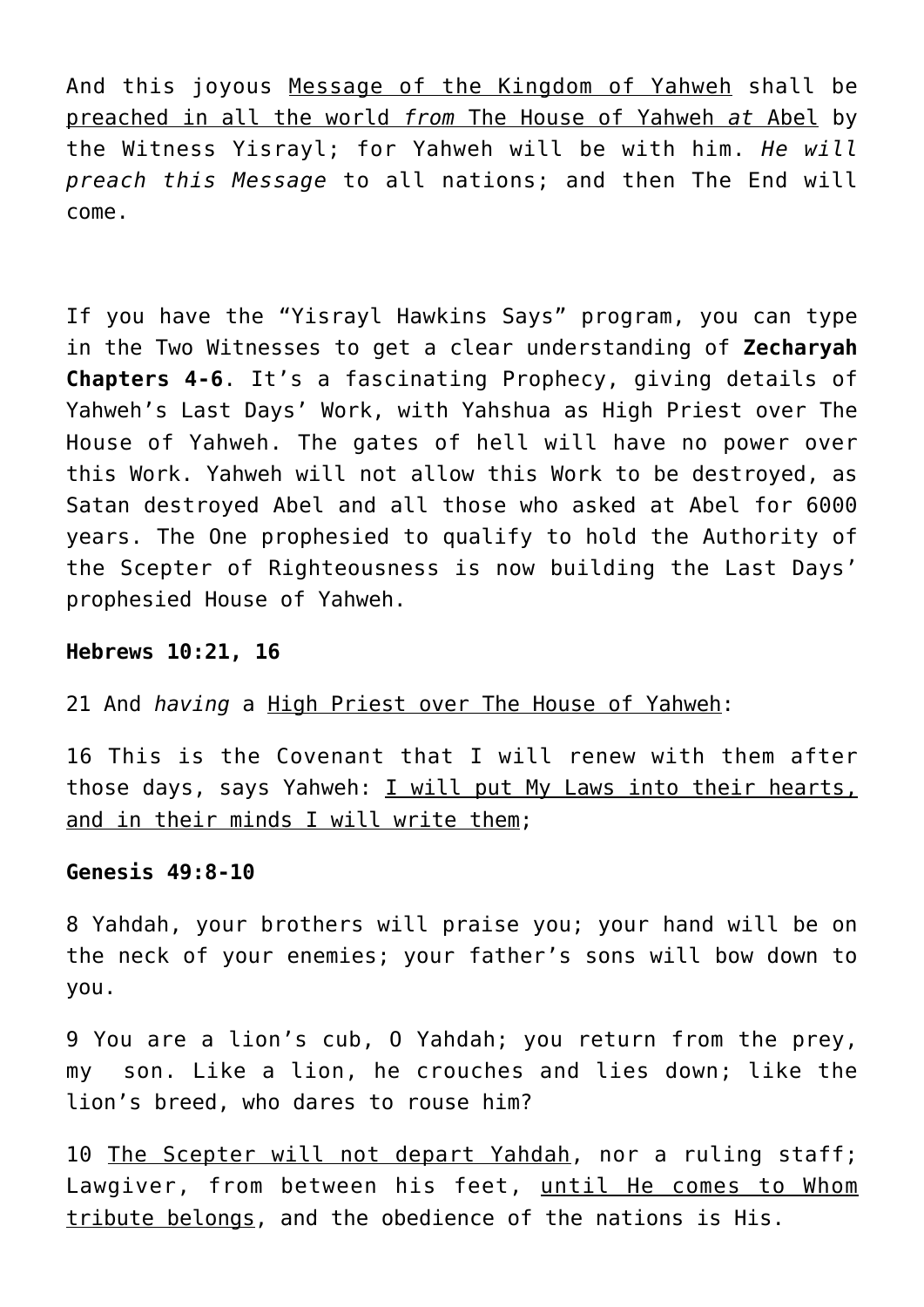Who was that prophesied?

## **Hebrews 1:1-4, 8—**

1 Yahweh, Who at various times and in different ways spoke in times past to our fathers through the Prophets,

2 Has in these Last Days spoken to us through *His* Son, Whom He has appointed heir of all things, for Whom He also made the world;

3 Who, being the reflection of the Perfection of Yahweh, (How?) and the representation of Yahweh's plan, by upholding all things concerning that which was spoken by Yahweh through the Laws and the Prophets, when He had purged sins, sat down on the Right Hand of Yahweh on high,

4 Becoming so much better than the malakim, He has by inheritance obtained a more excellent Name than they.

8 But to the Son *He says:* The Throne of Your Father is forever and ever; a Scepter of Righteousness is the Scepter of Your Kingdom.

Notice carefully.

#### **Hebrews 1:9—**

You have loved Righteousness and hated iniquity; therefore Yahweh Your Father has anointed You with the oil of gladness more than Your companions; *fellow heirs.*

That's how Yahshua inherited the Scepter of Righteousness. He loved Righteousness and hated iniquity.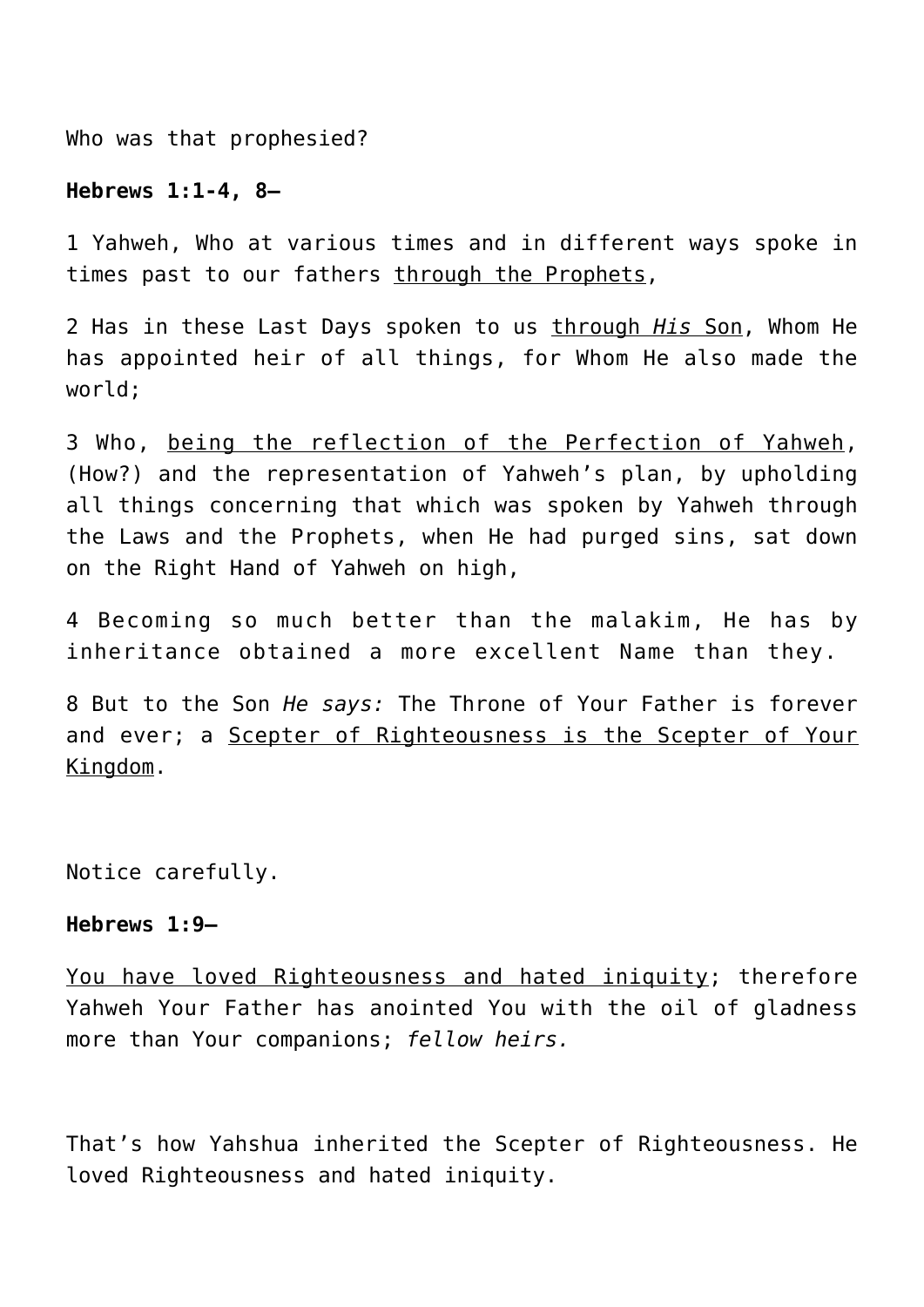## **Hebrews 1:13—**

13 But to which of the malakim has He ever said: Sit at My right hand, until I make Your enemies Your footstool?

## **Mattithyah 16:18**

And I also say to you who are Kepha: That upon this Rock, YAHWEH UNITY; I will build this house; *family: The House of Yahweh,* and the gates of sheol (hell) will not prevail against it.

Compare.

#### **Hebrews 10:21, 16—**

21 And *having* a High Priest over The House of Yahweh:

16 This is the Covenant that I will renew with them after those days, says Yahweh: I will put My Laws into their hearts, and in their minds I will write them;

Did you notice what Yahshua is teaching The House of Yahweh in these Last Days? Notice again.

### **Hebrews 1:2—**

Has in these Last Days spoken to us through His Son…

What is He teaching? **Hebrews 10:16**, the Laws of Righteousness. Saying in:

# **Revelation 22:12-14—**

12 And behold, I come quickly, and My Reward *is* with Me, to give every man according as his work will be.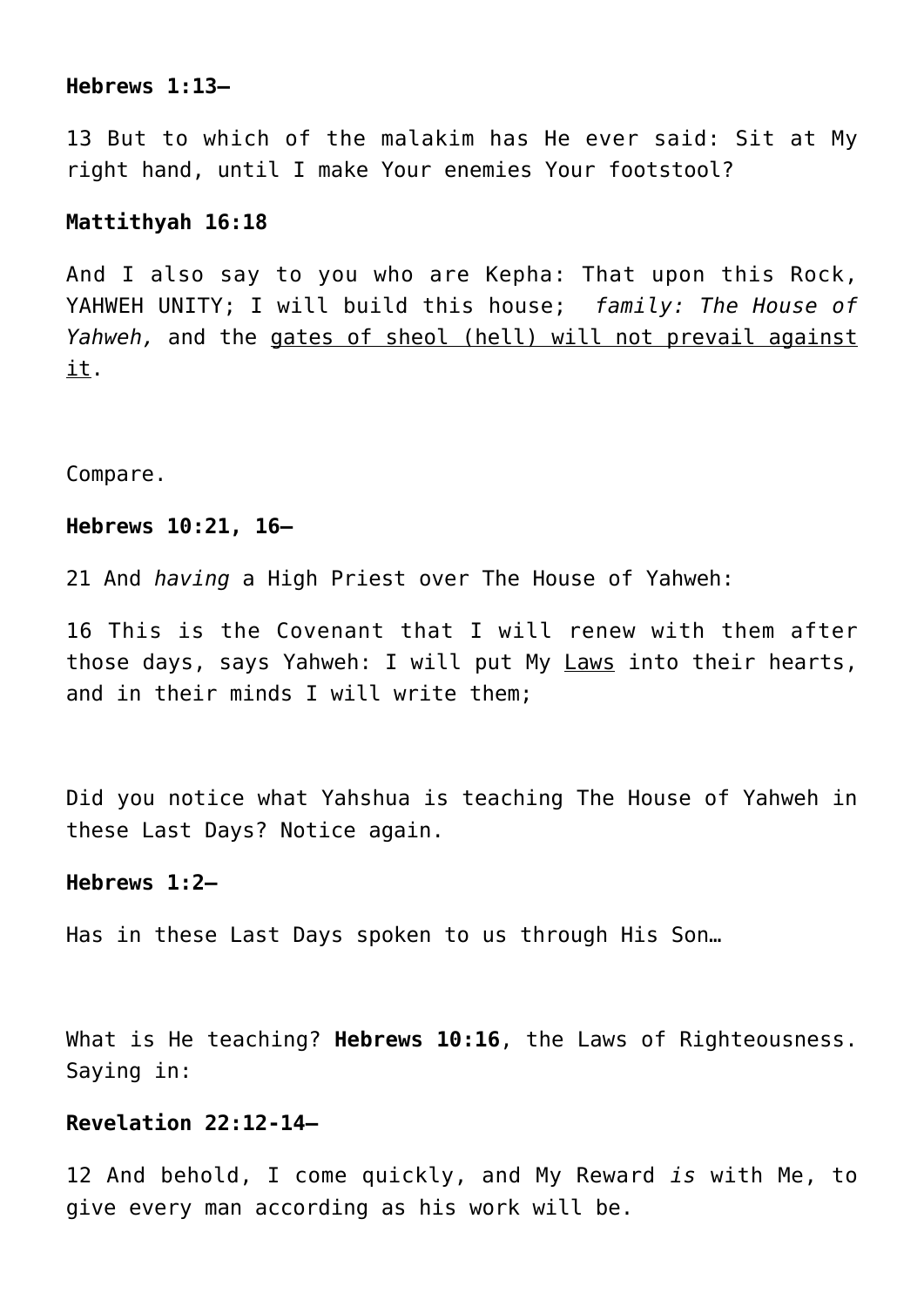13 I am the First and the Last, the Beginning and the End.

14 Blessed *are* those who keep His Laws, that they may have right to the Tree of Life, and may enter in through the gates into the City.

Satan has been making war against Yahweh's Plan since the beginning, starting with the killing of Abel, Yahweh's first Righteous Priest.

### **I Yahchanan 3:12**

Not as Cain, *who* was of that wicked one, and murdered his brother. And why did he murder his brother? Because his works were evil, and his brother's *were* Righteous.

Did you notice? Cain became evil and murdered his brother. He was evil like the Gods. He wasn't Righteous like Yahweh and Abel. He was evil like the Gods. Compare:

## **Genesis 3:5**

For He knows that in the day you eat of it, your eyes will be opened, and you will be as Gods (elohim), knowing Righteousness and evil.

Did you see it? Evil like the Gods. Yahweh allowed the Righteous to be killed, but this Seventh and Last Work will resurrect them and they will have ruling Authority forever.

### **Genesis 1:26**

Then Yahweh said: I will make man in My Image, according to My Likeness; they will have Authority over the fish of the sea, over the birds of the air, over the cattle, and over all the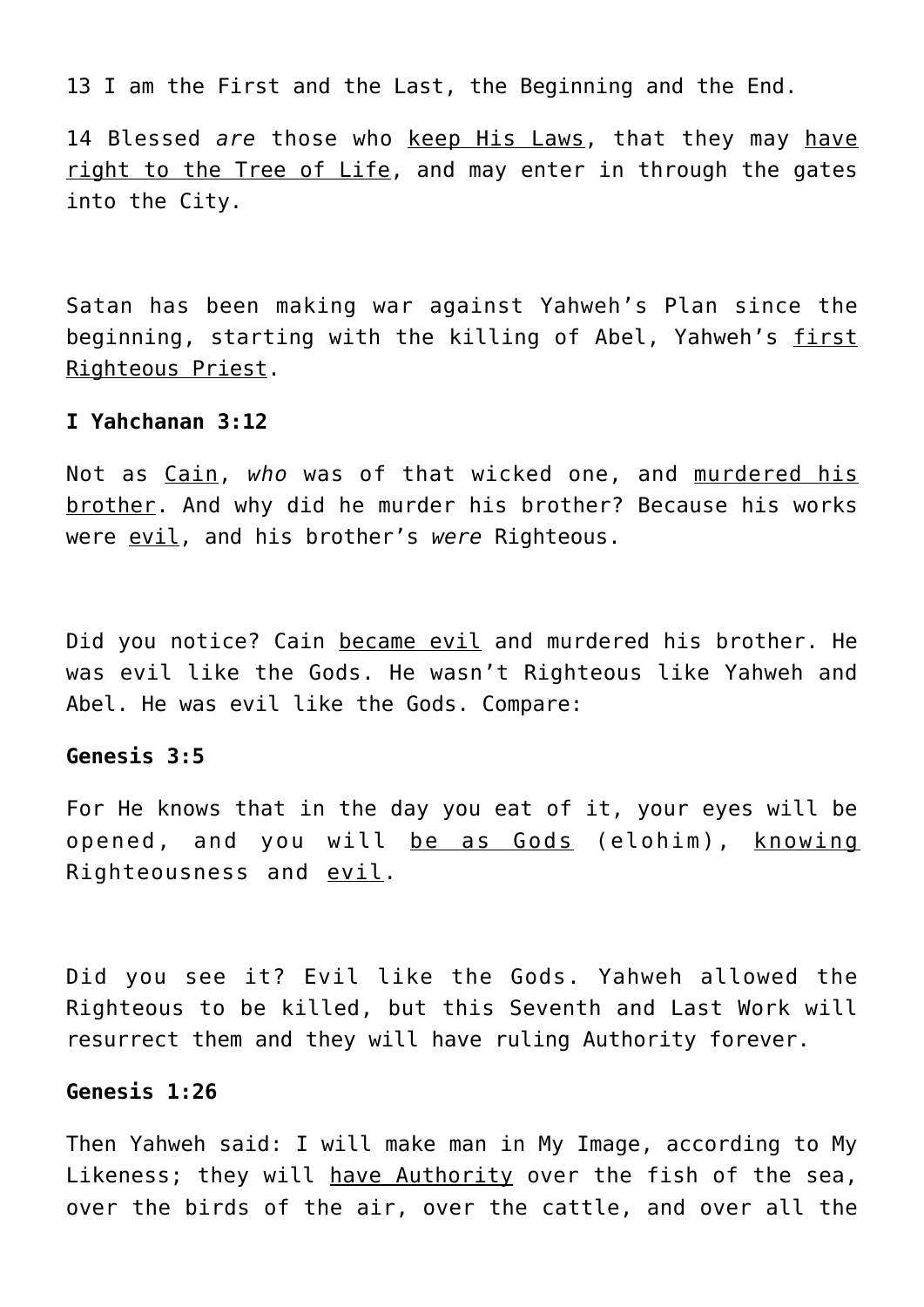earth and over every creeping thing that creeps upon the earth.

### **Genesis 4:6-8**

6 So Yahweh said to Cain: Why are you angry? Why are you downcast?

7 If you do Righteousness, will you not be acceptable? And if you do not do Righteousness, sin *is* crouching at your door. The desire to sin is with you, but you must overcome it!

8 Now Cain talked with Abel his brother; and it came to pass, when they were spread abroad, that Cain rose against Abel his brother and killed him.

### **Daniyl 7:21-27**

21 I beheld, and the same horn made war with the Saints, and prevailed against them;

22 Until the Ancient of Days came, and judgment was given to the Saints of Yahweh; and the time came that the Saints possessed the kingdoms.

23 This is what he said; The fourth beast will be the fourth kingdom upon earth, which will be different from all *other* kingdoms, and will devour the whole earth, and will tread it down, and break it in pieces.

24 And the ten horns out of this kingdom *are* ten kings *that* will arise; and another will rise after them; and he will be different from the first *ones,* and he will subdue three kings.

25 And he will speak *great* words against Yahweh, and will wear out; *mentally attack to cause to fall away,* the Saints of Yahweh, and think to change times; *Yahweh's Feast Days,* and Laws; and they will be given into his hand until a time, and times, and the dividing of time.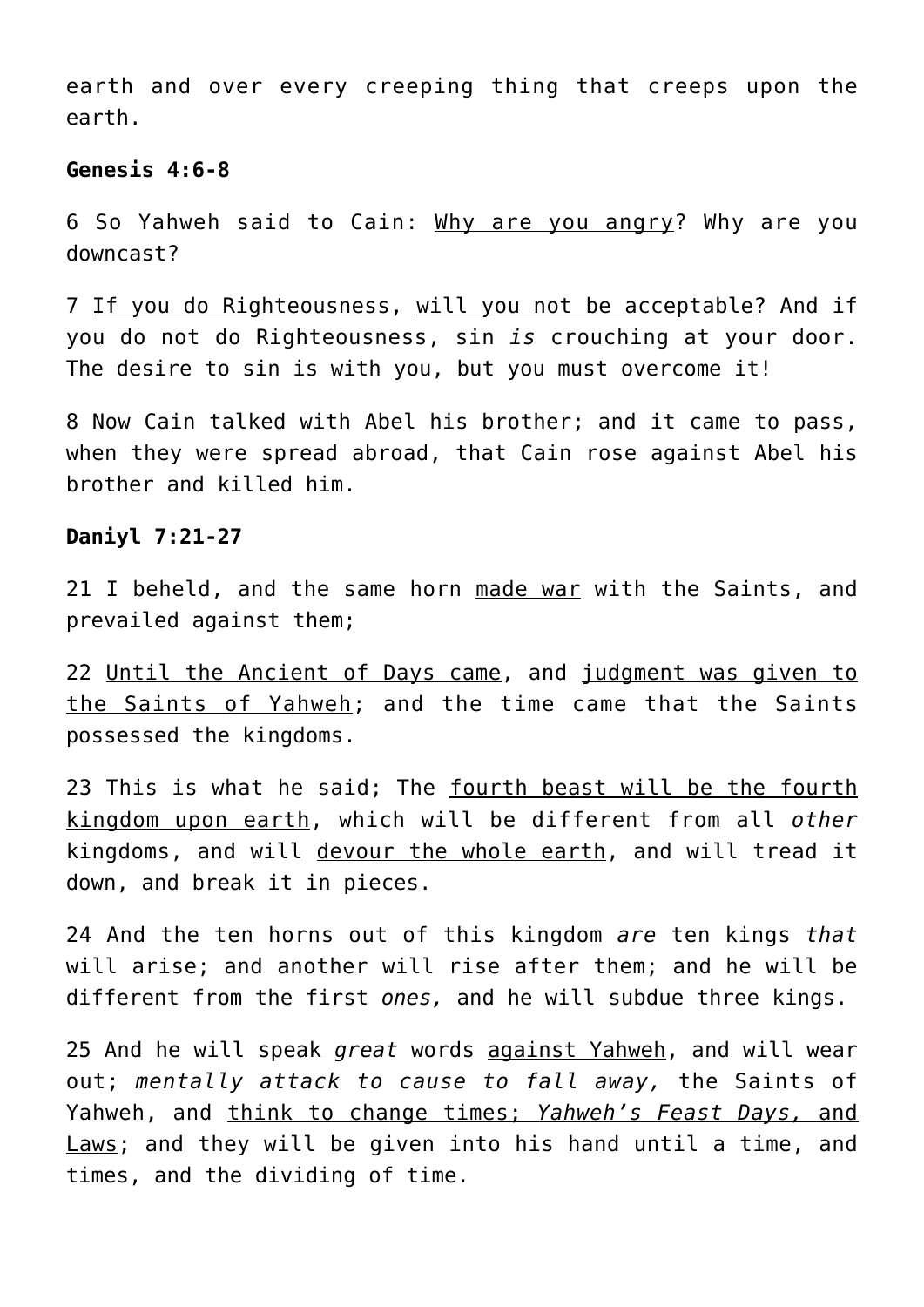26 But the judgment will sit, and they will take away his government, to consume and to destroy *it* completely.

27 Then the kingdoms and governments, and the greatness of the kingdoms under the whole heaven, will be given to the people of the Saints of Yahweh, Whose Kingdom *is* an Everlasting Kingdom, and all governments will serve and obey Him.

The fourth beast is the 'holy' Roman Empire.

### **Acts 7:51-54**

51 You stiffnecked; *stubborn,* and uncircumcised in heart and ears! You do always resist Spirit Holy! *Just* as your fathers did, so you *do also!*

52 Which of the Prophets have not your fathers persecuted? And they have slain those who foretold the coming of the Just One; of Whom you now have become the betrayers and murderers**—**

53 *You,* who have received the Laws as they were ordained *and* delivered by Malakim, have not kept *them!*

54 When they heard these things, they were cut to the heart, and they gritted their teeth with rage.

**Daniyl 7:26-27** show that Satan's time is about up. **Revelation 20** shows that she will be stopped from deceiving the world for 1000 years.

# **Revelation 12:9**

And the great dragon was cast out, that old serpent, called the devil, and Satan, who deceives the whole world. She was cast out into the earth, and her angels were cast out with her.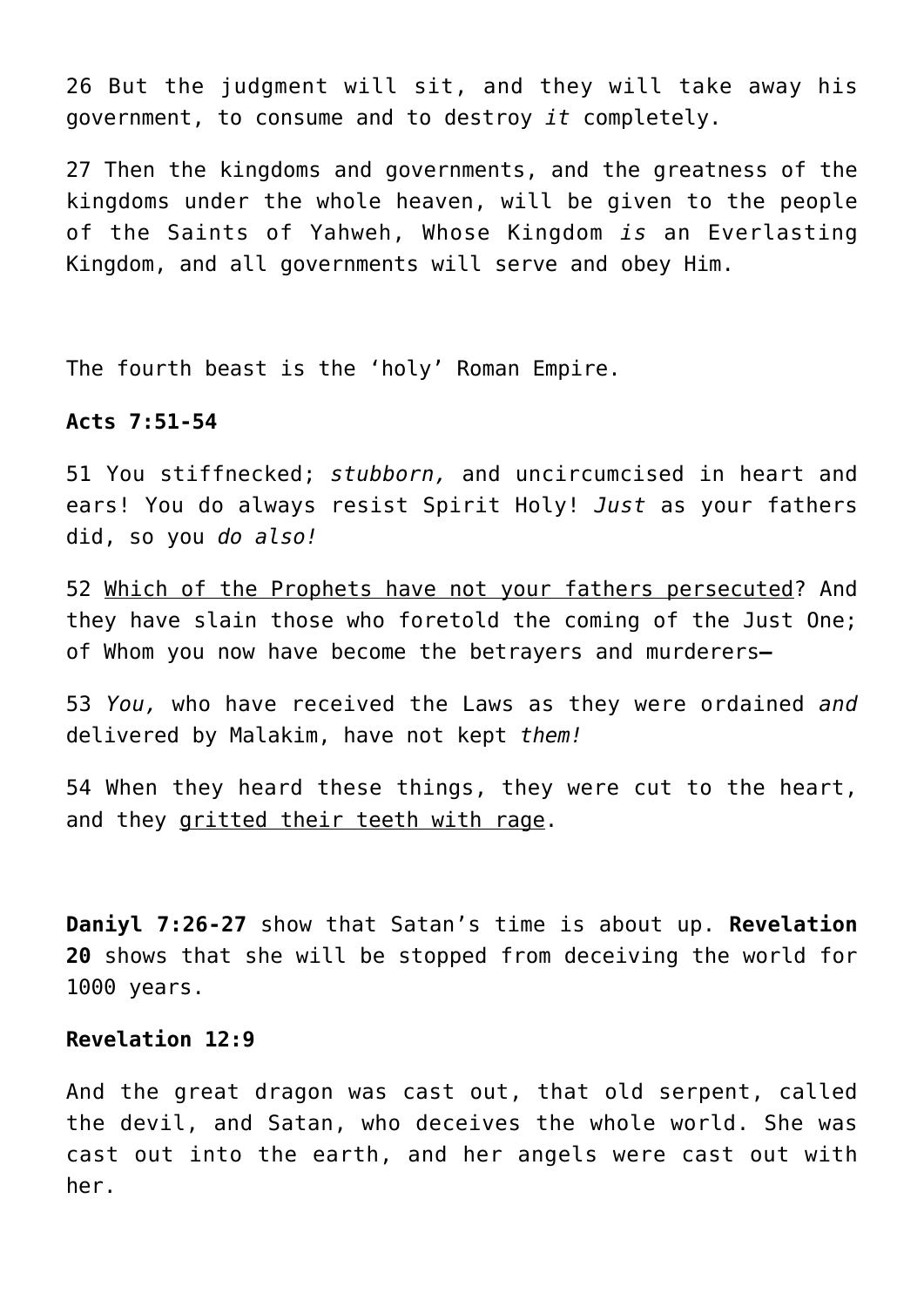# **Revelation 20:1-6**

1 And I saw a malak come down from heaven, having the key of the bottomless pit and a great chain in his hand.

2 And he laid hold on the dragon, that old serpent, who is the Devil, and Satan, and bound her a thousand years—

3 And cast her into the bottomless pit, and shut her up, and set a seal upon her, that she should deceive the nations no more, until the thousand years should be finished; and after that she must be loosed a little season.

4 And I saw Thrones, and they sat upon them, and judgment was given unto them. And *I saw* the souls of those who were beheaded for their witness of Yahshua and for the Word of Yahweh; *the Laws and the Prophets,* and who had not worshiped the beast, nor his likeness, neither had received *his* mark in their foreheads nor upon their hands; and they lived and reigned with the Messiah a thousand years—

5 But the rest of the dead did not live again until the thousand years were finished. This *is* the first resurrection—

6 Blessed and Holy *is* he who has part in the first resurrection; on such the second death has no power, but they will be Priests of Yahweh and of the Messiah, and will reign with Him a thousand years.

# **The Many Preachers of Satan**

Satan has many preachers deceiving the world, teaching that Yahweh's Laws were done away with, having been nailed to a cross. So now you can sin like the Gods and you'll still receive Eternal Life. All of these are lies and deception to those who desire deception. You are told by Yahweh's Prophets,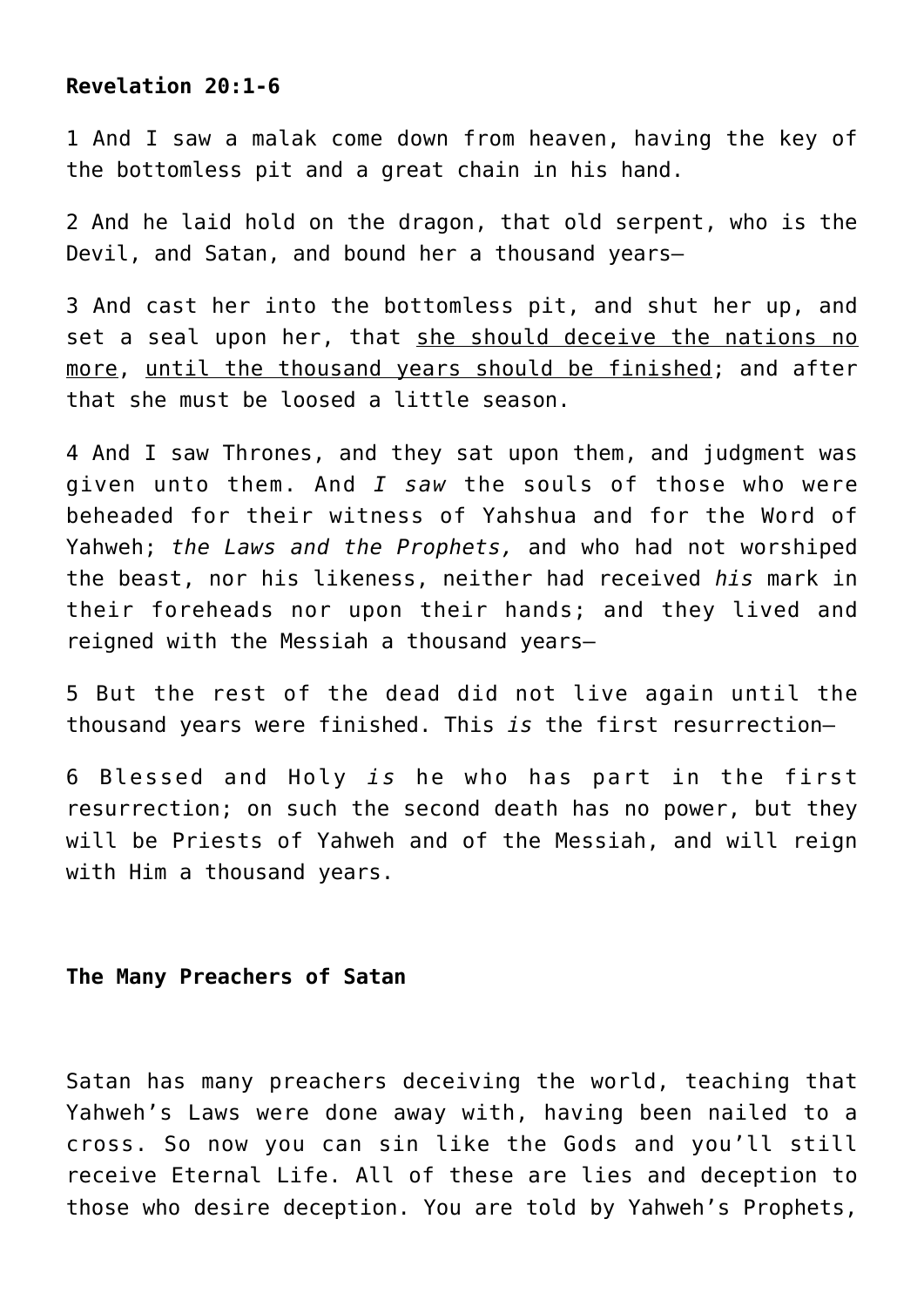Apostles and the Savior to let no man deceive you. This means it's you who makes the choice.

# **I Yahchanan 3:4, 7-8, 10**

4 Whoever commits sin, transgresses also the Laws; for sin is the transgression of the Laws.

7 Little children, let no man deceive you; he who practices Righteousness is Righteous, just as He is Righteous.

8 He who commits sin is of the devil, for the devil has sinned from the beginning. For this purpose the Son of Yahweh was manifested; that He might destroy the works of the devil.

10 In this the Children of Yahweh and the children of the devil are manifest. Whoever does not practice Righteousness is not of Yahweh, and he does not love his neighbor!

Hundreds of other Scriptures say the same thing.

The Roman Catholic Church says they have a right to change the Laws. They said the same when they called themselves Pharisees, Sadducees, Essenes, and Herodians. They said the same thing when they were called Elders of Israyl. They fought against Yahweh's Saints and Yahweh's Laws. They murdered the Saints, as Cain did Abel, and changed Yahweh's Laws.

# **Daniyl 7:25**

And he will speak *great* words against Yahweh, and will wear out; *mentally attack to cause to fall away,* the Saints of Yahweh, and think to change times; *Yahweh's Feast Days,* and Laws; and they will be given into his hand until a time, and times, and the dividing of time.

Satan said the same to Eve.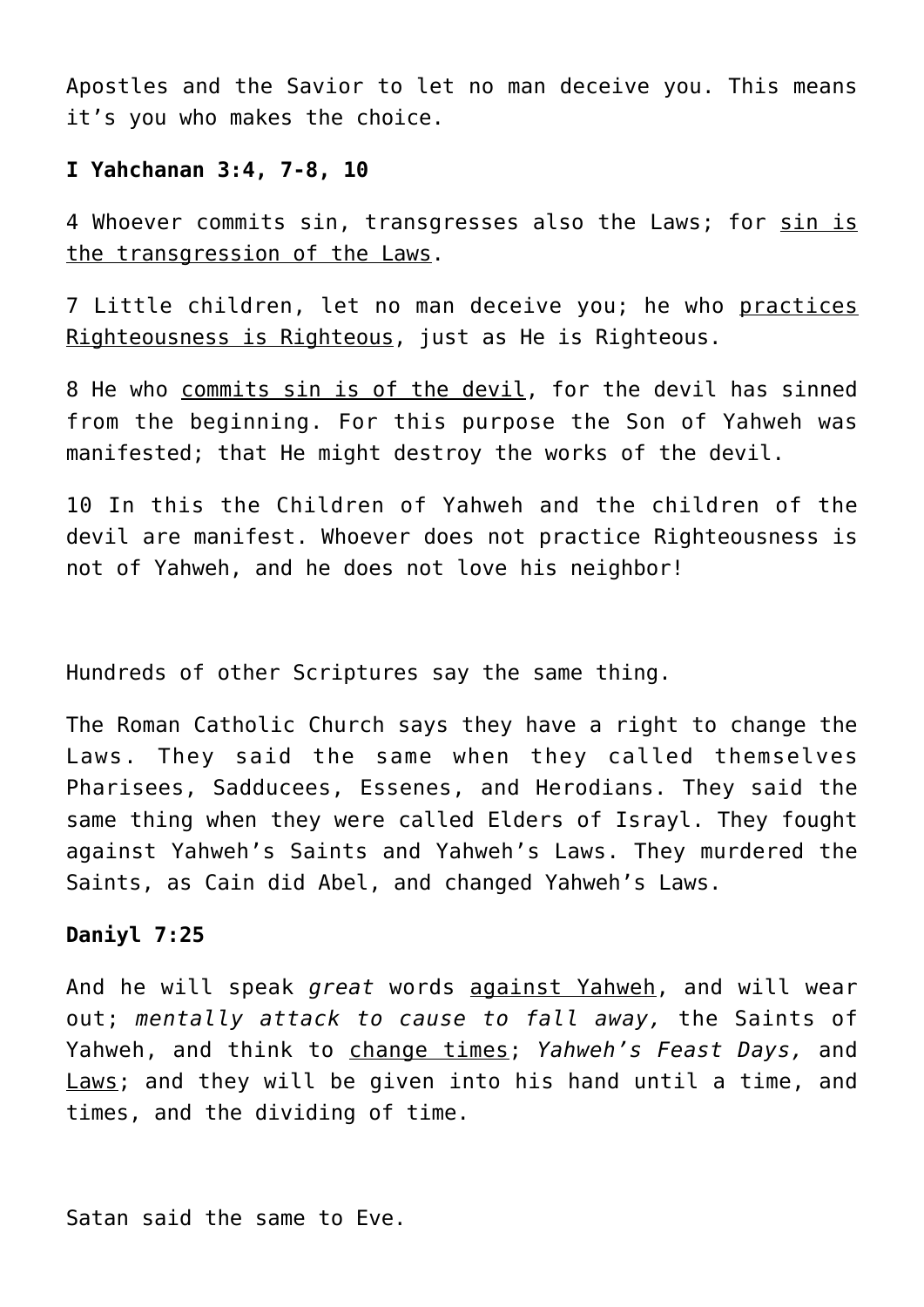# **Genesis 3:5**

For He knows that in the day you eat of it, your eyes will be opened, and you will be as Gods (elohim), knowing Righteousness and evil.

None of Yahweh's Prophets, the Apostles, or the Savior agreed with or allowed the violent, evil, murderers to deceive them.

#### **You Will Curse Your God–Repent of Sin**

It's you who chooses Righteousness or the evil like the Gods. In this prophesied generation, you will be thrust into nuclear darkness, and you will curse your Gods, as if you had no choice except to follow the Gods. That will not help you then.

#### **Isayah 8:20-22**

20 To the Laws and to the Prophecies: if they speak not according to this Word, *it is* because there is no Light in them.

21 And they will pass through it hard pressed and hungry; and it will come to pass when they are hungry, that they will be enraged and curse their king and their Gods (Elohim), and look upward *for help.*

22 Then they will look to the earth, and behold trouble and darkness, gloom of anguish; and *they will be* thrust into thick darkness.

The thing you should do is to repent of sin like the Prophets of Yahweh, the Apostles, and the Savior tell you; otherwise,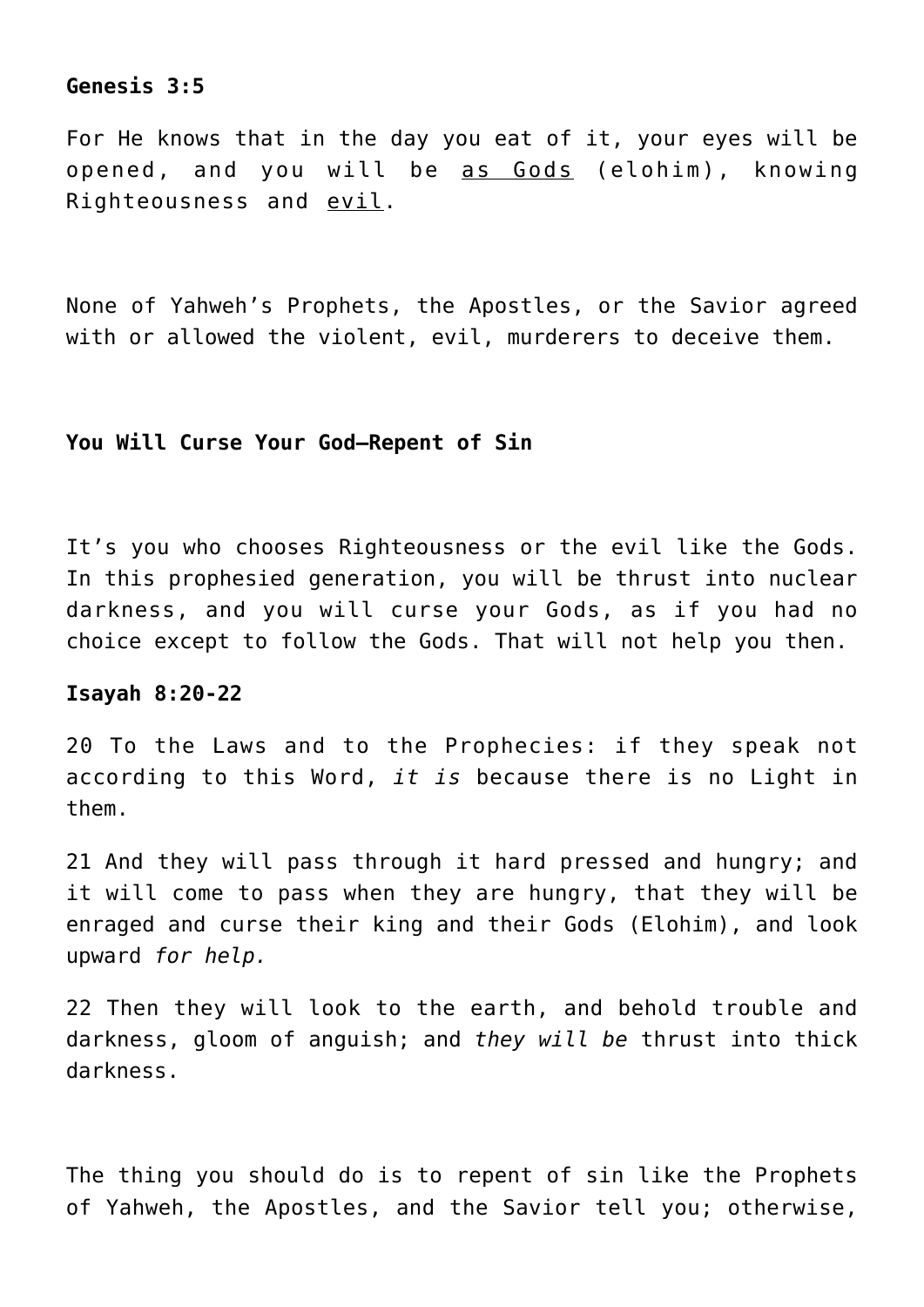you have no excuse.

The Prophets.

### **Yechetzqyah 18:20-23, 27-28**

20 The soul that sins, it will die. The son will not bear the iniquity of the father, nor will the father bear the iniquity of the son. The righteousness of the righteous will be upon himself, and the wickedness of the wicked will be upon himself.

21 But if the wicked will turn from all his sins that he has committed, and keep all My Statutes, and do that which is Lawful and right, *then* he will surely live; he will not die.

22 And his transgressions that he has committed will not be mentioned against him; in his Righteousness that he has done, he will live.

23 Do I have any pleasure at all that the wicked should die? says Father Yahweh: No, *but rather* that he would turn back from his *wicked* ways, and live.

27 Again, when the wicked *man* turns away from his wickedness that he has committed, and does that which is Lawful and right, he will save himself, and live.

28 Because he considered, and turned away from all his transgressions that he has committed, he will surely live; he will not die.

The Apostles.

**Acts 3:19**

Repent therefore, and be converted, that your sins may be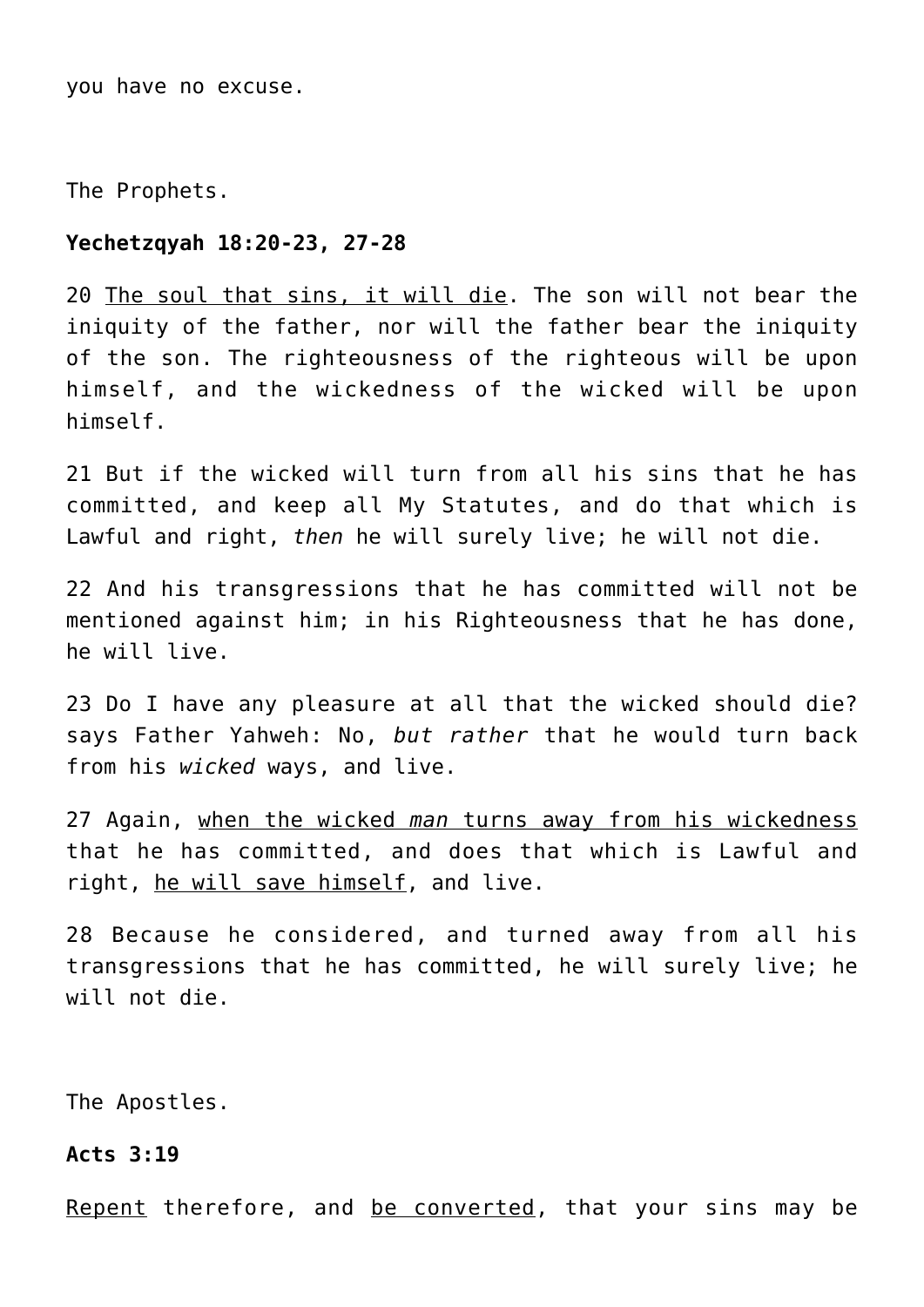blotted out; that times of refreshing may come from the Presence of Yahweh.

# **I Yahchanan 3:4, 7-8, 10**

4 Whoever commits sin, transgresses also the Laws; for sin is the transgression of the Laws.

7 Little children, let no man deceive you; he who practices Righteousness is Righteous, just as He is Righteous.

8 He who commits sin is of the devil, for the devil has sinned from the beginning. For this purpose the Son of Yahweh was manifested; that He might destroy the works of the devil.

10 In this the Children of Yahweh and the children of the devil are manifest. Whoever does not practice Righteousness is not of Yahweh, and he does not love his neighbor!

The Savior.

#### **Mattithyah 7:21-23**

21 Not everyone who says to Me; Teacher! Teacher! will enter into the Kingdom of Yahweh, but *only* he who does the will of My Father Who is in heaven.

22 Many will say to Me in that day; Teacher! Teacher! Have we not prophesied in Your Name, and cast out demons in Your Name, and in Your Name performed many wonderful works?

23 But then I will declare to them; I never knew you. Get away from Me, you who practice iniquity.

This is where you must make the choice. The religious leaders will not repent as **Revelation 9:18-21** shows. But you can and should choose Life for yourself and come out from among them.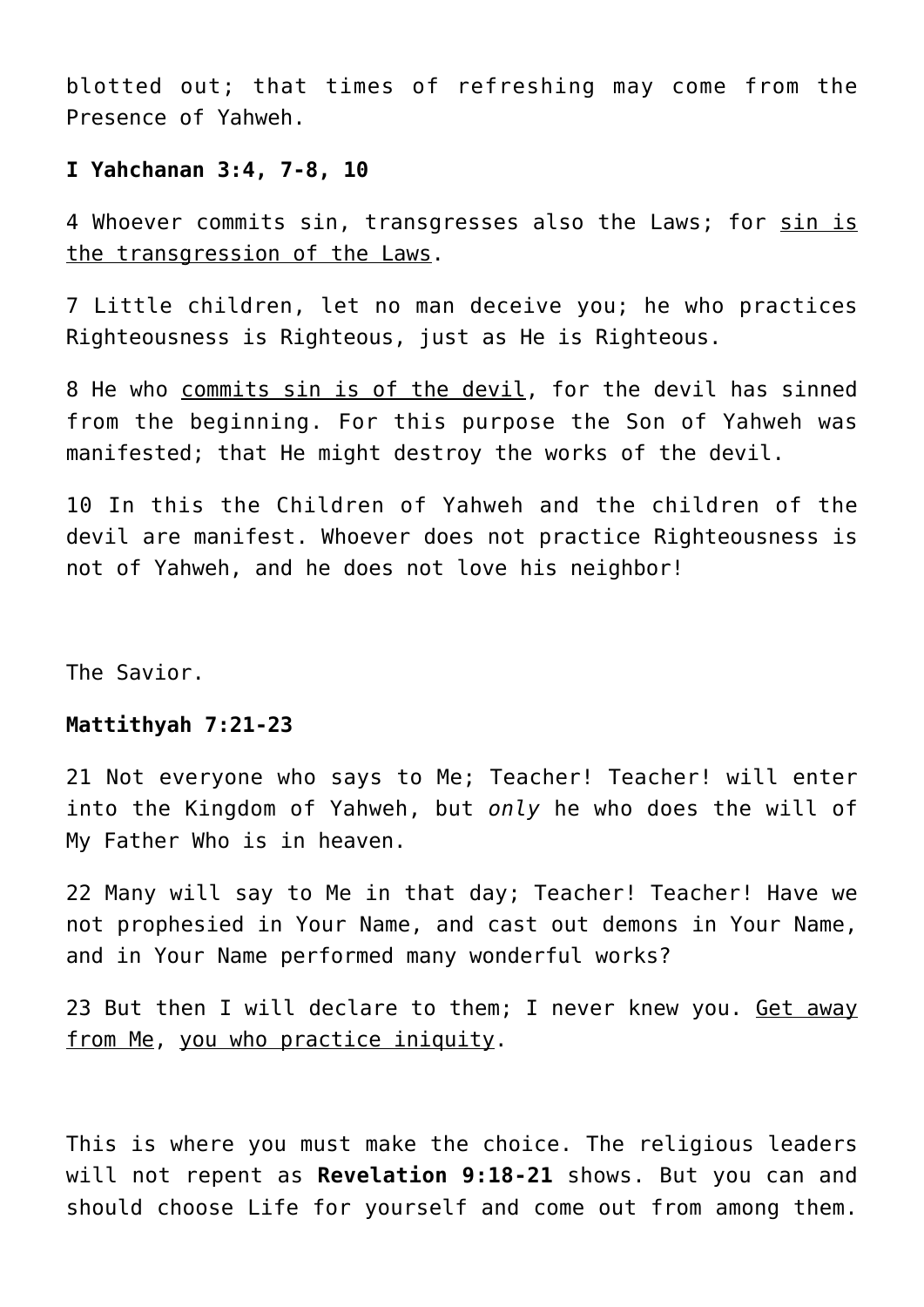Start practicing Yahweh's Righteousness.

# **Mattithyah 19:17**

But He said to him: Why do you question Me about Righteousness? There is only One Who is the Standard of Perfection, and He is Yahweh; so if you would enter into Life, keep the Laws of Yahweh.

# **Revelation 22:12-14**

12 And behold, I come quickly, and My Reward *is* with Me, to give every man according as his work will be.

13 I am the First and the Last, the Beginning and the End.

14 Blessed *are* those who keep His Laws, that they may have right to the Tree of Life, and may enter in through the gates into the City.

# **Micahyah 4:1-3**

1 But in the Last Days it will come to pass *that* the mountain; *promotion,* of The House of Yahweh will be established in the chief of the nations. It will be raised above all congregations; and all peoples will *eventually* flow to it.

2 And many people will go and say; Come, and let us go up to the mountain; *uplifting,* of Yahweh, and to the House of the Father of Yaaqob, and He will teach us of His Ways, and we will walk in His Paths. Because the Laws will depart from Zion, and the Word of Yahweh from Yerusalem.

3 And He will judge between many people, and rebuke strong nations afar off; and they will beat their swords into plowshares, and their spears into pruninghooks. Nation will not lift up sword against nation, nor will they learn war anymore.

# **Mattithyah 16:18**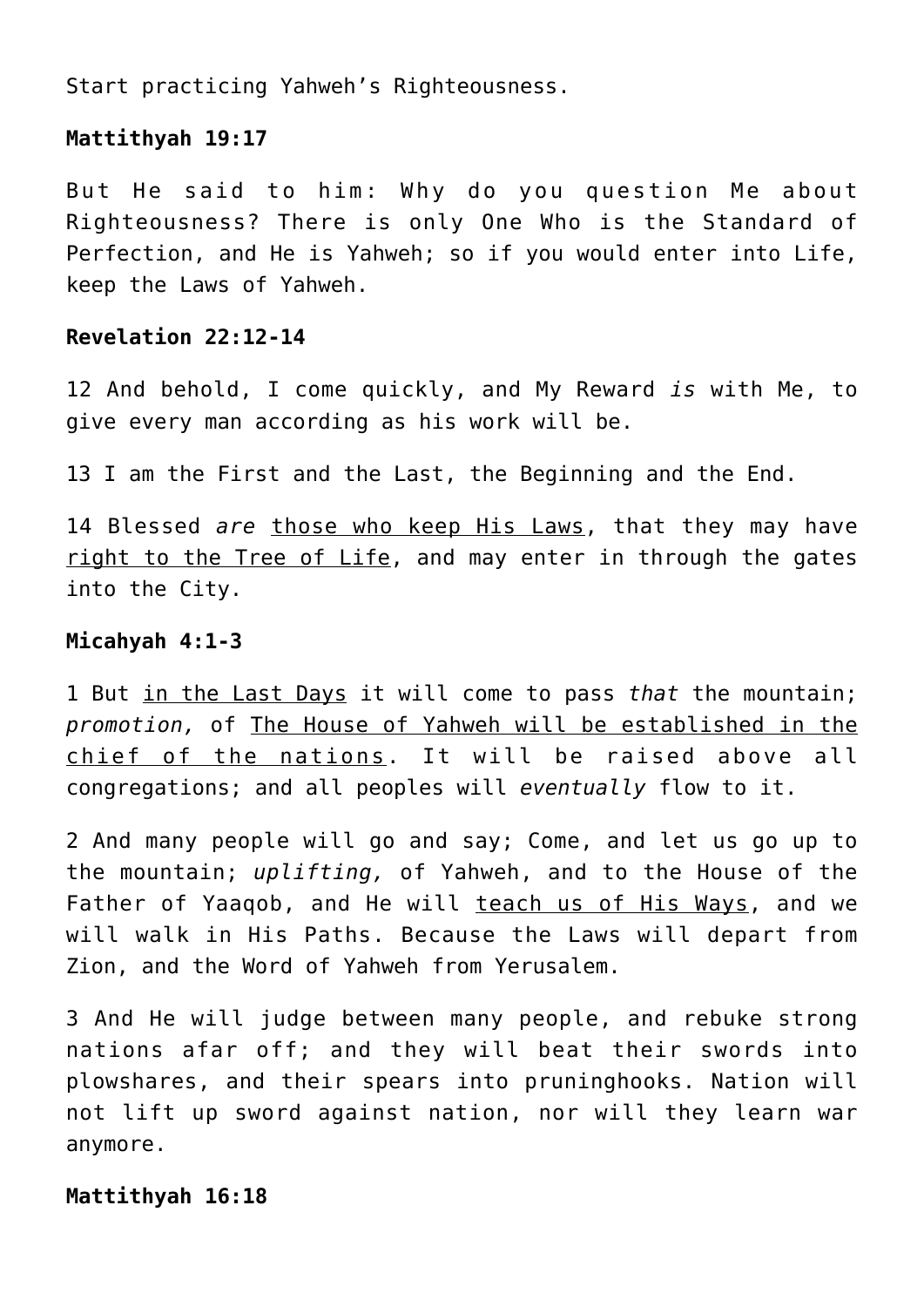And I also say to you who are Kepha: That upon this Rock, YAHWEH UNITY; I will build this house; *family: The House of Yahweh,* and the gates of sheol (hell) will not prevail against It.

This Work is in motion now.

# **Revelation 7:1-17**

1 And after these things I saw four messengers standing on the four corners of the earth, holding the four winds of the earth, so that the wind should not blow on the earth, nor on the sea, nor on any tree.

2 And I saw another Malak ascending from the east, having the Seal of the living Father; and he cried with a loud voice to the four messengers, to whom it was given to hurt the earth and the sea,

3 Saying: Hurt not the earth, neither the sea, nor the trees, until we have sealed the servants of our Father in their foreheads.

4 And I heard the number of those who were sealed: *And there were* sealed 144,000 of all the tribes of the children of Israyl.

5 Of the tribe of Yahdah *were* sealed 12,000. Of the tribe of Reuben *were* sealed 12,000. Of the tribe of Gad *were* sealed 12,000.

6 Of the tribe of Asher *were* sealed 12,000. Of the tribe of Naphtali *were* sealed 12,000. Of the tribe of Menasheh *were* sealed 12,000.

7 Of the tribe of Simeon *were* sealed 12,000. Of the tribe of Levi *were* sealed 12,000. Of the tribe of Issachar *were* sealed 12,000.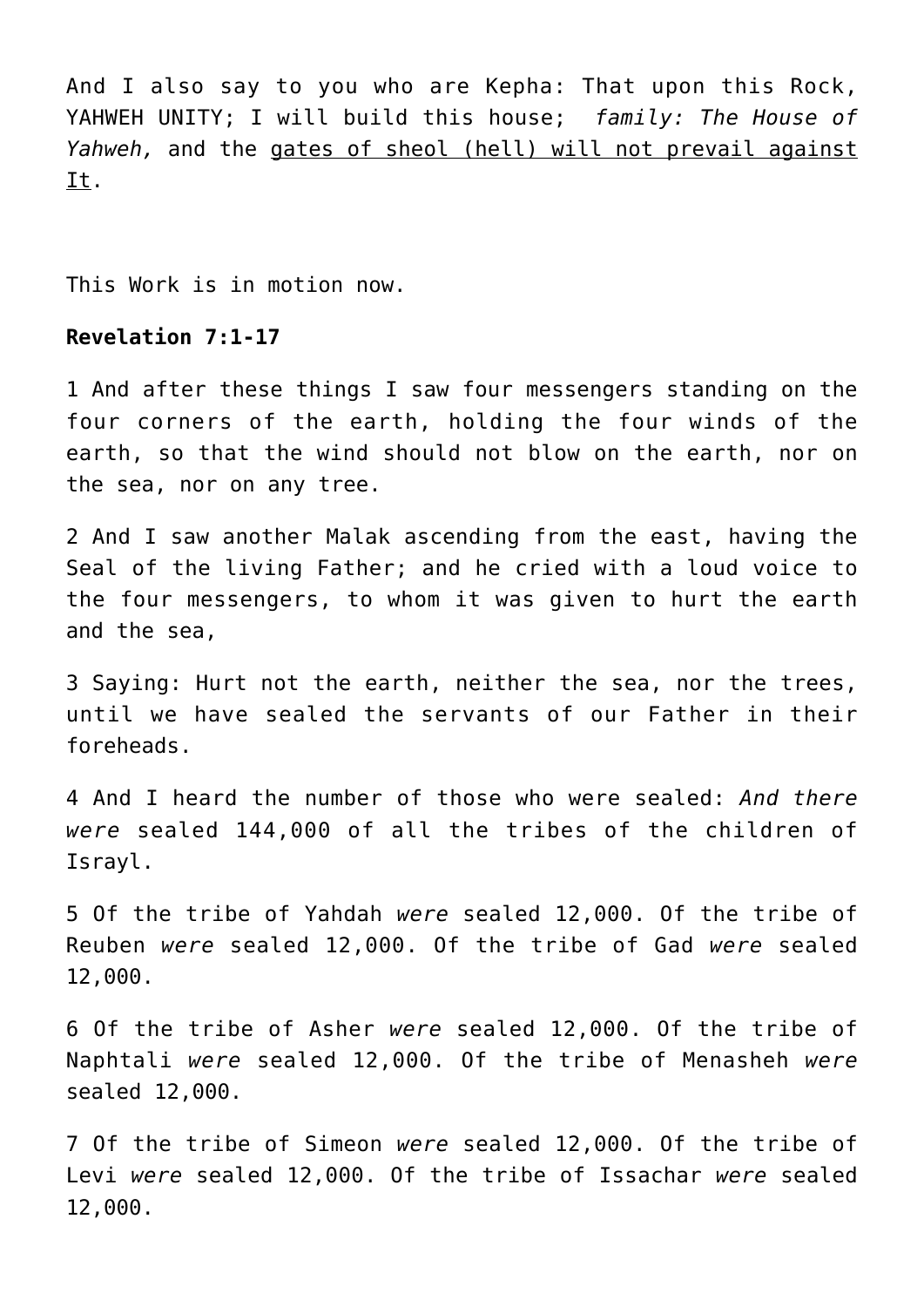8 Of the tribe of Zebulun *were* sealed 12,000. Of the tribe of Yahseph *were* sealed 12,000. Of the tribe of Benyamin *were* sealed 12,000.

9 After this I looked, and behold, a great multitude, which no man could number, of all nations, tribes, peoples, and tongues, standing before the Throne and before the Lamb, clothed with white robes, and with palm branches; *taught to keep Yahweh's Feasts,* in their hands;

10 And crying with a loud voice, saying: Salvation to our Father Who sits upon the Throne, and unto the Lamb!

11 And all the malakim stood surrounding the Throne, the elders, and the four living creatures; and fell before the Throne on their faces, and worshiped Yahweh,

12 Saying: HalleluYahweh! Blessing, and Glory, and Wisdom, and Thanksgiving, and Honor, and Power, and Might, *belong* to our Father forever and ever! HalleluYahweh!

13 And one of the elders asked, saying to me: Who are these who are arrayed in white robes, and where did they come from?

14 And I said to him: Ruler, you know. And he said to me: These are the ones who come out of the Great Tribulation, who have truly purified themselves by forsaking God (the Gods) and those who worship God (the Gods), and who have repented from their murders (bloodshed, war).

15 Therefore, they are before the Throne of Yahweh, and serve Him day and night in His House. And He Who sits on the Throne will dwell among them.

16 They will hunger no more, neither thirst anymore; neither will the sun strike them, nor any heat.

17 For the Lamb Who is in the midst of the Throne will feed them, and will lead them to Living Fountains of Waters. And Yahweh will wipe away all tears from their eyes.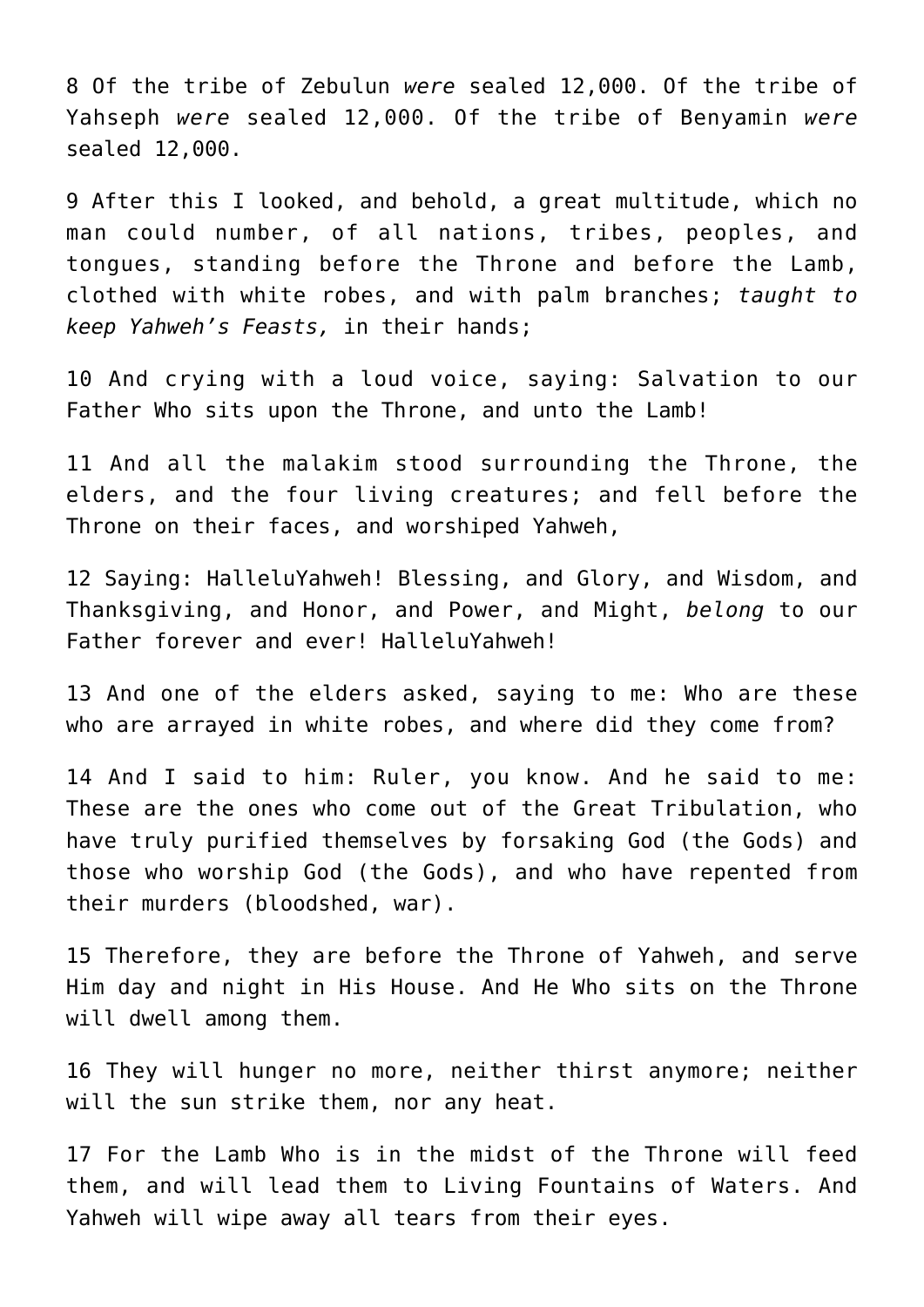**Verse 14** speaks of a Great Tribulation. Compare:

#### **Mattithyah 24:11-12, 21-22, 29, 33-34**

11 And many false prophets will rise, and will deceive the many.

12 And because iniquity will abound, the love of the many will grow cold.

21 For then will be Great Tribulation, such as has not come to pass since the beginning of the world to this time—no, nor ever will be.

22 And unless those days were shortened, there would no flesh be saved; but for the Elect's sake, those days will be shortened.

29 Immediately, *but* after the *Great* Tribulation of those days will the sun be darkened, and the moon will not give her light, and the stars will fall from heaven, and the powers of the heavens will be shaken.

33 In the same way, when you see all these things, know that *His coming and The End of the Ages* are near, at the very door.

34 Truly I say to you: That generation will not pass *away,* until all these things are fulfilled.

This generation started in the year 1934 with the prophesied increase in knowledge, birth of the computer, birth of the nuclear bomb, and birth of Yahweh's Last Days' Witness. This generation is about to end. Rome, the city that sits on seven hills, is prophesied to be burned due to the curses they are bringing upon themselves and the whole world.

Rome is the leader of the kings of the earth. When Rome is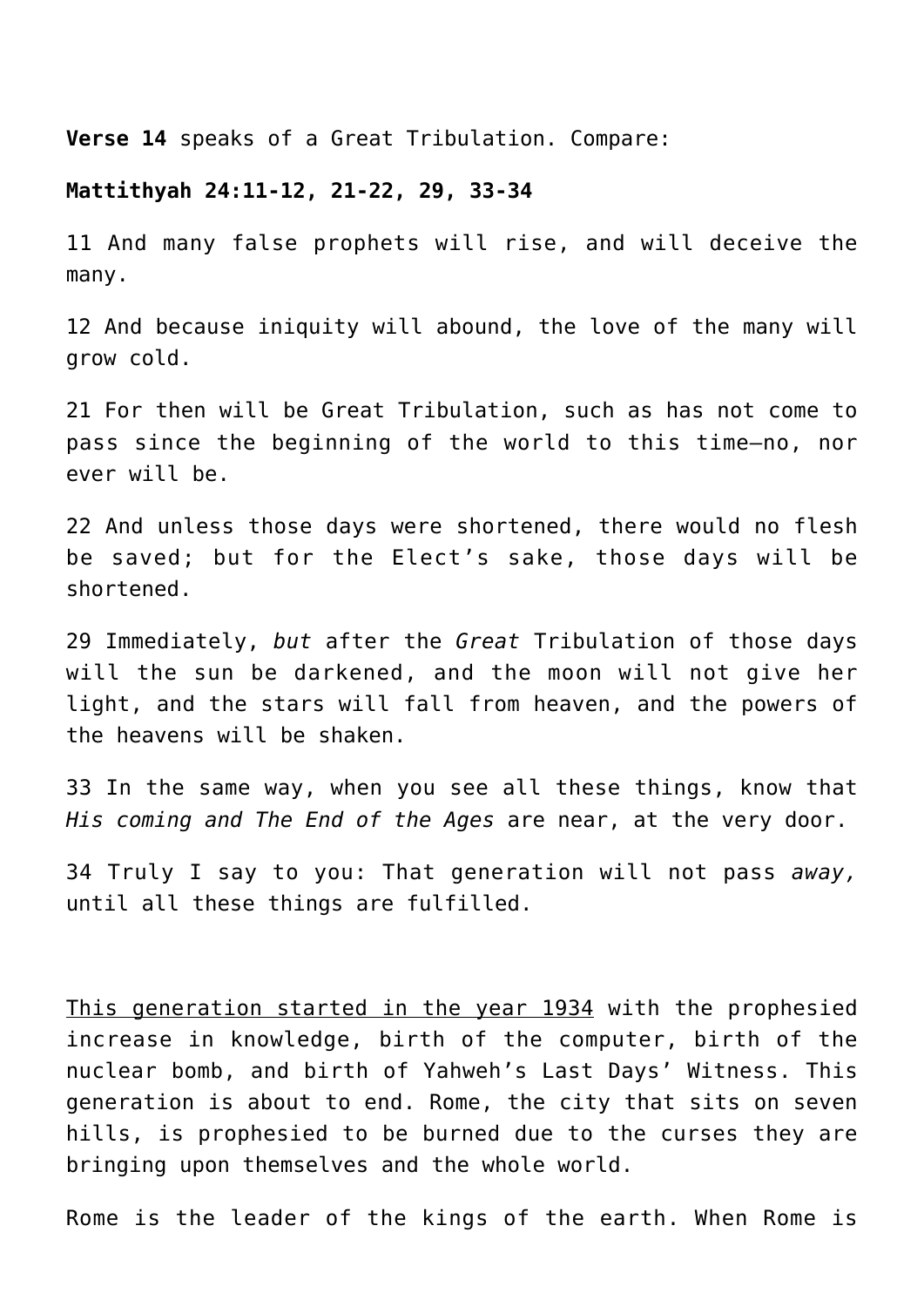burned, that will diminish Satan's power to deceive the world. There is much more to follow on this subject. Notice now the power Satan has, using the most powerful religion on earth in this generation.

## **Revelation 17:7, 9, 15, 18**

7 And the malak said to me: Why are you astonished? I will tell you the mystery of the woman, and of the beast that carries her, which has the seven heads and ten horns.

9 And here is the mind which has wisdom: The seven heads are seven mountains on which the woman sits.

15 And he said to me: The waters which you saw, where the whore sits, are peoples, and multitudes, and nations, and languages.

18 And the woman whom you saw, is that great city which reigns over the kings of the earth.

Rome prophesied to be nuclearized?

### **Revelation 18:1-9**

1 And after these things I saw another malak come down from heaven, having great authority; and the earth was enlightened with His Glory.

2 And he cried mightily with a strong voice, saying: Babylon the great is fallen, is fallen, and is become the habitation of demons, and the hold of every foul spirit, and a cage of every unclean and hateful bird.

3 For all nations have drunk of the wine of the wrath of her fornication, and the kings of the earth have committed fornication with her, and the merchants of the earth have grown rich through the abundance of her delicacies.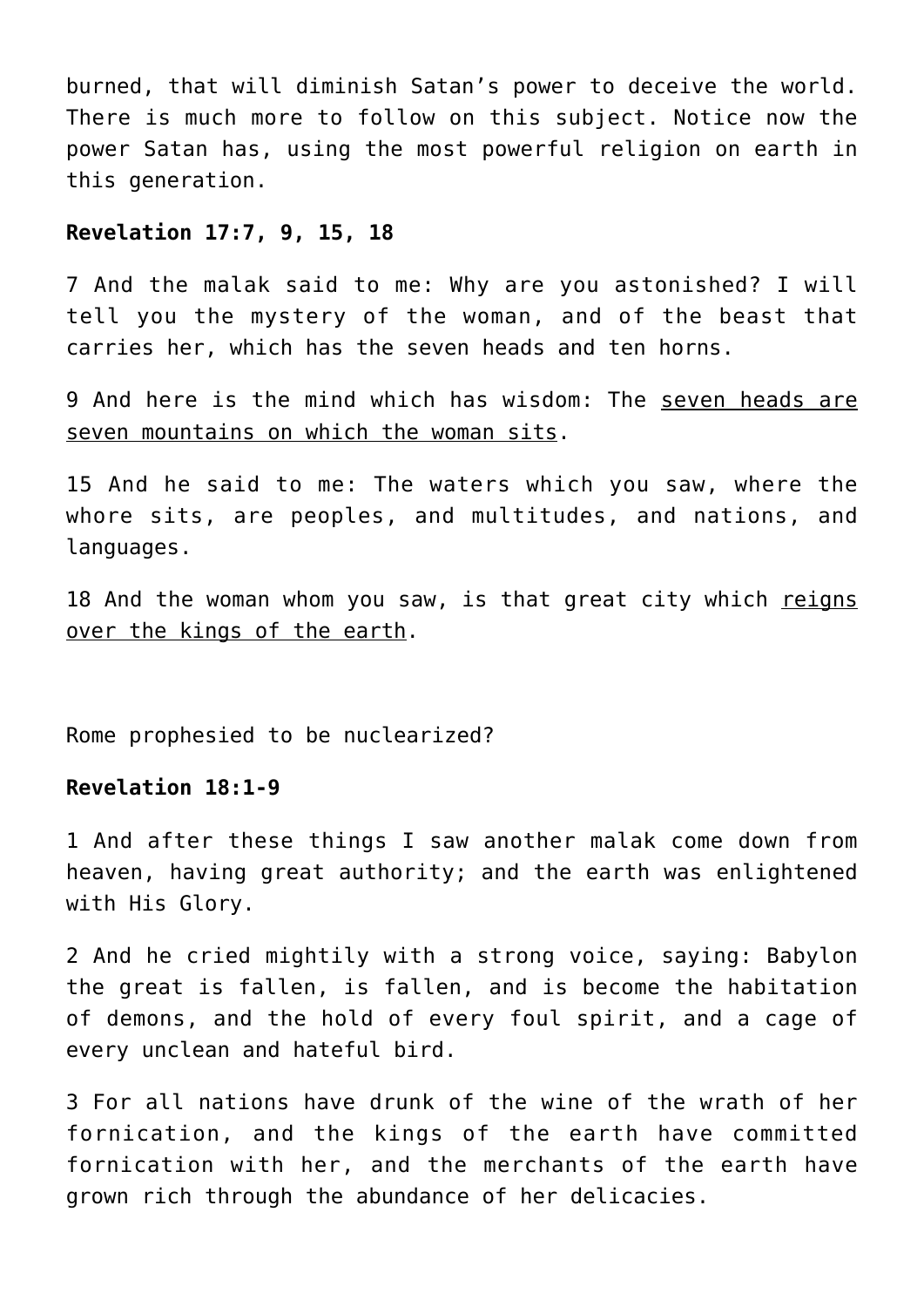4 And I heard another voice from heaven, saying: Come out of her, My People, so that you do not partake in her sins, and so that you do not receive of her plagues,

5 For her sins have reached unto heaven, and Yahweh has remembered her iniquities!

6 Render to her just as she rendered to you, and repay her double according to her works! In the cup which she has mixed, mix for her double!

7 In the measure that she glorified herself, and lived luxuriously, so in that measure give her torment and sorrow! For she says in her heart: I sit a queen, and am no widow, and will see no sorrow.

8 Therefore, her plagues will come in one day—death, and mourning, and famine; and she will be utterly burned with fire; for strong *is* Father Yahweh Who judges her.

9 And the kings of the earth, who have committed fornication and lived luxuriously with her, will wail over her, and lament for her, when they will see the smoke of her burning—

Read the Savior's Words to all at this time in:

#### **Revelation 22:12-21**

12 And behold, I come quickly, and My Reward *is* with Me, to give every man according as his work will be.

13 I am the First and the Last, the Beginning and the End.

14 Blessed *are* those who keep His Laws, that they may have right to the Tree of Life, and may enter in through the gates into the City.

15 For outside *are* dogs, and sorcerers, and whoremongers, and murderers, and worshipers of Gods (elohim) and everyone *who*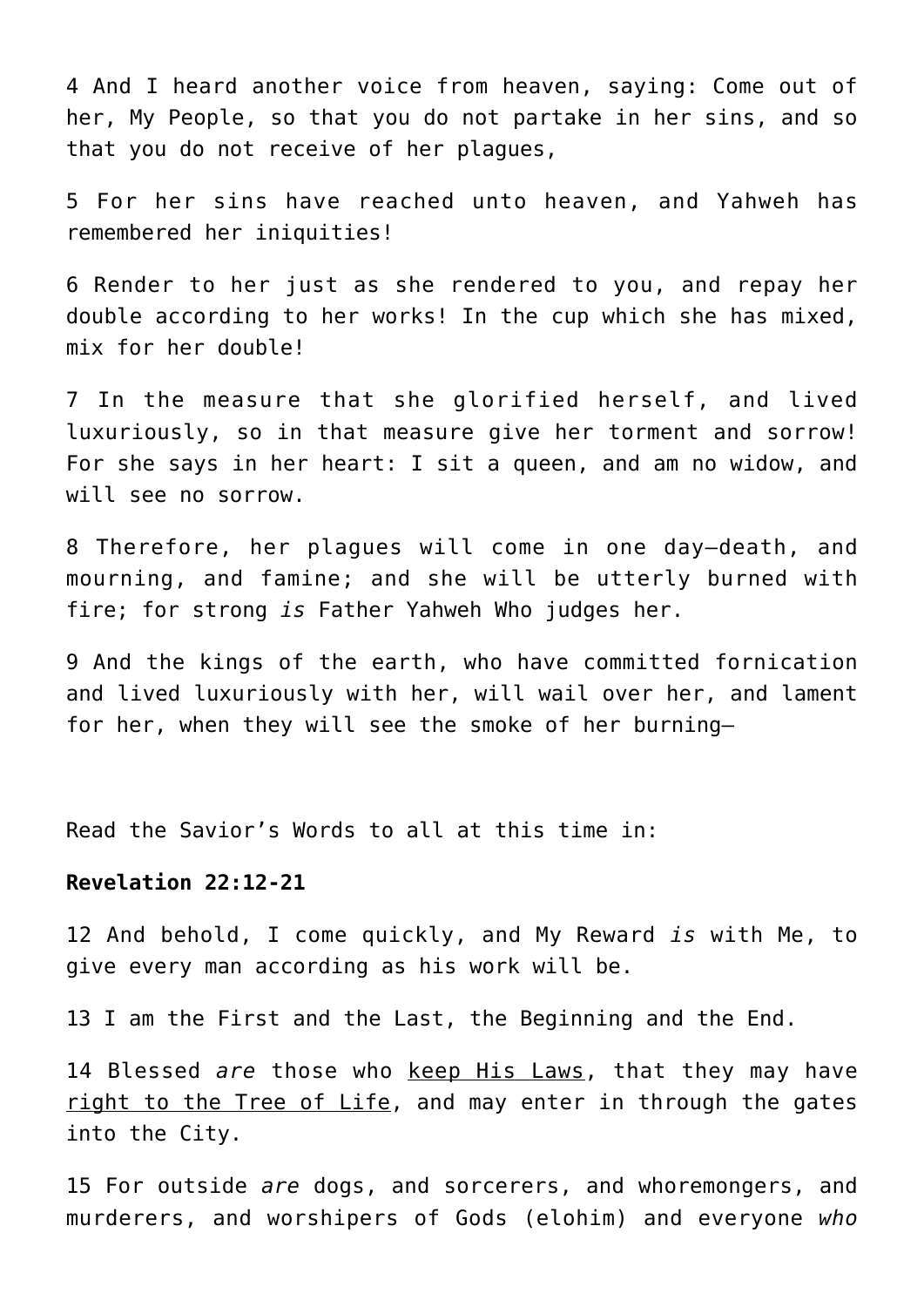*professes* to love, yet practices breaking the Laws.

16 I, Yahshua, have sent My Messenger to testify to you these things in the congregations of The House of Yahweh. I am the Root and the Offspring of David, *and* the Bright and Morning Star.

17 And the Spirit and the brides, say: Come! And let him who hears, say: Come! And let him who is thirsty come. And whoever will, let him take the water of life freely.

18 For I testify to everyone who hears the words of the Prophecy of this Book: If any man will add to these things, it will come to pass that he will add to himself the plagues that are written in this Book:

19 And if any man will take away from the words of the Book of this Prophecy, it will come to pass that he will take away his part out of The Book of Life, and out of *Yahweh Shammah,* and *from* the things which are written in this Book.

20 He Who testifies these things, says: Surely I come quickly! HalleluYahweh! May this be so! Come, Yahshua Messiah.

21 The love of our King, Yahshua Messiah, *be* with you all. *HalleluYahweh!*

Yahweh's House is back and here to stay, to help all who want to repent of sin and be converted to Yahweh's Laws of Righteousness. Call, write or email us to find out how.

Yes, the poor do have this Message preached to them.

May Yahweh bless your understanding.